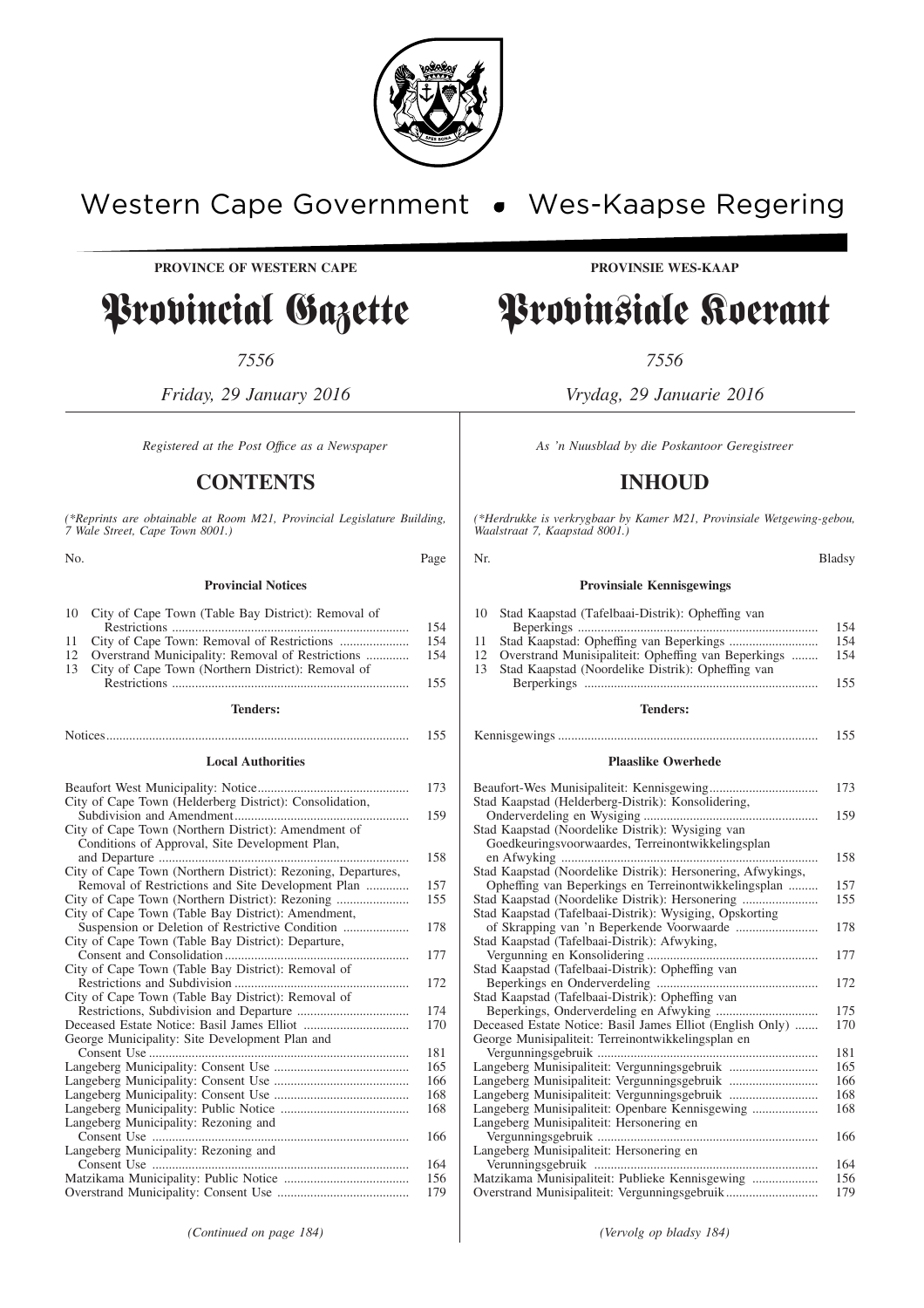# **PROVINCIAL NOTICE**

The following Provincial Notice is published for general information.

ADV. B. GERBER, DIRECTOR-GENERAL

Provincial Legislature Building, Wale Street. Cape Town.

#### **PROVINSIALE KENNISGEWING**

Die volgende Provinsiale Kennisgewing word vir algemene inligting gepubliseer.

ADV. B. GERBER, DIREKTEUR-GENERAAL

Provinsiale Wetgewer-gebou, Waalstraat, Kaapstad.

P.N. 10/2016 29 January 2016

#### **CITY OF CAPE TOWN (TABLE BAY DISTRICT)**

#### REMOVAL OF RESTRICTIONS ACT 1967 (ACT 84 OF 1967)

I, Andre Lombaard, in my capacity as Chief Land Use Management Regulator in the Department of Environmental Affairs and Development Planning: Western Cape, acting in terms of the powers contemplated by section 2(1) of the Removal of Restrictions Act, 1967 (Act 84 of 1967) duly delegated to me in terms of section 1 of the Western Cape Delegation of Powers Law, 1994, and on application by the owner of Erf 138, Green Point, hereby remove condition B.1. and amend condition B.3. as contained in Deed of Transfer No. T.50046 of 2013, to read as follows:

Condition B.3. ''That no building other than two dwelling houses and its appurtenances shall be built upon Erf 138, Green Point.''

P.N. 11/2016 29 January 2016

# **CITY OF CAPE TOWN**

REMOVAL OF RESTRICTIONS ACT, 1967 (ACT 84 OF 1967)

Notice is hereby given that the Minister of Local Government, Environmental Affairs and Development Planning, properly designated as competent authority in terms of paragraph (a) of State President Proclamation No. 160 of 31 October 1994, in terms of section 2(1) of the Removal of Restrictions Act, 1967 (Act 84 of 1967), and on application by the owner of Erf 29, Penhill, remove conditions C.(b) and C.(d) contained in Deed of Transfer No. T 28398 of 2014.

P.N. 12/2016 29 January 2016

# **OVERSTRAND MUNICIPALITY**

REMOVAL OF RESTRICTIONS ACT, 1967 (ACT 84 OF 1967)

I, Jeremy Benjamin, in my capacity as Deputy Director in the Department of Environmental Affairs and Development Planning: Western Cape, acting in terms of the powers contemplated by section 2(1) of the Removal of Restrictions Act, 1967 (Act 84 of 1967), duly delegated to me in terms of section 1 of the Western Cape Delegation of Powers Law, 1994, and on application by the owner of Erf 538, Sandbaai, removes condition C.2.(d) contained in Deed of Transfer No. T 7377 of 2014.

#### **ISAZISO SEPHONDO**

Esi saziso silandelayo sipapashelwe ukunika ulwazi ngokubanzi.

ADV. B. GERBER UMLAWULI-JIKELELE

ISakhiwo sePhondo, Wale Street, eKapa.

P.K. 10/2016 29 Januarie 2016

#### **STAD KAAPSTAD (TAFELBAAI-DISTRIK)**

WET OP OPHEFFING VAN BEPERKINGS, 1967 (WET 84 VAN 1967)

Ek, Andre Lombaard, in my hoedanigheid as Hoof Grondgebruikbestuur Reguleerder in die Departement van Omgewingsake en Ontwikkelingsbeplanning: Wes-Kaap, handelende ingevolge die bevoegdheid beoog in artikel 2(1) van die Wet op Opheffing van Beperkings, 1967 (Wet 84 van 1967), behoorlik aan my gedelegeer ingevolge artikel 1 van die Wes-Kaapse Wet op die Delegasie van Bevoegdhede, 1994, en op aansoek van die eienaar van Erf 138, Groenpunt, hef voorwaarde B.1. op en wysig voorwaarde B.3., soos vervat in Transportakte Nr. T.50046 van 2013, om soos volg te lees:

Voorwaarde B.3. ''That no building other than two dwelling houses and its appurtenances shall be built upon Erf 138, Green Point.''

P.K. 11/2016 29 Januarie 2016

# **STAD KAAPSTAD**

#### WET OP OPHEFFING VAN BEPERKINGS, 1967 (WET 84 VAN 1967)

Kennis geskied hiermee dat die Minister van Plaaslike Regering, Omgewingsake en Ontwikkelingsbeplanning, behoorlik aangewys as bevoegde gesag ingevolge paragraaf (a) van Staatspresident Proklamasie No 160 van 31 Oktober 1994 kragtens artikel 2(1) van die Wet op Opheffing van Beperkings, 1967 (Wet 84 van 1967), en op aansoek van die eienaar van Erf 29, Penhill, hef voorwaardes C.(b) en C.(d) vervat in Transportakte Nr. T 28398 van 2014, op.

P.K. 12/2016 29 Januarie 2016

# **OVERSTRAND MUNISIPALITEIT**

## WET OP OPHEFFING VAN BEPERKINGS, 1967 (WET 84 VAN 1967)

Ek, Jeremy Benjamin, in my hoedanigheid as Adjunk Direkteur in die Departement van Omgewingsake en Ontwikkelingsbeplanning: Wes-Kaap, handelende ingevolge die bevoegdheid beoog in artikel 2(1) van die Wet op Opheffing van Beperkings, 1967 (Wet 84 van 1967), behoorlik aan my gedelegeer ingevolge artikel 1 van die Wes-Kaapse Wet op die Delegasie van Bevoegdhede, 1994, en op aansoek van die eienaar van Erf 538, Sandbaai, hef voorwaarde C.2.(d) soos vervat in Transportakte Nr. T 7377 van 2014, op.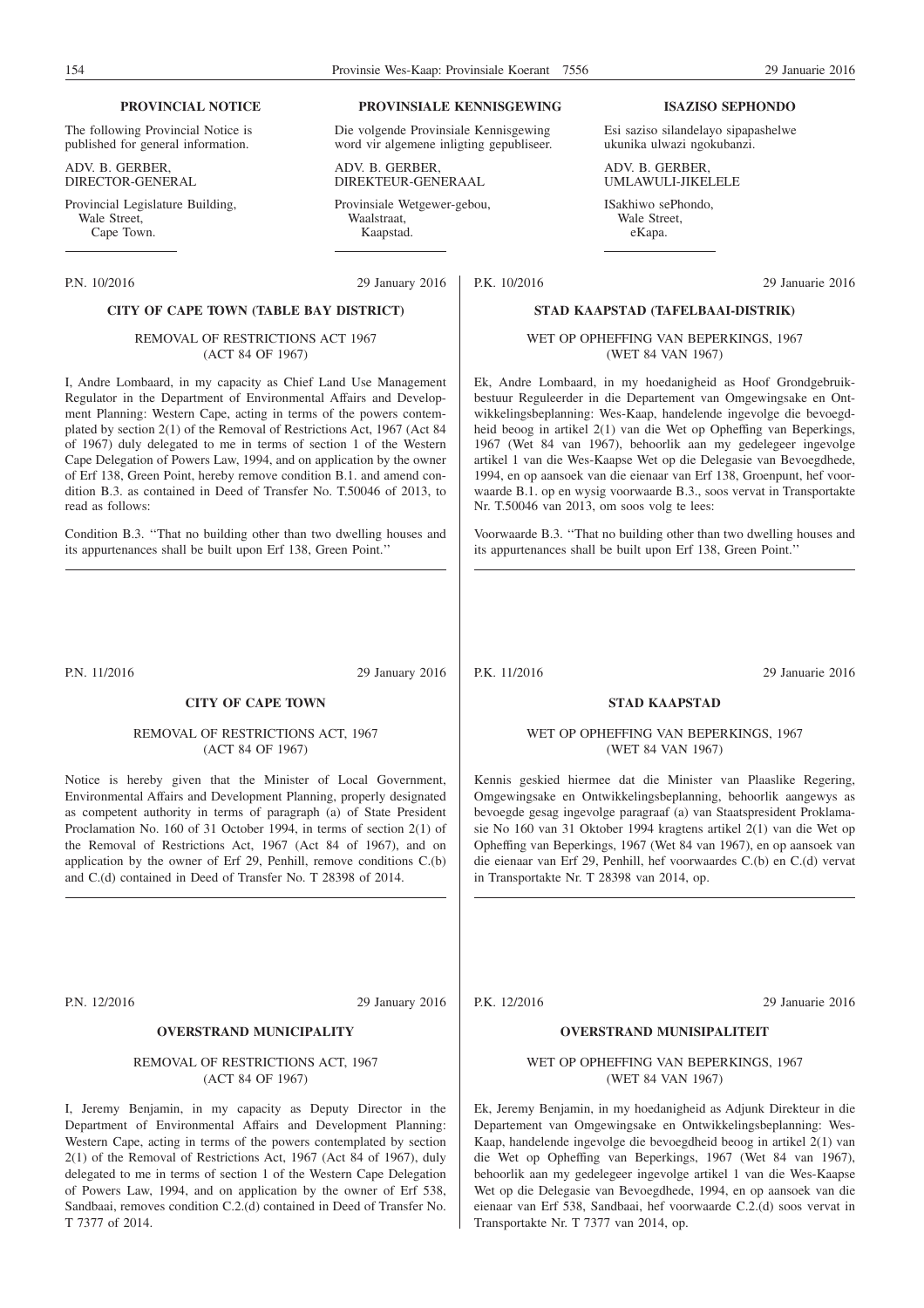P.N. 13/2016 29 January 2016

# **CITY OF CAPE TOWN (NORTHERN DISTRICT)**

#### REMOVAL OF RESTRICTIONS ACT, 1967 (ACT 84 OF 1967)

Notice is hereby given that the Minister of Local Government, Environmental Affairs and Development Planning properly designated as competent authority in terms of paragraph (a) of State President Proclamation No. 160 of 31 October 1994, in terms of section 2(1) of the Removal of Restrictions Act, 1967 (Act 84 of 1967), and on application by the owners of Erf 361 Brackenfell, remove conditions II.6. (b), (c) and (d) as contained in Deed of Transfer No. T. 22813 of 2013.

#### **TENDERS**

**N.B.** Tenders for commodities/services, the estimated value of which exceeds R20 000, are published in the Government Tender Bulletin, which is obtainable from the Government Printer, Private Bag X85, Pretoria, on payment of a subscription.

### CITY OF CAPE TOWN (NORTHERN DISTRICT)

### **REZONING**

#### • **Farm 56 Portion 10, Klipheuwel**

Notice is hereby given in terms of the Land Use Planning Ordinance, that the undermentioned application has been received and is open to inspection at the office of the District Manager – Northern District at the Municipal Offices, Brighton Road, Kraaifontein and that any enquiries may be directed to Ms N Nodikida, Box 25, Kraaifontein, 7569, tel 021 980 6196, fax 021 980 6179 or Noxolo.Nodikida@ capetown.gov.za, week days during 08:00–14:30. Any objections, with full reasons therefor, may be lodged in writing at the office of the District Manager to Comments\_Objections.Northern@capetown.gov.za, on or before **1 March 2016**, quoting the above legislation and the objector s erf number. Any objections received after aforementioned closing date may be disregarded.

*Applicant:* CK Rumboll and Partners

*Owner:* Slabbert Verster & Malherbe Cape CC

# *Application number:* 70074029

*Nature of application:* Please note that this is a **re-circulation** of the application due to the fact that the scale of the proposal has been amended by the applicants. The application now proposes rezoning of the property from Rural to General Industrial (as per the previous proposal), and subdivision of the property into two portions (initially five portions were proposed, later amended to four portions), with one portion proposed to be used for general industrial (transport operations) use, and the remainder still being used as a livestock auction yard.

#### ACHMAT EBRAHIM, CITY MANAGER

29 January 2016 47874

P.K. 13/2016 29 Januarie 2016

# **STAD KAAPSTAD (NOORDELIKE DISTRIK)**

OPHEFFING VAN BEPERKINGS, 1967 (WET 84 VAN 1967)

Kennis geskied hiermee dat die Minister van Plaaslike Regering, Omgewingsake en Ontwikkelingsbeplanning, behoorlik as bevoegde gesag ingevolge paragraaf (a) van Staatspresident Proklamasie Nr. 160 van 31 Oktober 1994, kragtens artikel 2(1) van die Wet op Opheffing van Beperkings, 1967 (Wet 84 van 1967), en op aansoek van die eienaars van Erf 361 Brackenfell, hef voorwaardes II.6. (b), (c) en (d) vervat in Transportakte Nr. T. 22813 van 2013, op.

#### **TENDERS**

**L.W.** Tenders vir kommoditeite/dienste waarvan die beraamde waarde meer as R20 000 beloop, word in die Staatstenderbulletin gepubliseer wat by die Staatsdrukker, Privaatsak X85, Pretoria, teen betaling van 'n intekengeld verkrygbaar is.

### **NOTICES BY LOCAL AUTHORITIES KENNISGEWINGS DEUR PLAASLIKE OWERHEDE**

### STAD KAAPSTAD (NOORDELIKE DISTRIK)

#### **HERSONERING**

#### • **Plaas 56 gedeelte 10, Klipheuwel**

Kennisgewing geskied hiermee ingevolge die Verordening op Grondgebruikbeplanning dat die ondergenoemde aansoek ontvang is en ter insae lê by die kantoor van die distriksbestuurder, munisipale kantore, Brightonweg, Kraaifontein 7570. Enige navrae kan gerig word aan me. N. Nodikida, Posbus 25, Kraaifontein 7569 of op weeksdae tussen 08:00 en 14:30 aan tel. 021 980 6196, faksnr. 021 980 6179 of e-pos Noxolo.Nodikida@capetown.gov.za. Enige besware, met volledige redes daarvoor en vermelding van die voormelde wetgewing en die beswaarmaker se erfnommer, kan skriftelik voor of op **1 Maart 2016** gerig word aan die kantoor van bogenoemde distriksbestuurder of aan die volgende e-posadres: Comments\_Objections.Northern@capetown. gov.za. Enige besware wat na die voormelde sluitingsdatum ontvang word, kan van die hand gewys word.

*Aansoeker:* CK Rumboll en Vennote

*Eienaar:* Slabbert Verster en Malherbe Cape BK.

*Aansoeknommer:* 70074029

*Aard van aansoek:* Let asseblief daarop dat hierdie **herplasing** van die aansoek is weens die feit dat die omvang van die voorstel deur die aansoekers gewysig is. Aldus die hersiene aansoek word daar voorgestel dat die eiendom vanaf landelik na algemeenindustrieel (soos per die vorige aansoek) hersoneer word en dat die eiendom in twee gedeeltes onderverdeel word (aanvanklik is vyf gedeeltes voorgestel, wat later tot vier gedeeltes gewysig is), met die voorneme om een gedeelte vir algemeenindustriëlegebruik (vervoerbedrywe) te gebruik met die restant wat steeds as vendusieterrein vir lewendehawe gebruik sal word.

ACHMAT EBRAHIM, STADSBESTUURDER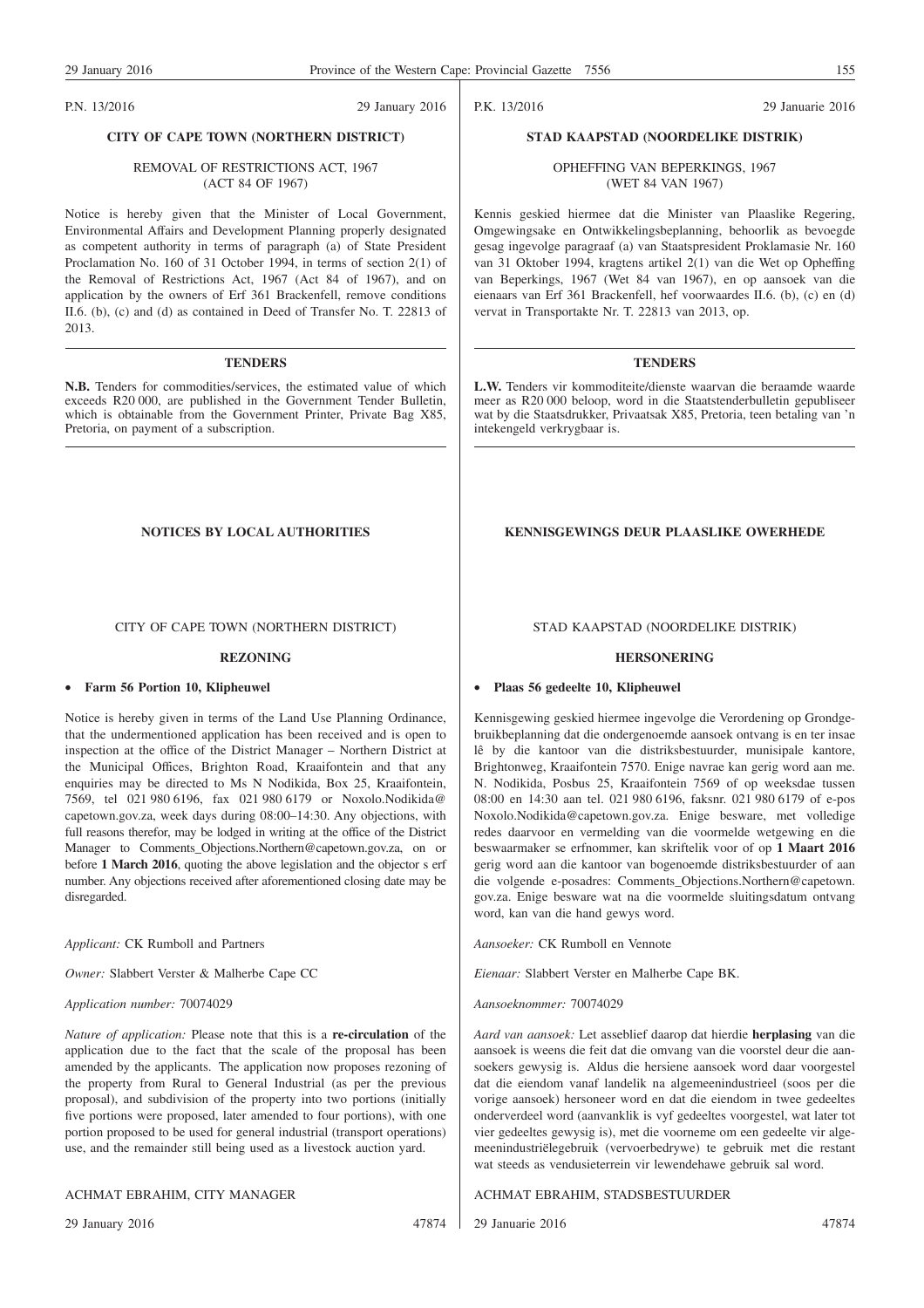#### MATZIKAMA MUNICIPALITY

# **PUBLIC NOTICE FOR INSPECTION OF VALUATION ROLL**

Notice is hereby given in terms of Section 49(1)(a)(i) of the Local Government: Municipal Property Rates Act, 2004 (Act No. 6 of 2004) as amended by the Municipal Property Rates amended Act, 2014 (no. 29 of 2014) that the general valuation roll of Matzikama Municipality (WC 011) for the financial years from 1 July 2016 to 30 June 2020 are open for public inspection as from 21 January 2016 to 29 February 2016, on the website of Matzikama Municipality at www.matzikamamun.co.za and at the following offices of Matzikama Municipality:

- 37 Church Street, Vredendal South
- Bultweg, Vredendal North
- Vallei Street, Klawer
- 7 Church Street, Vanrhynsdorp
- Du Toit Street, Lutzville
- Ebenhaeser
- Kreefweg, Strandfontein
- Kusweg, Doringbaai
- Hoofweg, Bitterfontein
- Corner of Kokerboom and Wilger Street, Kliprand
- Kokerboom Street, Nuwerus
- Hoof Street, Rietpoort

An invitation is hereby made in terms of Section  $49(1)(a)(ii)$  of the Act to any owner of property or other person who so desires to lodge an objection with the Municipal Manager in respect of any matter reflected in, or omitted from, the valuation roll before or on **29 February 2016 at 12:00.**

Attention is specifically drawn to the fact that an objection must be in relation to a specific individual property and not against the valuation roll or the rates tariffs as such.

The form for the lodging of an objection is obtainable at the abovementioned municipal offices. The completed forms must be returned to: The Municipal Manager, PO Box 98, Vredendal, 8160 before **29 February 2016.**

Please note that persons who cannot read or write are invited in terms of Section 50(3) of the Act read with the Municipal Property Rates Regulations, Chapter 6(2), to visit the office of the Director of Finance during office hours where officials will assist with the completion of any documentation.

#### **For enquiries during office hours (08:00–17:00) please telephone:**

W E T van der Westhuizen (027 – 201 3324).

M A C BOLTON, MUNICIPAL MANAGER

Notice no.: K3/2016

29 January 2016 47898

#### MATZIKAMA MUNISIPALITEIT

### **PUBLIEKE KENNISGEWING VIR INSPEKSIE VAN WAARDASIEROL**

Kennis geskied hiermee ingevolge Artikel 49(1)(a)(i) van die Wet op Plaaslike Regering: Munisipale Eiendomsbelasting, 2004 (Wet Nr 6 van 2004), soos gewysig deur die Munisipale Eiendoms Gewysigde Wet, 2014 (Nr 29 van 2014): dat die algemene waardasierol vir die Matzikama Munisipaliteit (WC 011) vir die finansiële jare van 1 Julie 2016 tot 30 Junie 2020 ter insae l vir die tydperk 21 Januarie 2016 tot 29 Februarie 2016, op die Matzikama Munisipaliteit se webtuiste by www.matzikamamun.co.za en by die volgende kantore van Matzikama Munisipaliteit:

- Kerkstraat 37, Vredendal Suid
- Bultweg, Vredendal Noord
- Valleistraat, Klawer
- Kerkstraat 7, Vanrhynsdorp
- Du Toitstraat, Lutzville
- Ebenhaeser
- Kreefweg, Strandfontein
- Kusweg, Doringbaai
- Hoofweg, Bitterfontein
- Hoek van Kokerboom en Wilgerstraat, Kliprand
- Kokerboomstraat, Nuwerus
- Hoofstraat, Rietpoort

'n Uitnodiging, ingevolge Artikel 49(1)(a)(ii) van die Wet, word gerig aan enige eienaar van eiendom of 'n ander persoon wat begerig is om 'n beswaar wat verband hou met enige aangeleentheid soos gereflekteer in, of weggelaat uit, die algemene waardasierol, in te dien by die Munisipale Bestuurder voor of op **29 Februarie 2016 om 12:00.**

Die aandag word spesifiek gevestig op die feit dat 'n beswaar verband moet hou met 'n spesifieke individuele eiendom en nie teen die waardasierol in die algemeen nie en of teen die belasting tarief nie.

Die vorm vir indiening van 'n beswaar is verkrygbaar by bogenoemde munisipale kantore. Die voltooide vorms moet teruggestuur word aan: Die Munisipale Bestuurder, Posbus 98, Vredendal, 8160 voor **29 Februarie 2016.**

Geliewe kennis te neem dat persone wat nie kan lees of skryf nie, ingevolge Artikel 50(3) van die Wet saamgelees met die Eiendomsbelastings Regulasies Hoofstuk 6(2), genooi word om die kantoor van die Direkteur Finansies te besoek waar personeel behulpsaam sal wees, gedurende kantoor ure, met die voltooiing van enige tersaaklike dokumentasie.

**Vir navrae tydens kantoorure (08:00–17:00) skakel asseblief:**

W E T van der Westhuizen (027 – 201 3324).

M A C BOLTON, WNDE MUNISIPALE BESTUURDER

Kennisgewing nr: K3/2016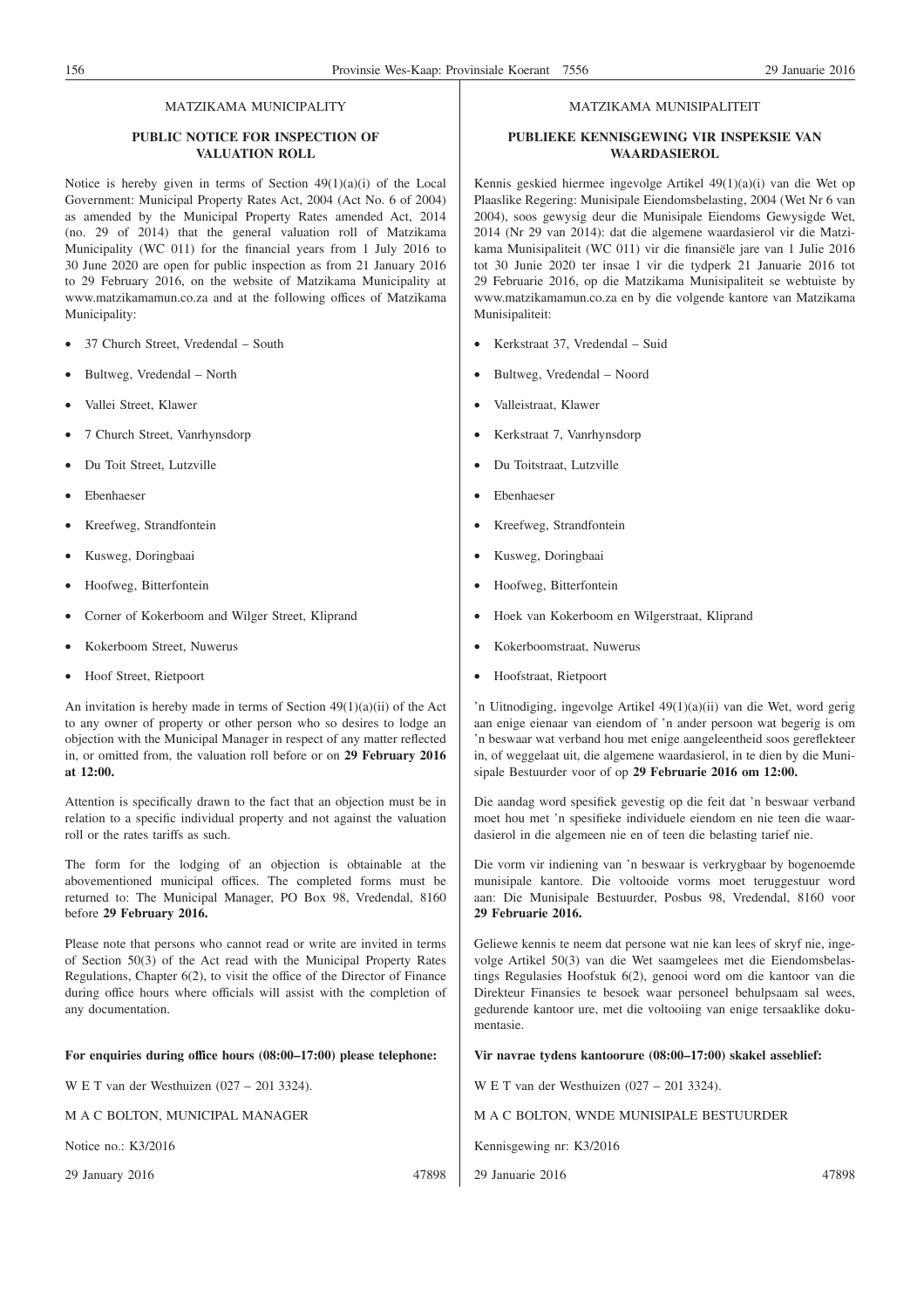#### CITY OF CAPE TOWN (NORTHERN DISTRICT)

### **REZONING, DEPARTURES, REMOVAL OF RESTRICTIONS AND SITE DEVELOPMENT PLAN**

#### • **7 Units on Erf 1333, 5 Murray Street, Durbanville**

Notice is hereby given in terms of Section 42 of the City of Cape Town Municipal Planning By law 2015, that the undermentioned application has been received and is open to inspection at the office of the District Manager, Northern District at the Municipal Offices, Brighton Road, Kraaifontein and that any enquiries may be directed to Ms N Nodikida, Box 25, Kraaifontein, 7569, tel 021 980 6196, fax 021 980 6179 or Noxolo.Nodikida@capetown.gov.za, week days during 08:00–14:30. Any objections, with full reasons therefor, may be lodged in writing at the office of the District Manager to Comments\_Objections.Northern@ capetown.gov.za, on or before **1 March 2016**, quoting the above legislation and the objector's erf number. Any objections received after aforementioned closing date may be disregarded.

*Applicant:* NuPlan Africa

*Owner:* Estate Late D.L. le Roux

*Application number:* 70264222

*Nature of application:*

- Rezoning from Single Residential to General Residential Zone 2 to permit 7 units
- Building line departures: 4.5m in lieu of 5.2m on the northern boundary, and 3m in lieu of 5.2m for the western boundary.
- Parking departure: sufficient parking (2 per unit) is provided in the double garages, but the visitors parking is to be provided on street.
- Removal of Restrictive Title Deed conditions.

ACHMAT EBRAHIM, CITY MANAGER

29 January 2016 47872

THEEWATERSKLOOF MUNICIPALITY

#### **APPLICATION FOR SUBDIVISION: ERF 2292, GRABOUW**

Notice is hereby given in terms of Section 24 of the Land Use Planning Ordinance, 1985 (Ordinance 15 of 1985) that an application has been submitted to the Theewaterskloof Municipality for the subdivision of the abovementioned property. The development proposal entails the following:

1. Subdivision of Erf 2292, Grabouw into two portions, namely Portion 1 ( $\pm 2001 \text{m}^2$ ) and the Remainder ( $\pm 2993 \text{m}^2$ ).

Further particulars regarding the proposal are available for inspection at the Department: Town Planning and Building Control, Caledon during office hours from 26 January 2016 to 24 February 2016. Objections or comments to the proposal, if any, must reach the undermentioned on or before **24 February 2016**. Persons who are unable to write or read will be assisted during office hours, at the Municipal office, Caledon, to write down their objections or Comments. Enquiries: Ms. M. Gertze: Assistant Town Planner (Tel: 028 2143300/Fax: 028 2141289), e-mail enquiries: mariannege@twk.org.za

Reference number: G/2292

Notice number: KOR 05/2016

S WALLACE, MUNICIPAL MANAGER, Municipal Offices, PO Box 24, CALEDON, 7230

29 January 2016 47869

#### STAD KAAPSTAD (NOORDELIKE DISTRIK)

#### **HERSONERING, AFWYKINGS, OPHEFFING VAN BEPERKINGS EN TERREINONTWIKKELINGSPLAN**

#### • **Sewe eenhede op Erf 1333, Murraystraat 5, Durbanville**

Kennisgewing geskied hiermee ingevolge artikel 42 van Stad Kaapstad se Verordening op Munisipale Beplanning, 2015, dat die ondergenoemde aansoek ontvang is en ter insae lê by die kantoor van die distriksbestuurder, munisipale kantore, Brightonweg, Kraaifontein 7570. Enige navrae kan gerig word aan me. N. Nodikida, Posbus 25, Kraaifontein 7569 of op weeksdae tussen 08:00 en 14:30 aan tel. 021 980 6196, faksnr. 021 980 6179 of e-pos Noxolo.Nodikida@ capetown.gov.za. Enige besware, met volledige redes daarvoor en vermelding van die voormelde wetgewing en die beswaarmaker se erfnommer, kan skriftelik voor of op **1 Maart 2016** gerig word aan die kantoor van bogenoemde distriksbestuurder of aan die volgende e-posadres: Comments\_Objections.Northern@capetown.gov.za. Enige besware wat na die voormelde sluitingsdatum ontvang word, kan van die hand gewys word.

*Aansoeker:* NuPlan Africa

*Eienaar:* Bestorwe boedel D.L. le Roux

*Aansoeknommer:* 70264222

*Aard van aansoek:*

- Hersonering vanaf enkelresidensiële- na algemeenresidensiëlesone 2 om sewe eenhede toe te laat;
- Boulynafwykings: 4,5m in plaas van 5,2m aan die noordelike grens, en 3m in plaas van 5,2m vir die westelike grens.
- Parkeringafwyking: Voldoende parkering (twee per eenheid) word in die dubbele motorhuise voorsien, maar parkering vir besoekers moet op straat voorsien word;
- Opheffing van beperkende titelaktevoorwaardes.

ACHMAT EBRAHIM, STADSBESTUURDER

29 Januarie 2016 47872

#### THEEWATERSKLOOF MUNISIPALITEIT

#### **AANSOEK OM ONDERVERDELING: ERF 2292, GRABOUW**

Kennis geskied hiermee ingevolge Artikel 24 van die Ordonnansie op Grondgebruikbeplanning, 1985 (Ordonnansie 15 van 1985) dat 'n aansoek vir die onderverdeling van die bogenoemde eiendom ingedien is by die Theewaterskloof Munisipaliteit. Die voorstel behels die volgende:

1. Onderverdeling van Erf 2292, Grabouw in twee gedeeltes naamlik, Gedeelte  $1 (±2001m^2)$  en die Restant  $(±2993m^2)$ .

Verdere besonderhede rakende die voorstel lê ter insae by die Departement Stadsbeplanning en Boubeheer, Caledon vanaf 26 Januarie 2016 tot 24 Februarie 2016. Skriftelike besware of kommentaar teen die voorstel, indien enige, moet die ondergemelde bereik voor of **24 Februarie 2016**. Persone wat nie kan lees of skryf nie, sal gedurende kantoorure by die Munisipale Kantoor, Caledon gehelp word om hul besware neer te skryf. Navrae: Me. M. Gertze (Assistent: Stads-<br>beplanner) (Tel: 028 2143300/Fax: 028 2141289) E-mail: (Tel: 028 2143300/Fax: 028 2141289) mariannege@twk.org.za.

Verwysingsnommer: G/2292

Kennisgewing Nr.: KOR 05/2016

S WALLACE, MUNISIPALE BESTUURDER, Munisipale Kantore, Posbus 24, CALEDON, 7230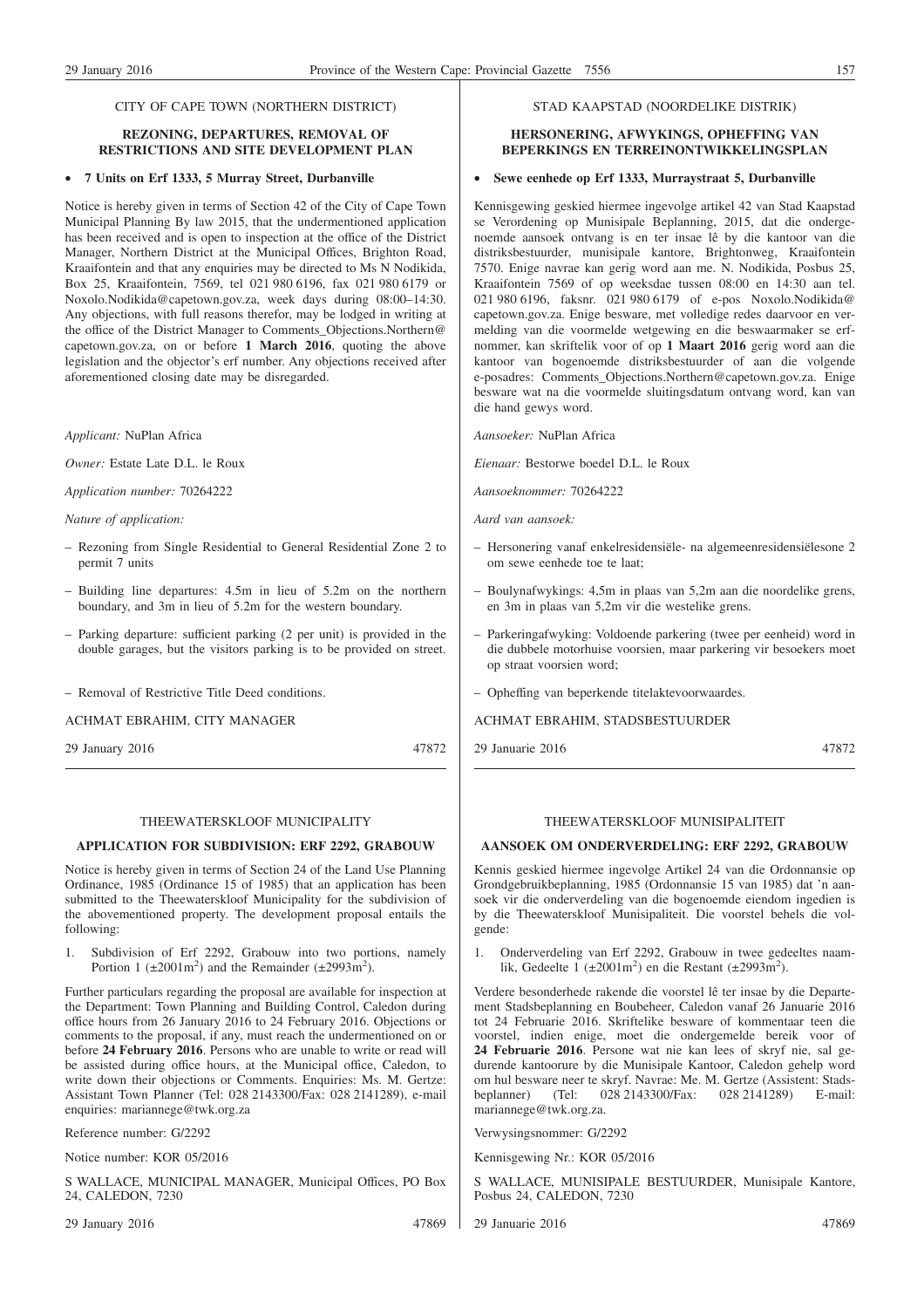#### CITY OF CAPE TOWN (NORTHERN DISTRICT)

#### **AMENDMENT OF CONDITIONS OF APPROVAL, SITE DEVELOPMENT PLAN, DEPARTURE AND DEVIATION OF APPROVED DEVELOPMENT FRAMEWORK**

#### • **Erf 18736, Cape Gate Shopping Centre, Okavango Road, Brackenfell**

Notice is hereby given in terms of the Land Use Planning Ordinance (15 of 1985) that the Council has received the undermentioned application which is open for inspection at the office of the District Manager at the Municipal Building, Brighton Road, Kraaifontein. Enquiries may be directed to Mrs A van der Westhuizen, PO Box 25, Kraaifontein, 7569, Municipal Building, Brighton Road, Kraaifontein, tel 021 980 6005, fax 021 980 6179, email Annaleze. vanderwesthuizen@capetown.gov.za, week days during 08:00–14:30. Any objections, with full reasons therefor, may be lodged in writing at the office of the abovementioned District Manager, PO Box 25, Kraaifontein, 7569 or by using the following email address: comments\_ objections.northern@capetown.gov.za on or before **1 March 2016**, quoting the above relevant legislation, the case number and the objector's erf and phone numbers and address. Any objections received after aforementioned closing date may be considered invalid.

*Applicant:* Planning Partners

*Owner:* Hyprop Investments Ltd

*Case Id Number:* 70249993

*Nature of application:*

- (a) The amendment of the Cape Gate Regional Shopping Centre Site Development Plan (SDP) in order to facilitate additions and reconfiguration to the existing shopping centre;
- (b) Application for an additional  $26\,900\,\text{m}^2$  of GLA (gross lettable area) to permit the extension of the shopping centre as proposed (total GLA will amount to  $96\,900\text{m}^2$ );
- (c) The phased implementation of additional GLA (gross lettable area) as reflected in the amended Site Development Plan;
- (d) The amendment of the Section 42(2) conditions of approval relating to (i) parking provision and (ii) coverage applicable to commercial retail development within the Cape Gate Mixed Use Precinct as described in terms of the Final Cape Gate Development Framework (dated October 2002):
	- amend condition of approval to permit a parking ratio of 4.5 bays/100m2 GLA in lieu of the required 6 bays/100m2 GLA,
	- amend condition d in terms Council's approval dated 15 May 2015 [OB/KFN Portion 130 of the Farm 311 Cape Gate] to permit a coverage of 51.3% in lieu of 50%.
- (e) A departure from the City of Cape Town Zoning Scheme Regulations with regard to the provision of on-site parking. It is proposed to provide a minimum of 4.5 bays/100m2 GLA instead of 6 bays/ $100m^2$  GLA;
- (f) Deviation of section 10.3 of the Cape Gate Development Framework (October 2002) to permit a coverage of more than 50% and a parking ratio of less than 6 bays per 100<sup>2</sup>m floor area.

#### ACHMAT EBRAHIM, CITY MANAGER

29 January 2016 47873

STAD KAAPSTAD (NOORDELIKE DISTRIK)

#### **WYSIGING VAN GOEDKEURINGSVOORWAARDES, TERREINONTWIKKELINGSPLAN, AFWYKING VANAF GOEDGEKEURDE ONTWIKKELINGSRAAMWERK**

#### • **Erf 18736, Cape Gate-inkopiesentrum, Okavangoweg, Brackenfell**

Kennisgewing geskied hiermee ingevolge die Ordonnansie op Grondgebruikbeplanning (15 van 1985) dat die Raad die ondergenoemde aansoek ontvang het wat ter insae lê by die kantoor van die distriksbestuurder by die munisipale gebou, Brightonweg, Kraaifontein. Navrae kan gerig word aan mev. A. van der Westhuizen, Posbus 25, Kraaifontein 7569 of op weeksdae tussen 08:00 en 14:30 aan mev. Van der Westhuizen by die munisipale gebou te Brightonweg, Kraaifontein, tel. 021 980 6005, faksnr. 021 980 6179 of e-pos Annaleze. vanderwesthuizen@capetown.gov.za. Enige besware, met volledige redes daarvoor en vermelding van die toepaslike wetgewing, die aansoeknommer en die beswaarmaker se erfnommer, telefoonnommers en adres, kan skriftelik voor of op **1 Maart 2016** aan die kantoor van bogenoemde distriksbestuurder by Posbus 25, Kraaifontein 7569 of aan die volgende e-posadres gerig word: comments\_objections.northern@ capetown.gov.za. Enige besware wat na die voormelde sluitingsdatum ontvang word, kan as ongeldig beskou word.

*Aansoeker:* Planning Partners

*Eienaar:* Hyprop Investments Ltd

*Aansoeknommer:* 70249993

*Aard van aansoek:*

- (a) Die wysiging van die terreinontwikkelingsplan vir die Cape Gatestreekinkopiesentrum ten einde aanbouings aan en die hersamestelling van die bestaande inkopiesentrum te fasiliteer;
- (b) Aansoek om bykomende 26 900m2 se bruto verhuurbare oppervlakte (GLA) ten einde die voorgenome uitbreiding van die inkopiesentrum toe te laat (totale GLA sal 96 900m<sup>2</sup> beslaan);
- (c) Die gefaseerde implementering van bykomende bruto verhuurbare oppervlakte (GLA) soos weerspieël in die gewysigde terreinontwikkelingsplan;
- (d) Die wysiging van artikel 42(2) se goedkeuringsvoorwaardes wat verband hou met (i) voorsiening van parkering en (ii) dekking van toepassing op kommersiële kleinhandelontwikkeling binne die Cape Gate-gemengdegebruikgebied soos bepaal ingevolge Cape Gate se finale ontwikkelingsraamwerk (gedateer Oktober 2002):
	- Wysig goedkeuringsvoorwaarde om parkeerplekverhouding van 4,5 parkeerplekke/100m<sup>2</sup> GLA toe te laat in plaas van die vereiste 6 parkeerplekke/100m<sup>2</sup> GLA,
	- Wysig voorwaarde d ten opsigte van Raadsgoedkeuring gedateer 15 Mei 2015 [OB/KFN gedeelte 130 van die plaas 311 Cape Gate] om dekking van 51,3% in plaas van 50% toe te laat.
- (e) Afwyking vanaf die Kaapstadse soneringskemaregulasies ten opsigte van die voorsiening van parkering op die perseel die voorstel is om minimum van 4,5 parkeerplekke/100m2 GLA te voorsien in stede van 6 parkeerplekke/100m2 GLA;
- (f) Afwyking vanaf artikel 10.3 van Cape Gate se ontwikkelingsraamwerk (Oktober 2002) om dekking van meer as 50% en parkeerplekverhouding van minder as ses parkeerplekke per 100m2 per vloeroppervlakte toe te laat.

#### ACHMAT EBRAHIM, STADSBESTUURDER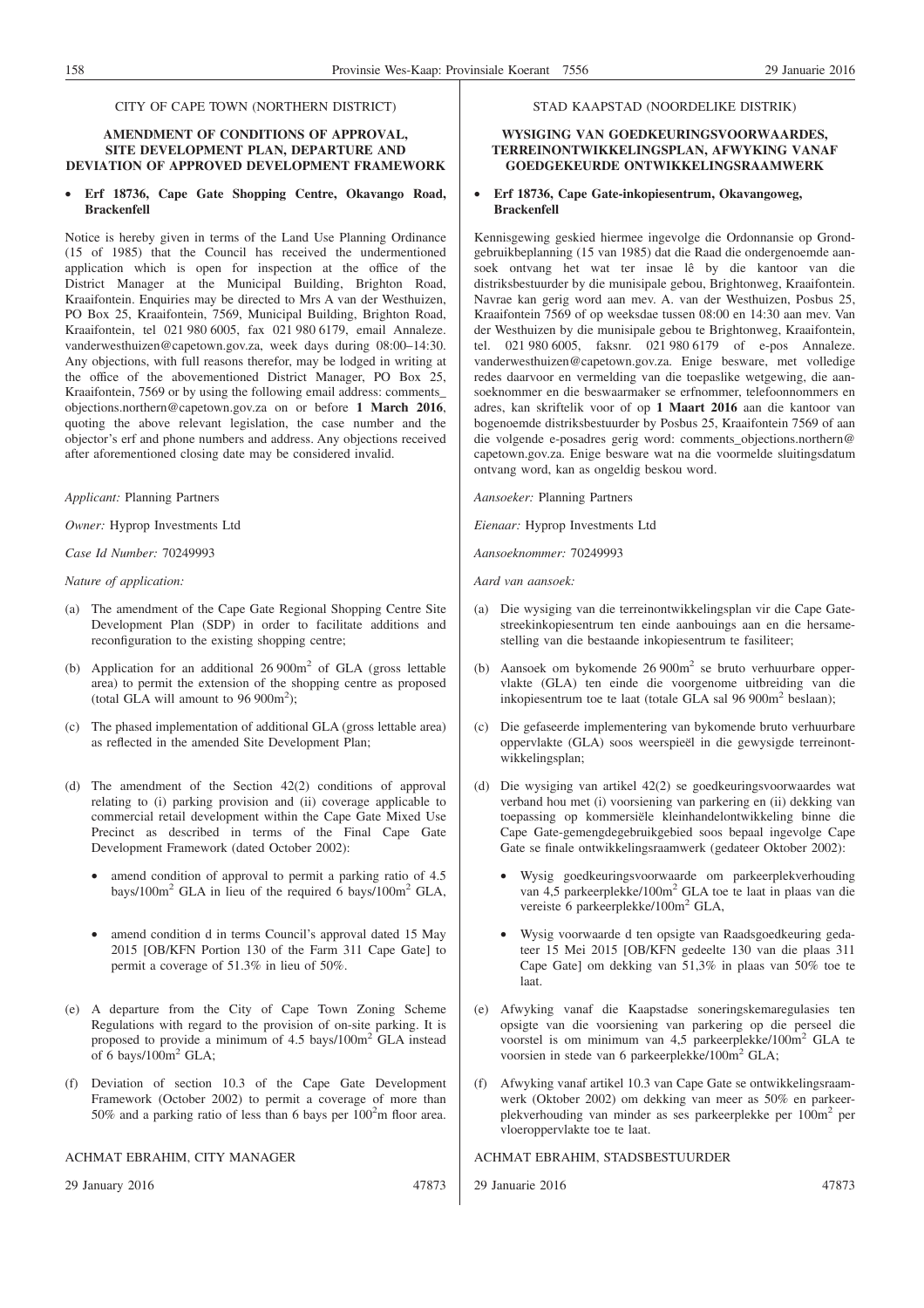#### CITY OF CAPE TOWN (HELDERBERG DISTRICT)

## **CONSOLIDATION, SUBDIVISION AND THE AMENDMENT OF THE APPROVED SITE DEVELOPMENT PLAN**

• **Erven 33173, 33174, 33175, 33176 and 33177 and Erf 32425, Summervale Retirement Village, 164 Clementine Drive, Gordon's Bay (Strand Allotment Area)**

Notice is hereby given in terms of section 81 of the City of Cape Town Municipal Planning By-Law, 2015 that the application mentioned below has been received and is open to inspection at the office of the District manager at Somerset West Administrative Building, Cnr Andries Pretorius and Victoria Streets, Somerset West, 7130

#### *Application number:* 70263205

*Applicant/Owner's details:* Messrs White Waves Trading (Pty) Ltd/ Axion Architects

*Description and physical address:* 164 Clement Drive, Gordon's Bay (Strand Allotment Area)

#### *Purpose of the application:*

- (a) The consolidation of Erven 33173, 33174, 33175, 33176 and 33177, Summervale Retirement Village, 164 Clementine Road, Gordon's Bay (Strand Allotment Area);
- (b) The subdivision of the aforementioned consolidation of Erven 33173, 33174, 33175, 33176 and 33177 into four erven of the same zoning (General Residential Zone I);
- (c) The amendment of the approved Site Development Plan for Erf 32425, Gordon's Bay (Strand Allotment Area) to accommodate the aforesaid subdivision and dwellings.

**Enquiries:** Enquiries may be directed to comments\_objections. helderberg@capetown.gov.za, Somerset West Administrative Building, Cnr Andries Pretorius and Victoria Streets, Somerset West, 7130, tel 021 850 4478 and fax 021 850 4487 on weekdays from 08:00–14:30.

**Closing date for an objection, comment or representation:** Any objection, comment or representation, with reasons therefor, may be lodged in writing at the office of the abovementioned District Manager or by using the following e-mail address: comments\_objections.helderberg@ capetown.gov.za to be received before or on **29 February 2016**.

**Further details to accompany any objection, comment or representation:** 1) The application number and the following details of the person who is submitting the objection, comment or representation: full name, interest in the application, address, contact details and the method by which they may be notified. 2) The reason for the objection, comment or representation, including at least—a) the effect that the application will have on a person or the area; b) any aspect of the application that is considered to be inconsistent with policy, and how.

**General:** No late comment or objection will be considered unless the City Manager has agreed in writing. An objection, comment or representation which does not meet the requirements above may be disregarded. Any person who cannot write may come to the district office mentioned above during office hours where he or she will be assisted with transcribing any comment or objection and the reasons therefor.

#### ACHMAT EBRAHIM, CITY MANAGER

29 January 2016 47879

#### ACHMAT EBRAHIM, STADSBESTUURDER

29 Januarie 2016 47879

STAD KAAPSTAD (HELDERBERG-DISTRIK)

#### **KONSOLIDERING, ONDERVERDELING EN WYSIGING VAN DIE GOEDGEKEURDE TERREINONTWIKKELINGSPLAN**

• **Erwe 33173, 33174, 33175, 33176 en 33177 en erf 32425, Summervale-aftreedorpie, Clementine-rylaan 164, Gordonsbaai (Strand-toekenningsgebied)**

Kennisgewing geskied hiermee ingevolge artikel 81 van Stad Kaapstad se Verordening op Munisipale Beplanning, 2015, dat die ondergenoemde aansoek ontvang is en ter insae lê by die kantoor van die distriksbestuurder te Somerset-Wes se administrasiegebou, h.v. Andries Pretorius- en Victoriastraat, Somerset-Wes 7130.

#### *Aansoeknommer:* 70263205

*Aansoeker/eienaar se besonderhede:* Mnre. White Waves Trading (Edms) Bpk/Axion Argitekte

*Beskrywing en fisiese adres:* Clementine-rylaan 164, Gordonsbaai (Strand-toekenningsgebied)

*Doel van die aansoek:*

- (a) Die konsolidering van erwe 33173, 33174, 33175, 33176 en 33177, Summervale-aftreedorpie, Clementine-rylaan 164, Gordonsbaai (Strand-toekenningsgebied);
- (b) Die onderverdeling van voormelde gekonsolideerde Erwe 33173, 33174, 33175, 33176 en 33177 in vier erwe met dieselfde sondering (algemeenresidensiëlesone I);
- (c) Die wysiging van die goedgekeurde terreinontwikkelingsplan vir erf 32425, Gordonsbaai (Strand-toekenningsgebied) om die voormelde onderverdeling en woonhuise te akkommodeer.

**Navrae:** Navrae kan gerig word aan comments\_objections.helderberg@ capetown.gov.za, Somerset-Wes se administrasiegebou, h.v. Andries Pretorius- en Victoriastraat, Somerset-Wes 7130 of op weeksdae van 08:00 tot 14:30 aan tel. 021 850 4478 of faksnr. 021 850 4487.

**Sluitingsdatum vir besware, kommentaar of vertoë:** Enige besware, kommentaar of vertoë, met redes daarvoor, kan voor of op **29 Februarie 2016** skriftelik gerig word aan die kantoor van bogenoemde distriksbestuurder of aan die volgende e-posadres: comments\_ objections.helderberg@capetown.gov.za.

**Enige beswaar, kommentaar of vertoë moet van die volgende vergesel wees:** 1) Die aansoeknommer en die volgende besonderhede van die persoon deur wie die beswaar, kommentaar of vertoog ingedien word: volle naam, belang by die aansoek, adres, kontakbesonderhede en voorkeurmetode vir toekomstige kennisgewing. 2) Die rede vir die beswaar, kommentaar of vertoog, wat minstens die volgende moet dek—a) die impak wat die aansoek op persoon of die gebied gaan hê; b) enige aspek van die aansoek wat as strydig met beleid beskou word, en in watter opsig.

**Algemeen:** Kommentaar of besware wat laat ontvang word, sal geensins oorweeg word nie tensy die stadsbestuurder skriftelik daartoe ingestem het. Besware, kommentaar of vertoë wat nie aan bogenoemde vereistes voldoen nie, kan buite rekening gelaat word. Persone wat hulp nodig het om te skryf, kan die bovermelde distrikskantoor gedurende kantoorure besoek waar hulle bygestaan sal word om enige kommentaar of besware, tesame met die redes daarvoor, op skrif te stel.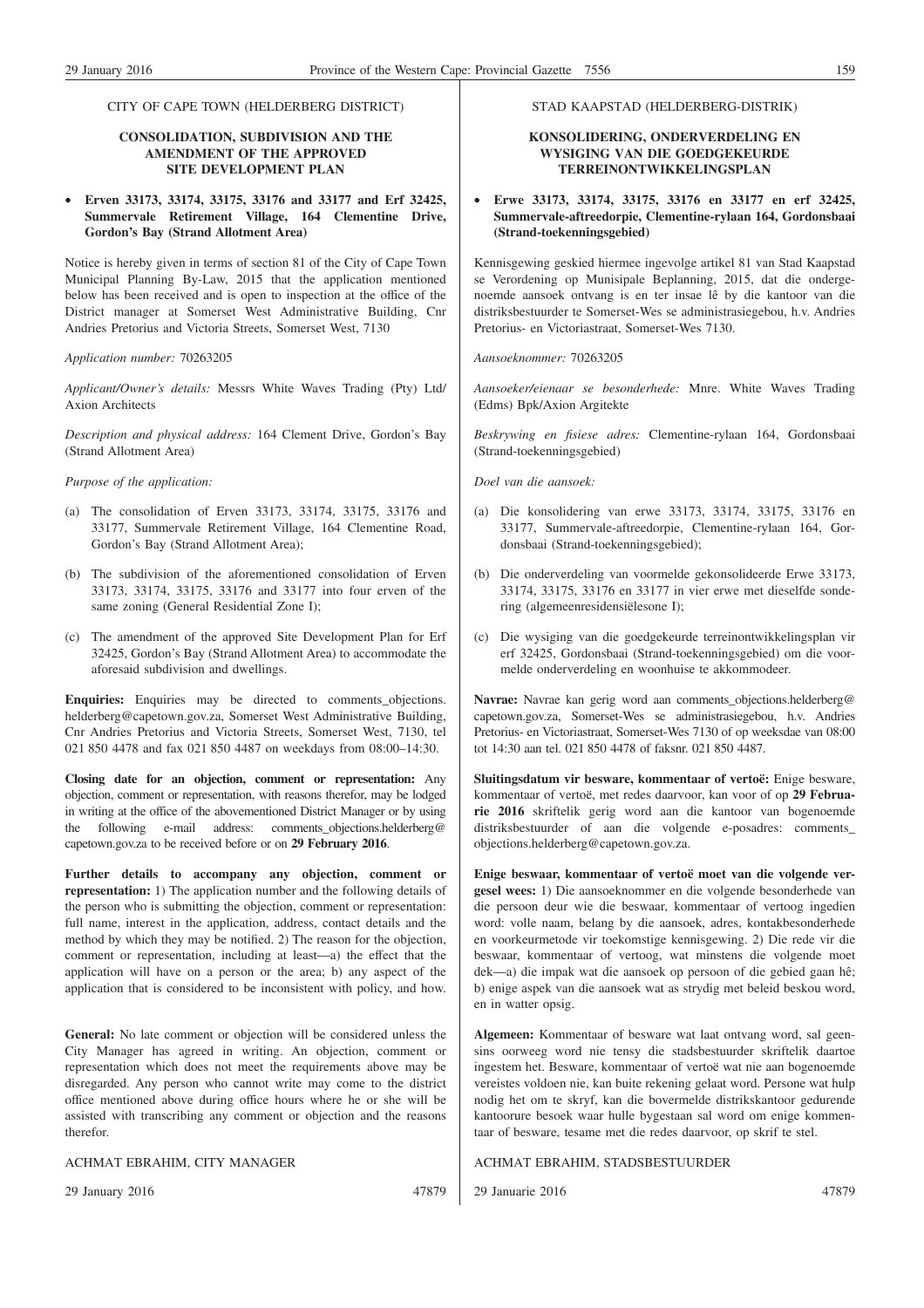#### STELLENBOSCH MUNICIPALITY **REZONING, CONSENT USE AND DEPARTURE: FARM NO. 112, STELLENBOSCH DIVISION**

Notice is hereby given in terms of Sections 15 & 17 of the Land Use Planning Ordinance 15 of 1985 (No 15 of 1985) and in terms of Regulation 4.7 of the Scheme Regulations promulgated by PN 1048/ 1988 that the undermentioned application has been received and is open to inspection at the office of the Director: Planning & Economic Development at the Planning Advice Centre, municipal offices, Plein Street, Stellenbosch (Tel 021 808 8606). Enquiries may be directed to S Zangqa, PO Box 17, Stellenbosch, 7599, telephone number 021 8088667 and fax number 021 886 6899 week days during the hours of 08:30 to 13:30. Any objections, with full reasons therefor, may be lodged in writing at the office of the Director: Planning and Economic Development, PO Box 17, Stellenbosch, 7599, or faxed to 021– 886 6899, or hand delivered to the Land Use Management Branch, Advice Centre, Ground Floor, municipal offices, Plein Street, Stellenbosch, on or before **29 February 2016**, quoting the above relevant legislation, the application number and the objector's erf and phone numbers and address. Any objection received after aforementioned closing date may be considered invalid. **It is important to note that no objection will be accepted via email.**

This advertisement is also available on the Municipal website http:// www.stellenbosch.gov.za, on the Planning and Economic Development page.

*Applicant:* TV3 Architects and Town Planners

*Application number:* LU/4431

*Erf/Erven number(s):* Farm No. 112, Stellenbosch Division

*Locality/Address:* Lelie Street, Stellenbosch

*Nature of application:*

- Proposed rezoning of an  $\pm 450$ m<sup>2</sup> shed on Farm No. 112, Stellenbosch Division from Agricultural Zone I to Agricultural Zone II in order to permit a wine cellar.
- Proposed consent use in order to utilise an area of  $\pm 50$ m<sup>2</sup> in extent as a wine tasting and sales facility.
- Proposed departure in order to relax the side building line from 30m to 2m in order to accommodate the wine cellar and wine tasting facility.

(Notice No. P05/16)

MUNICIPAL MANAGER

29 January 2016 47883

# THEEWATERSKLOOF MUNICIPALITY

# **APPLICATION FOR DEPARTURE ON ERF 459, GRABOUW**

Notice is hereby given in terms of Section 15  $1(a)(i)$  of the Land Use Planning Ordinance (Ordinance 15 of 1985), that an application for departure from prescribed building lines applicable to Single Residential Zone 1 on Erf 459, Grabouw, has been submitted to the Theewaterskloof Municipality.

*Applicant:* Ronwell Sampson, 14 Nerine Street, Grabouw, 7160

*Nature of the application:* The application comprises a Departure of the Building lines from 2.36 m to 0 m and a departure for the relaxation of the Title Deed Restriction No. 3*(d)*.

Further particulars regarding the proposal are available for inspection at the Department: Town Planning and Building Control, Caledon during office hours from 26 January 2016 to 24 February 2016. Objections or Comments to the proposal, if any, must reach the undermentioned on or before **24 February 2016**. Persons who are unable to write or read will be assisted during office hours, at the Municipal office, Caledon, to write down their objections or Comments. Enquiries: Ms. M. Gertze: Assistant Town Planner (Tel: 028 2143300/Fax: 028 2141289), e-mail enquiries: mariannege@twk.org.za

Reference No. G/459

Notice No.: KOR 06/2016

S WALLACE, MUNICIPAL MANAGER, Municipal Offices, PO Box 24, CALEDON, 7230

29 January 2016 47870

#### STELLENBOSCH MUNISIPALITEIT

#### **HERSONERING, VERGUNNINGSGEBRUIK EN AFWYKING: PLAAS NR. 112, AFDELING STELLENBOSCH**

Kennis geskied hiermee ingevolge Artikels 15 & 17 van die Ordonnansie op Grondgebruikbeplanning, 1985 (Nr. 15 van 1985) en Regulasie 4.7 van die Skemaregulasies gepromulgeer ingevolge PN 1048/1988 dat onderstaande aansoek ontvang is en by die kantoor van die Direkteur: Beplanning & Ekonomiese Ontwikkeling in die Beplanningsadvieskantoor (Tel Nr 021–808 8606), munisipale kantore, Pleinstraat, Stellenbosch en ter insae lê. Navrae kan aan S Zangqa by Posbus 17, Stellenbosch, 7599, telefoonnommer 021–8088667 en faksnommer 021 886 6899 weeksdae gedurende 08:30 tot 13:30 gerig word. Besware, met volledige redes daarvoor, mag skriftelik gerig word aan die Direkteur: Beplanning & Ekonomiese Ontwikkeling, Posbus 17, Stellenbosch, 7599, of gefaks word aan 021–886 6899, of per hand afgelewer word by die Grondgebruiksbestuursafdeling, Advieskantoor, Grondvloer, munisipale kantore, Pleinstraat, Stellenbosch, op of voor **29 Februarie 2016** ingedien word, met vermelding van die toepaslike wetgewing, die aansoeknommer en die beswaarmaker se erf- en telefoonnommer en adres. Enige besware ontvang na voormelde sluitingsdatum, mag as ongeldig geag word. **Dit is belangrik om daarop ag te slaan dat geen besware via e-pos aanvaar sal word nie.**

Hierdie kennisgewing is ook beskikbaar op die Munisipale webtuiste http://www.stellenbosch.gov.za, op die Beplanning- en Ekonomiese Ontwikkelingsblad.

*Applikant:* TV3 Argitekte en Stadsbeplanners

*Aansoeknommer:* LU/4431

*Erf/Erwe nommer(s):* Plaas Nr. 112, Afdeling Stellenbosch

*Ligging/Adres:* Leliestraat, Stellenbosch

*Aard van aansoek:*

- Voorgestelde hersonering van 'n  $\pm 450$ m<sup>2</sup> stoor op Plaas Nr 112, Afdeling Stellenbosch vanaf Landbousone I na Landbousone II ten einde 'n wynkelder toe te laat.
- Voorgestelde vergunningsgebruik ten einde 'n area van (±50m2 groot) as 'n wynproe en verkope fasiliteit aan te wend.
- Voorgestelde afwyking om die kant boulyn vanaf 30m na 2m te verslap ten einde die wynkelder en wynproe fasiliteit te akkommodeer.

(Kennisgewing Nr. P05/16) MUNISIPALE BESTUURDER

29 Januarie 2016 47883

# THEEWATERSKLOOF MUNISIPALITEIT

# **AANSOEK OM AFWYKING: ERF 459, GRABOUW**

Kennis geskied hiermee ingevolge Artikel 15 1(a)(i) van die Ordonnansie op Grondgebruikbeplanning, 1985 (Ordonnansie 15 van 1985), dat 'n aansoek om afwyking van voorgeskrewe boulyne van toepassing op Enkelwoningsone1, op Erf 459, Grabouw, ingedien is by die Theewaterskloof Munisipaliteit.

*Aansoeker:* Ronwell Sampson, Nerinestraat 14, Grabouw, 7160

*Aard van die aansoek:* Die aansoek behels 'n afwyking van die Boulyne vanaf 2.36 m tot 0 m en 'n afwyking vir die verslapping van die Titelakte beperking Nr. 3*(d)*.

Verdere besonderhede rakende die voorstel lê ter insae by die Departement Stadsbeplanning en Boubeheer, Caledon vanaf 26 Januarie 2016 tot 24 Februarie 2016. Skriftelike besware of kommentaar teen die voorstel, indien enige, moet die ondergemelde bereik voor of **24 Februarie 2016**. Persone wat nie kan lees of skryf nie, sal gedurende kantoorure by die Munisipale Kantoor, Caledon gehelp word om hul besware neer te skryf. Navrae: Me. M. Gertze (Assistent: Stadsbeplanner) (Tel: 028 2143300/Fax: 028 2141289) E-mail: mariannege@ twk.org.za.

Verwysingsnommer: G/459

Kennisgewing Nr.: KOR 06/2016

S WALLACE, MUNISIPALE BESTUURDER, Munisipale Kantore, Posbus 24, CALEDON, 7230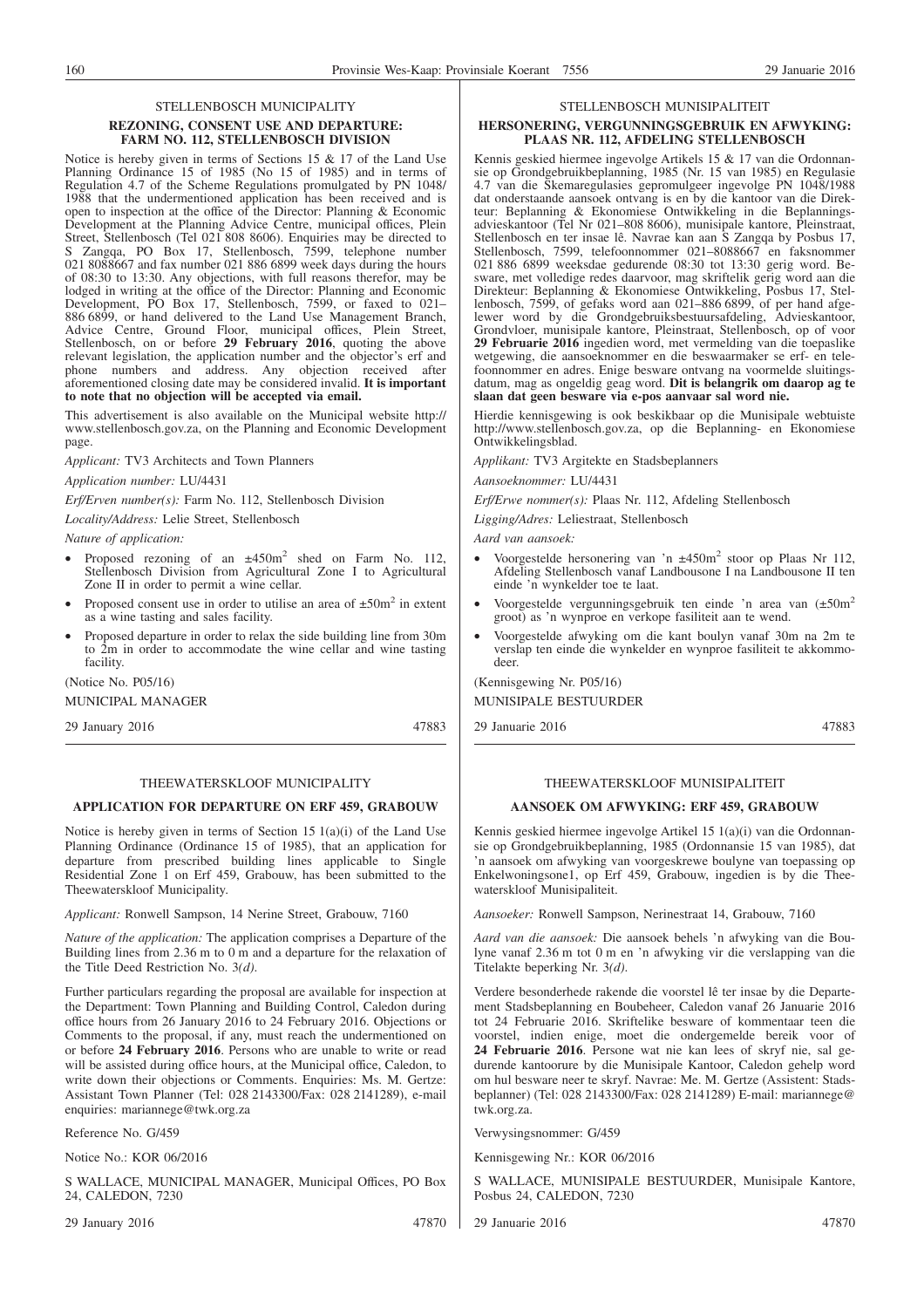#### OVERSTRAND MUNICIPALITY

# **ERF 1154, 132 DE VILLIERS STREET, DE KELDERS, OVERSTRAND MUNICIPAL AREA: PROPOSED REMOVAL OF RESTRICTIVE TITLE DEED CONDITIONS AND CONSENT USE: PLANACTIVE TOWN AND REGIONAL PLANNERS ON BEHALF OF MA & PC SIPPEL**

Notice is hereby given in terms of Section 2.2 of the Overstrand Zoning Scheme Regulations that an application has been received for a consent use in order to allow for the establishment of a three bedroom guest house on the subject property.

The application is open to inspection at the Gansbaai Library (Main Road, Gansbaai) and the Town Planning Department (16 Paterson Street, Hermanus) during normal office hours (Monday to Friday) and any enquiries may be directed to Mr. SW van der Merwe, PO Box 20, Hermanus, 7220; tel no. (028)313–8900 or fax no. (028) 313–2093. E-mail: alida@overstrand.gov.za

The application is also open to inspection at the office of the Director: Integrated Environmental Management: Region B1, Provincial Government of the Western Cape, Room 601, Utilitas Building, 1 Dorp Street, Cape Town, from 08:00–12:30 and 13:00–15:30 (Monday to Friday). Telephonic enquiries in this regard may be made to (021) 483 5897 and the Directorate's fax number is (021) 483 3098. Any objections, with full reasons therefor must be in writing and submitted at the office of the above-mentioned Director: Integrated Environmental Management: Region B1, Private Bag X9086, Cape Town 8000, with a copy to the above-mentioned Area Manager on or before **Friday 4 March 2016** quoting the above act and the objector's erf number. Any comments/objections received after the afore-mentioned closing date will be disregarded.

Notice is also given in terms of Section 21(4) of the Local Government Act: Municipal Systems, 2000 (Act 32 of 2000) that people who cannot write are welcome to approach the Town Planning division of the Overstrand Municipality (16 Paterson Street, Hermanus) during the above-mentioned office hours where an official will assist them with transcribing their comments or objections.

#### *Applicant:* Plan Active on behalf of MA & PC Sippel

*Nature of application:* Removal of restrictive title condition applicable to Erf 1154, De Kelders to enable the owner to operate a three bedroom guest house from the property.

Municipal Notice No. 7/2016

C GROENEWALD, MUNICIPAL MANAGER, PO Box 20, HERMANUS 7200

29 January 2016 47882

#### OVERSTRAND MUNISIPALITEIT

#### **ERF 1154, DE VILLIERSSTRAAT 132, DE KELDERS, OVERSTRAND MUNISIPALE AREA: VOORGESTELDE OPHEFFING VAN BEPERKENDE TITELVOORWAARDES EN VERGUNNINGSGEBRUIK: PLANACTIVE STADS- EN STREEKBEPLANNERS NAMENS MA & PC SIPPEL**

Kennis word hiermee gegee ingevolge Gedeelte 2.2 van die Overstrand Soneringskemaregulasies dat 'n aansoek ontvang is vir 'n vergunningsgebruik van die relevante Skemaregulasies ten einde 'n drie slaapkamer gastehuis vanaf die eiendom te bedryf.

Die aansoek is beskikbaar vir inspeksie by die Gansbaai Biblioteek (Hoofweg, Gansbaai) en die Departement: Stadsbeplanning (Patersonstraat 16), Hermanus gedurende normale kantoorure (Maandag tot Vrydag), en enige navrae kan gerig word aan mnr. SW van der Merwe, Posbus 20, Hermanus 7200; tel. nr. (028) 313–8900 of faks nr. (028) 313–2093. Epos: alida@overstrand.gov.za.

Die aansoek lê ook ter insae by die kantoor van die Direkteur: Geïntegreerde Omgewingsbestuur: Streek B1, Provinsiale Regering van die Wes-Kaap, by Kamer 601, Utilitas Gebou, Dorpstraat 1, Kaapstad, vanaf 08:00–12:30 en 13:00–15:30 (Maandag tot Vrydag). Telefoniese navrae in hierdie verband kan gerig word aan (021) 483 5897 en die Direktoraat se faksnommer is (021) 483 3098. Enige besware, met volledige redes daarvoor, moet skriftelik wees en by die kantoor van die bogenoemde Direkteur: Geïntegreerde Omgewingsbestuur: Streek B1, Privaatsak X9086, Kaapstad 8000, met 'n afskrif aan die bogenoemde Areabestuurder, ingedien word op of voor **Vrydag 4 Maart 2016** met vermelding van bogenoemde wet en die beswaarmaker se erfnommer. Enige kommentaar/beswaar wat ná die voorgemelde sluitingsdatum ontvang word, sal nie in ag geneem word nie.

Voorts word hiermee ingevolge Artikel 21(4) van die Wet op Plaaslike Regering: Munisipale Stelsels, 2000 (Wet 32 van 2000) kennis gegee dat persone wat nie kan skryf nie, die Stadsbeplanningsafdeling van die Munisipaliteit Overstrand (Patersonstraat 16, Hermanus) kan nader tydens bogenoemde kantoorure waar 'n amptenaar daardie persone behulpsaam sal wees om hul kommentaar of besware op skrif te stel

*Aansoeker:* Plan Active namens MA & PC Sippel

*Aard van aansoek:* Opheffing van beperkende titelvoorwaarde van toepassing op Erf 1154, De Kelders ten einde die eienaar in staat te stel om 'n drie slaapkamer gastehuise vanaf die eiendom te bedryf.

Munisipale Kennisgewing Nr. 7/2016

C GROENEWALD, MUNISIPALE BESTUURDER, Posbus 20, HERMANUS 7200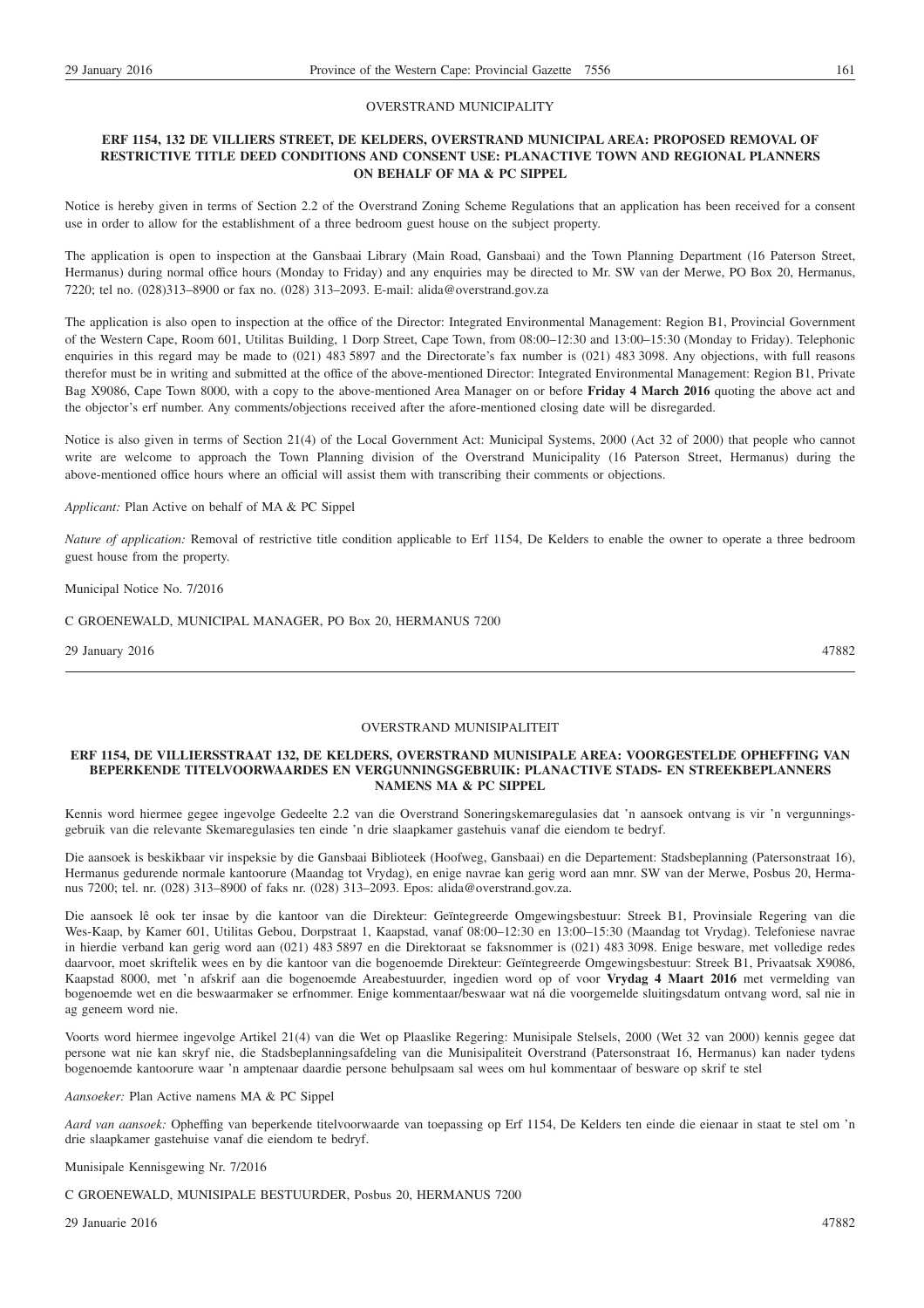#### UMASIPALA WASE-OVERSTRAND

#### **ISIZA 1154, 132 DE VILLIERS STREET, DE KELDERS, INGINGQI KAMASIPALA WE-OVERSTRAND: UKUSUSWA OKUCETYWAYO KWEMIQATHANGO EQHOBOSHAYO YEETAYITILE NOKUSETYENZISWA OKUVUNYIWEYO: ISICWANGCISO EGAMENI LIKA-MA & PC SIPPEL**

Esi sisaziso esikhutshwa ngokweCandelo 2.2 seMigaqo yeSikim seOverstrand sokucanda kwakhona sokuba kufunyenwe isicelo semvume yokusebenzisa umhlaba ukwenzela ukuba kwenziwe indlu yabandwendweli emagumbi mathathu kulo mhlaba kuthethwa ngawo.

Izicelo zivulelekile ukuthi zihlolwe kwithalalencwadi eliseGansbaai (Main Road, Gansbaai) nakwi sebe loYilolwedolophu (16 Paterson Street, Hermanus) ngamaxesha omsebenzi esiqhelo (ngoMvulo ukuya kulwesiHlanu) kwaye nayiphina imibuzo ingajoliswa ku Mr. SW van der Merwe, PO Box 20, Hermanus, 7220; inombolo yefowuni. (028)313–8900 okanye ifeksi kule nombolo (028) 313–2093. Imeyile: alida@overstrand.gov.za

Esisicelo kananjalo kukwavulelekile nokuba siye kuphendlwa kwiOfisi yoMlawuli: kuLawulo loMhlaba: uMmandla 2, kaRhulumente wePhondo leNtshona Koloni, kwiGumbi elingu-606, 1 Dorp Street, eKapa, ukususela ngentsimbi ye-08:00 ukuya kweye-12:30 nango-13:00 ukuya ku-15:30 (ngoMvulo ukuya kutsho ngoLwesihlanu). Imibuzo eyenziwa ngomnxeba ephathelele kulo mba ingenziwa ngokutsalela kwa-(021) 483–5897, kwaye ke inombolo yefekisi yeli Candelo loLawulo ngu-(021) 483–3098. Naziphi na izikhalazo, ekufuneka zihambe nezizathu ezipheleleyo kufuneka zingeniswe ngento ebhaliweyo kule ofisi ikhankanywe ngentla apha yoMlawuli kuLawulo lokusiNgqongileyo Olumanyanisiweyo, kaRhulumente wePhondo, kwaPrivate Bag X9086, Cape Town, 8000, ngomhla we okanye phambi kwawo **Lwesihlanu umhla we-1 u-Friday 4 eMarch 2016**, kuxelwe lo Mthetho ungentla apha kunye nenombolo yesiza salowo ukhalazayo. Naziphi na izimvo ezithe zafika emva kwalo mhla wokuvala ukhankanyiweyo zisenokungahoywa.

Isaziso sinikwa ngokwe sahluko sama 21(4) somthetho wezenqubo zoomasipala: ka 2000 (Umthetho 32 ka 2000) ukuba abantu abangakwaziyo ukubhala banganxibelelana nesebe loYilo lwedolophu elise (16 Paterson Street, Hermanus) ngamaxesha omsebenzi akhankanyiweyo ngentla apho uyakuthi uncedwe ngelinye lamalungu asebenza khona ukubhala izimvo okanye isigxelo zakho.

*Umfaki-secelo:* Plan Active Abacwangisi bedolophu abeseMthethweni

*Uhlobo Iwesicelo:* Ukususwa kwemiqathango yezithintelo zolwakhiwo kwitayitile yeSiza 1154, eDe Kelders ukuze umniniso asbenzise isakhiwo eso sibe yindawo yokugcina abakhenkethi nabahambeli emagumbi mathahu (igest house).

InomboloYesaziso sikaMasipala 7/2016

C GROENEWALD, MUNICIPAL MANAGER, PO Box 20, HERMANUS 7200

29 kweyoMqungu 2016 47882

#### OVERSTRAND MUNICIPALITY

#### **ERVEN 1811, 2167 AND 2168, BERGSIG STREET, SANDBAAI, OVERSTRAND MUNICIPAL AREA: PROPOSED CONSOLIDATION, CONSENT USE, DEPARTURE, AMENDMENT OF CONDITIONS OF APPROVAL AND APPROVED SITE DEVELOPMENT PLAN: WRAP (ON BEHALF OF CORPCLO 752 CC)**

Notice is hereby given in terms of Section 2.3 of the Overstrand Municipality Zoning Scheme Regulations that an application has been received to consolidate Erf 1811 with the abutting Erf 2167 & Erf 2168, Sandbaai.

Notice is also given in terms of Section 2.2 of the Overstrand Municipality Zoning Scheme Regulations for a consent in order to establish flats on the consolidated property.

Notice is also given in terms of Section 15 of the Land Use Planning Ordinance, 1985 (Ordinance 15 of 1985) for a departure from the Scheme Regulations to relax the perimeter building lines from 3m to 2m and 0m respectively in order to accommodate proposed and existing garages and an existing Unit (unit 1) .

Notice is further given in terms of Section 15 of the Land Use Planning Ordinance, 1985 (Ordinance 15 of 1985) for a departure from Section 6.3.2 of the Overstrand Municipal Zoning Scheme Regulations in order to relax the 40% total floor area for Flats allowed on a town housing site, to 60%.

Notice is lastly given in terms of Section 42 of the Land Use Planning Ordinance, 1985 (Ordinance 15 of 1985) that an application has been received for the proposed amendment of the conditions of approval and the site development plan, in order to accommodate the proposed development.

Detail regarding the proposal is available for inspection at the Department: Town Planning (16 Paterson Street) during normal office hours. Enquiries regarding the matter should be directed to the **Town Planner**, **Mr. H Olivier** (Tel: 028–313 8900/Fax: 028–313 2093). E-mail enquiries: Loretta Gillion (loretta@overstrand.gov.za).

Any comments on the proposal should be submitted in writing to reach the undersigned by not later than **Friday, 4 March 2016**. A person who cannot read or write but wishes to comment on the proposal may visit the Directorate: Infrastructure and Planning where a member of staff would assist them to formalize their comment.

Municipal Notice No. 24/2016

MUNICIPAL MANAGER, OVERSTRAND MUNICIPALITY, PO Box 20, HERMANUS, 7200

29 January 2016 47891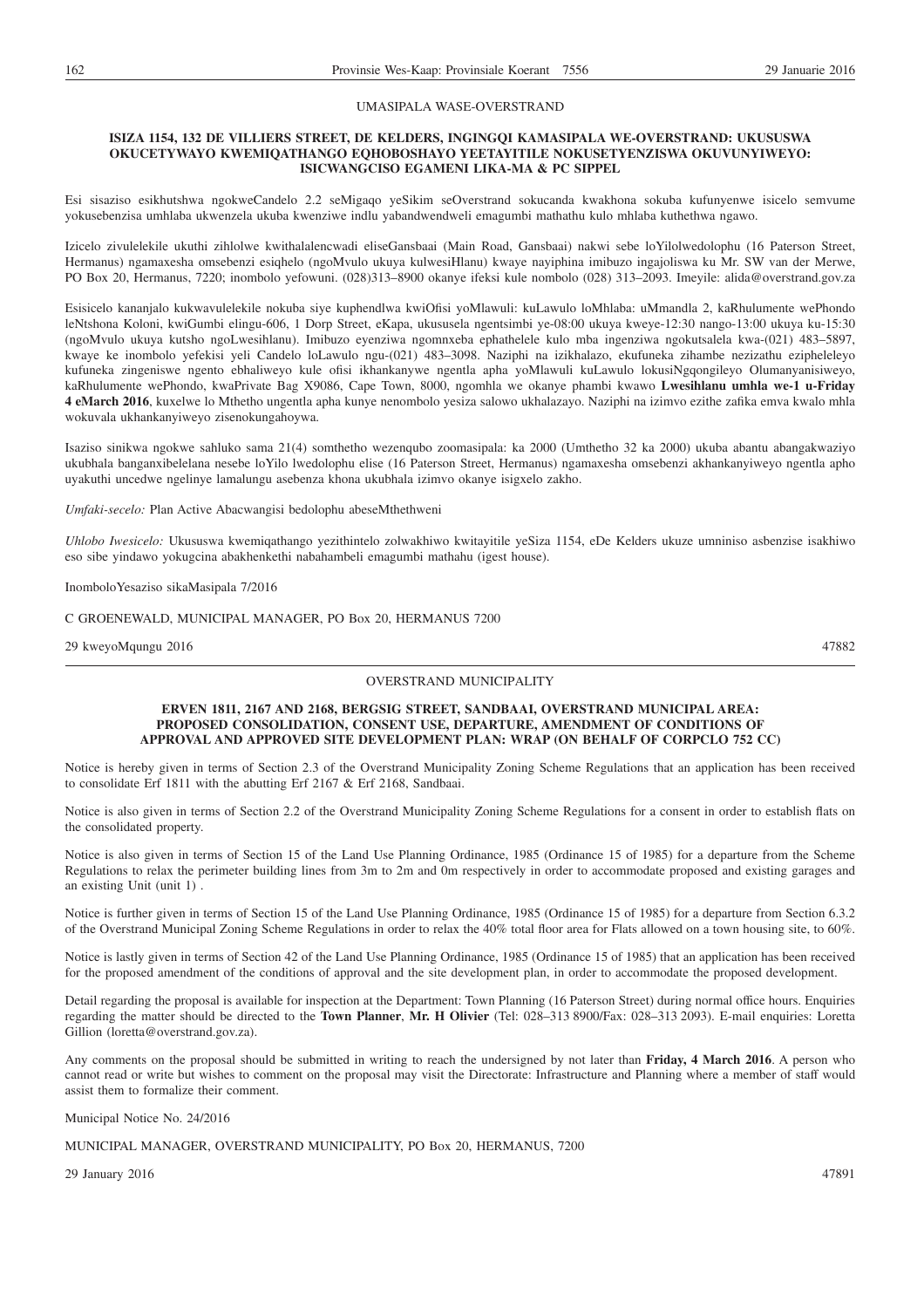#### OVERSTRAND MUNISIPALITEIT

#### **ERWE 1811, 2167 AND 2168, BERGSIGSTRAAT, SANDBAAI, OVERSTRAND MUNISIPALE AREA: VOORGESTELDE KONSOLIDASIE, VERGUNNINGSGEBRUIK, AFWYKING, WYSIGING VAN GOEDKEURINGSVOORWAARDES EN GOEDGEKEURDE TERREINONTWIKKELINGSPLAN: WRAP (nms CORPCLO 752 CC)**

Kennis geskied hiermee ingevolge Artikel 2.3 van die Overstrand Munisipale Soneringskemaregulasies, dat 'n aansoek ontvang is ten einde Erf 1811 met die aangrensende Erf 2167 & Erf 2168, Sandbaai te konsolideer.

Kennis is ook gegee in terme van Artikel 2.2 van die Overstrand Munisipaliteit Soneringskemaregulasies vir 'n vergunningsgebruik ten einde woonstelle op die gekonsolideerde eiendom op te rig.

Kennis geskied ook ingevolge Artikel 15 van die Ordonnansie op Grondgebruikbeplanning, 1985 (Ordonnansie 15 van 1985) dat 'n aansoek ontvang is vir 'n afwyking van die Skemaregulasies om die eksterne boulyn te verslap vanaf 3m na 2m en 0m onderskeidelik ten einde die voorgestelde en bestaande motorhuise en 'n bestaande Eenheid (eenheid 1) te akkommodeer.

Kennis geskied verder ingevolge Artikel 15 van die Ordonnansie op Grondgebruikbeplanning, 1985 (Ordonnansie 15 van 1985) dat 'n aansoek ontvang is vir 'n afwyking van Artikel 6.3.2 van die Overstrand Munisipale Soneringskemaregulasies om die toelaatbare 40% vloer area vir woonstelle in 'n dorpshuis kompleks te verslap na 60%.

Kennis geskied laastens ingevolge Artikel 42 van die Ordonnansie op Grondgebruikbeplanning 1985 (Ordonnansie 15 van 1985), dat 'n aansoek ontvang is vir die voorgestelde wysiging van die goedkeuringsvoorwaardes en die goedgekeurde terreinontwikkelingsplan, ten einde die voorgestelde ontwikkeling te akkommodeer.

Besonderhede aangaande die voorstel lê ter insae by die Departement: Stadsbeplanning (Patersonstraat 16) gedurende normale kantoorure. Navrae kan gerig word aan die **Stadsbeplanner**, **Mnr. H. Olivier**, (Tel: 028–313 8900/Faks: 028–313 2093). Epos navrae: Loretta Gillion (loretta@overstrand.gov.za).

Enige kommentaar aangaande die voorstel moet op skrif gestel word ten einde die ondergetekende te bereik teen nie later nie as **Vrydag, 4 Maart 2016**. Persone wat wil kommentaar lewer maar nie kan lees of skryf nie mag die Direktoraat: Infrastruktuur en Beplanning besoek waar hul deur 'n amptenaar bygestaan sal word ten einde hul kommentaar te formaliseer.

Munisipale Kennisgewing Nr. 24/2016

MUNISIPALE BESTUURDER, OVERSTRAND MUNISIPALITEIT, Posbus 20, HERMANUS, 7200

29 Januarie 2016 47891

#### UMASIPALA WASE-OVERSTRAND

#### **IZIZA 1811, 2167 & 2168, KWISITALATO IBERGSIG, eSANDBAAI, UMMANDLA KAMASIPALA WASEOVERSTRAND: UKUDITYANISWA OKUCETYWAYO, IMVUME YOSETYENZISO, UPHAMBUKO KULUNGELELWANISO LWEMIQATHANGO YOPHUNYEZO KUNYE NESICWANGCISO SOPHUHLISO LWENXIWA ESIPHUNYEZIWEYO: I-WRAP (EGAMENI LE-CORPCLO 752 CC)**

Kukhutshwa esi sasizo ngokwecandelo 2.3 lemiGqaliselo yeSkimu sokuCandwa kwemida sikaMasipala ukuba kufunyenwe isicelo sokudityaniswa kweSiza 1811 esimelene neSiza 2167 & neSiza 2168, eSandbaai.

Kukhutshwa esi sasizo ngokwecandelo 2.2 lemiMiselo yeSkimu sokuCandwa kwemida sikaMasipala waseOverstrand khona ukuze kufunyanwe imvume yokwakha iiflethi kwipropati edityanisiweyo.

Kukhutshwa esi saziso ngokweCandelo 15 lomMiselo woCwangciso loSetyenziso loMhlaba, 1985 (uMmiselo 15 wango-1985) khona ukuze kuphambukwe kwimiGqaliselo yeSkimu ukuze kwandiswe imida yesakhiwo ukusuka kwiimitha ezi-3 ukuya kwezi-2 nezi-0 ngokulandelelanayo khona ukuze kwanele iigaraji ezicetywayo nezo sele zikhona kunye neYunithi esele ikho (iyunithi yoku-1).

Kukwakhutshwa isaziso ngokwecandelo 15 lomMiselo woCwangciso loSetyenziso loMhlaba, 1985 (uMmiselo 15 wango-1985) khona ukuze kuphambukwe kwicandelo 6.3.2 lemiGqaliselo yeSkimu sokuCandwa kwemida sikaMasipala waseOverstrand khona ukuze kwandiswe ama-40% omgangatho wonke uphele weeFlethi ovumelekileyo kwinxiwa lwezindlu zasedolophini ukuya kuma-60%.

Okokugqibela kukhutshwa esi saziso ngokwecandelo 42 lomMiselo woCwangciso loSetyenziso loMhlaba, 1985 (uMmiselo 15 wango-1985) ukuba isaziso siye safumaneka khona ukuze ulungelelwaniso lwemiqathango yokuphunyezwa kunye nesicwangciso sophuhliso lwenxiwa, khona ukuze kuvunyelwe olu phuhliso lucetywayo.

Iinkcukacha malunga nesi sicelo ziyafumaneka ukuba zihlolwe kwiSebe loCwangciso Dolophu (kwiSitalato i-Paterson esingunombolo 16 ngamaxesha eeYure zeOfisi. Imibuso malunga nalomba mayijoliswe ku Mcwangcisi Dolophu, uMnu. H. Olivier (iinombolo zomnxeba: 028–313 8900/ ifekisi: 029–313 2093. Imibuzo nge imeyile: Loretta Gillion (Loretta@overstrand.gov.za).

Naziphina izimvo kwesi sicelo mazibhalwe phantsi ephepheni zinikezelwe kulowo utyikitywe ngezantsi, kwaye zifike wama- **4 eMarch 2016.** Umntu ongakwaziyo ukufunda okanye ukubhala kodwa enqwenela ukuvakalisa uluvo lwakhe kwesi siphakamiso angandwendwela uLawulo lweSebe lweziSekelo zoLwakhiwo noCwangciso (Directorate: Infrastructure and Planning) apho omnye waBasebenzi uyakuthi amncede abhale ngokusesikweni izimvo zabo.

ISaziso sikaMaspala uNombolo. 24/2016

UMASIPALA WASEOVERSTRAND, IMANEJALA YOMASIPALA WEOVERSTRAND, PO Box 20, HERMANUS, 7200

29 kweyoMqungu 2016 47891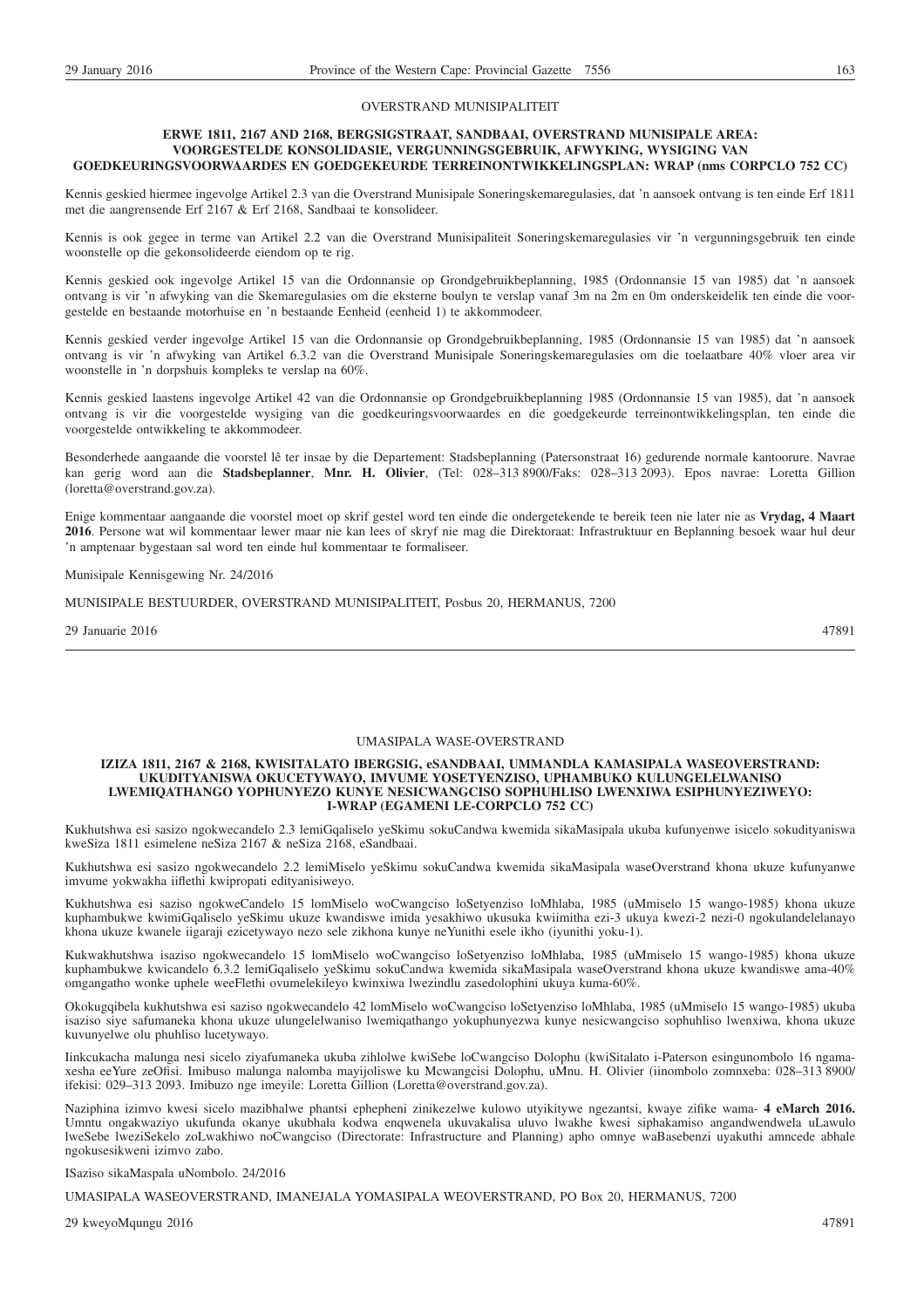#### **PROPOSED REZONING AND CONSENT USE OF PORTION 2 OF THE FARM WILDE PAARDE KLOOF NO 33, ROBERTSON**

*Applicant:* Boland Plan

*Properties:* Portion 2 of the Farm Wilde Paarde Kloof No 33, Robertson

*Owners:* LA van Zyl, JS van Zyl & ME Conradie

*Size:* ±417.7085 ha

*Locality:* 3.5km North of Ashton

*Proposal:* Rezoning from Agricultural zone I to Agricultural zone II (Agricultural Industry: Boutique style wine cellar and distillery) and consent use for tourism facilities (tasting, sales and functions venue)

*Existing zoning:* Agricultural zone I

Notice is hereby given in terms of Section 45 of the Langeberg Land Use Planning Bylaw (PN264/2015) that the abovementioned application has been received and is available for inspection during weekdays between 08:30 and 15:00 at the Town Planning Department at 3 Piet Retief Street, Montagu. Any written comments/objections may be addressed in terms of Section 50 of the said legislation to The Manager: Town Planning, 3 Piet Retief Street, Montagu, 6720 on or before 30 days from the date of publication of this notice, quoting your, name, address or contact details, interest in the application and reasons for comments. Telephonic enquiries can be made to Tracy Brunings at 023 614 8000. The Municipality may refuse to accept comment received after the closing date. Any person who cannot write will be assisted by a Municipal official by transcribing their comments.

[Notice no: MK 8/2016]

SA MOKWENI, MUNICIPAL MANAGER, Municipal Offices, Private Bag X2, ASHTON, 6715

29 January 2016 47884

#### THEEWATERSKLOOF MUNICIPALITY

#### **APPLICATION FOR SUBDIVISION: PORTION 79 OF THE FARM TESSELAARSDAL NO. 811, CALEDON DISTRICT**

Notice is hereby given in terms of Section 24 of the Land Use Planning Ordinance, 1985 (Ordinance 15 of 1985) that an application has been submitted to the Theewaterskloof Municipality for the subdivision of the abovementioned property. The development proposal entails the following:

1. Subdivision of Portion 79 of the Farm Tesselaarsdal No. 811, Caledon District into five (5) portions, namely Portion A (9,94 ha), Portion B (3,12ha), Portion C (3,38ha), Portion D (3,04ha) and Remainder (3,19ha)

Further particulars regarding the proposal are available for inspection at the Department: Town Planning and Building Control, Caledon during office hours from 26 January 2016 to 24 February 2016. Objections or comments to the proposal, if any, must reach the undermentioned on or before **24 February 2016**. Persons who are unable to write or read will be assisted during office hours, at the Municipal office, Caledon, to write down their objections or Comments. Enquiries: Ms. M. Gertze: Assistant Town Planner (Tel: 028 2143300/Fax: 028 2141289), e-mail enquiries: mariannege@twk.org.za

Reference number: T811/97

Notice number: KOR 02/2016

S WALLACE, MUNICIPAL MANAGER, Municipal Offices, PO Box 24, CALEDON, 7230

29 January 2016 47868

#### LANGEBERG MUNISIPALITEIT

#### **VOORGESTELDE HERSONERING EN VERGUNNINGSGEBRUIK VAN GEDEELTE 2 VAN DIE PLAAS WILDE PAARDE KLOOF NR 33, ROBERTSON**

*Aansoeker:* Boland Plan

*Eiendomme:* Gedeelte 2 van die Plaas Wilde Paarde Kloof Nr 33, Robertson

*Eienaars:* LA van Zyl, JS van Zyl & ME Conradie

*Grootte:* ±417.7085 ha

*Ligging:* 3.5km Noord van Ashton

*Voorstel:* Hersonering vanaf Landbousone I na Landbousone II (Landbounywerheid Boutiek styl en distileerdery) en vergunningsgebruik vir toeristefasiliteite (proe, verkope en onthaal)

*Huidige sonering:* Landbousone I

Hiermee word kennis gegee ingevolge Artikel 45 van die Langeberg Verordening op Grondgebruikbeplanning (PK264/2015) dat die bogenoemde aansoek ontvang is en ter insae lê gedurende weeksdae tussen 08:30 en 15:00 by die Stadsbeplanningsdepartement te Piet Retiefstraat 3, Montagu. Enige skriftelike kommentaar/beswaar kan ingevolge Artikel 50 van gemelde Verordening gerig word aan die Bestuurder: Stadsbeplanning by bogenoemde adres, binne 30 dae vanaf die datum van plasing van hierdie kennisgewing en moet u naam, adres, kontakbesonderhede, 'n verduideliking van u belang by die aansoek en redes vir besware insluit. Telefoniese navrae kan gerig word aan Tracy Brunings by 023 614 8000. Die Munisipaliteit mag weier om kommentare te ontvang wat na die sluitingsdatum ingedien word. Enige persoon wat nie kan skryf nie sal deur 'n munisipale amptenaar bygestaan word om hulle kommentaar neer te skryf.

[Kennisgewing nommer: MK 8/2016]

SA MOKWENI, MUNISIPALE BESTUURDER, Munisipale Kantore, Privaatsak X2, ASHTON, 6715

29 Januarie 2016 47884

#### THEEWATERSKLOOF MUNISIPALITEIT

#### **AANSOEK OM ONDERVERDELING: GEDEELTE 79 VAN DIE PLAAS TESSELAARSDAL NR. 811, CALEDON DISTRIK**

Kennis geskied hiermee ingevolge Artikel 24 van die Ordonnansie op Grondgebruikbeplanning, 1985 (Ordonnansie 15 van 1985) dat 'n aansoek vir die onderverdeling van die bogenoemde eiendom ingedien is by die Theewaterskloof Munisipaliteit. Die voorstel behels die volgende:

1. Onderverdeling van Gedeelte 79 van die Plaas Tesselaarsdal Nr. 811, Caledon Distrik in vyf (5) gedeeltes, naamlik Gedeelte. A (9,94ha) Gedeelte B (3,12ha), Gedeelte C (3.38ha) Gedeelte D (3,04ha) en die Restant (3,19ha).

Verdere besonderhede rakende die voorstel lê ter insae by die Departement Stadsbeplanning en Boubeheer, Caledon vanaf 26 Januarie 2016 tot 24 Februarie 2016. Skriftelike besware of kommentaar teen die voorstel, indien enige, moet die ondergemelde bereik voor of **24 Februarie 2016.** Persone wat nie kan lees of skryf nie, sal gedurende kantoorure by die Munisipale Kantoor, Caledon gehelp word om hul besware neer te skryf. Navrae: Me. M. Gertze (Assistent: Stadsbeplanner) (Tel: 028 2143300/Fax: 028 2141289) E-mail: mariannege@ twk.org.za.

Verwysingsnommer: T811/79

Kennisgewing Nr.: KOR 02/2016

S WALLACE, MUNISIPALE BESTUURDER, Munisipale Kantore, Posbus 24, CALEDON, 7230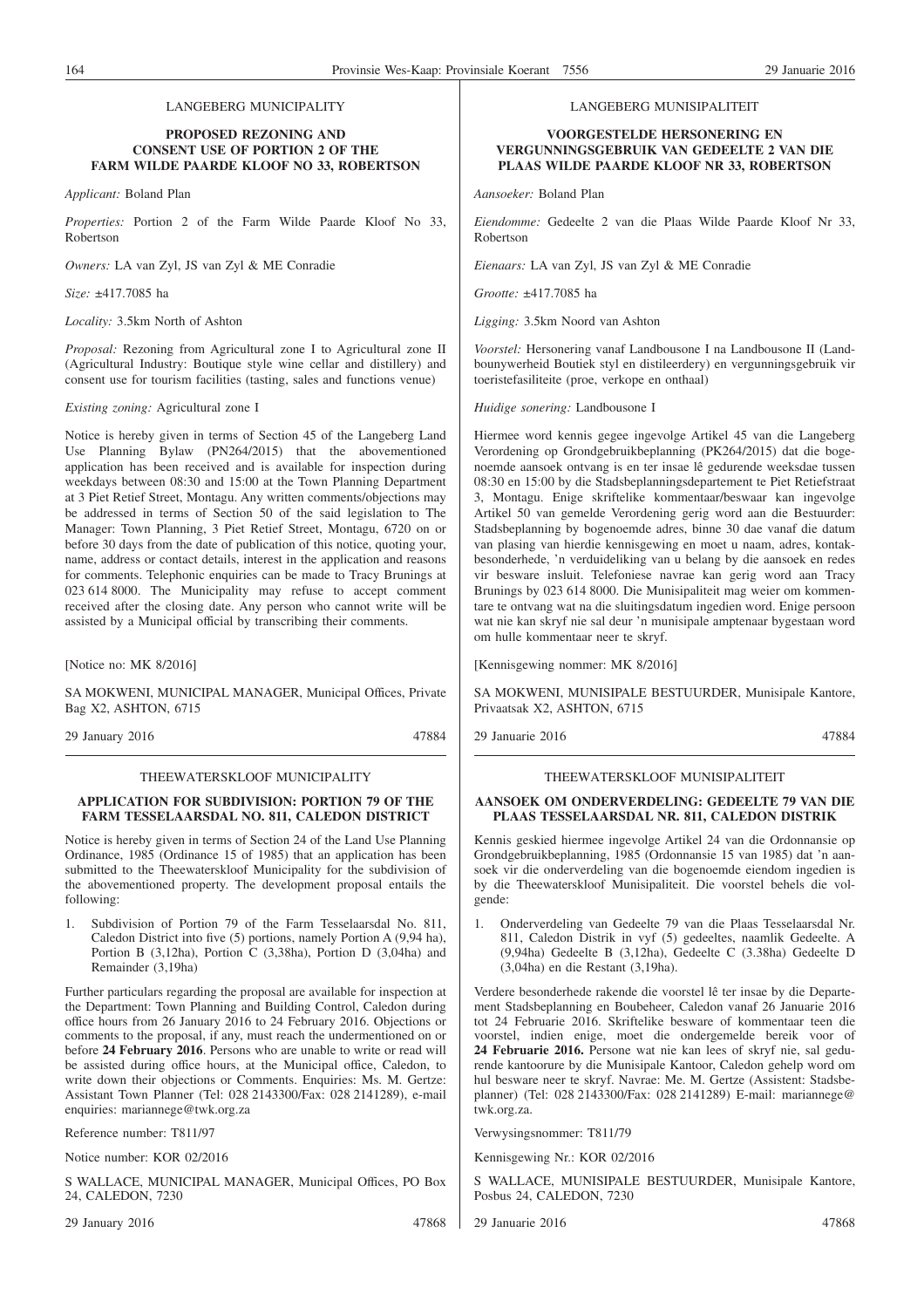### **PROPOSED CONSENT USE: FARM NO 4 (VINKE RIVIER), ROBERTSON**

In terms of Section 15 of the Langeberg Municipal Land Use Planning Bylaw PN 264/2015 of 30 July 2015, notice is hereby given that an application has been received for a consent use as set out below. This application is to be submitted to Council and will be available for scrutiny at the Town Planning Department (Montagu) at 3 Piet Retief Street, Montagu. Further details are obtainable from Jack van Zyl (023–614 8000) during office hours.

*Applicant:* TPS Land Use Planners

*Properties:* Farm No 4 (Vinke Rivier), Robertson

*Owners:* Botterboom (Pty) Ltd

*Size:* 32.0501 ha

*Locality:* ±17km North-West of Robertson

*Proposal:* Consent Use for 1 Addisional dwelling (manager)

*Existing zoning:* Agricultural zone I

Written, legal and fully motivated objections/comments, if any, against the application must be lodged in writing with the undersigned or at any Langeberg municipal office on or before **26 February 2016**. Any person who cannot write may come to the Montagu office during office hours where a staff member of the municipality, will assist that person to transcribe that person's comments or representations. Late objections will not be considered.

[Notice no: MK 7/2016]

SA MOKWENI, MUNICIPAL MANAGER, Municipal Offices, Private Bag X2, ASHTON, 6715

29 January 2016 47885

#### THEEWATERSKLOOF MUNICIPALITY

#### **APPLICATION FOR SUBDIVISION: REMAINDER OF THE FARM VYGEBOOM NO. 86, CALEDON DISTRICT**

Notice is hereby given in terms of Section 24 of the Land Use Planning Ordinance, 1985 (Ordinance 15 of 1985) that an application has been submitted to the Theewaterskloof Municipality for the subdivision of the abovementioned property. The development proposal entails the following:

1. Subdivision of Remainder of the Farm Vygeboom No. 86, Caledon District into three portions, namely Portion. A  $(\pm 8.5$  hectares)), Portion B  $(\pm 0.5$  hectares) and Remainder ( $\pm 416.3$  hectares).

Further particulars regarding the proposal are available for inspection at the Department: Town Planning and Building Control, Caledon during office hours from 26 January 2016 to 24 February 2016. Objections or Comments to the proposal, if any, must reach the undermentioned on or before **24 February 2016**. Persons who are unable to write or read will be assisted during office hours, at the Municipal office, Caledon, to write down their objections or Comments. Enquiries: Ms. M. Gertze: Assistant Town Planner (Tel: 028 2143300/Fax: 028 2141289), e-mail enquiries: mariannege@twk.org.za

Reference number: L/523

Notice number: KOR 10 /2016

S WALLACE, MUNICIPAL MANAGER, Municipal Offices, PO Box 24, CALEDON, 7230

29 January 2016 47871

#### LANGEBERG MUNISIPALITEIT

#### **VOORGESTELDE VERGUNNINGSGEBRUIK: PLAAS NR 4 (VINKE RIVIER), ROBERTSON**

Kennis geskied hiermee ingevolge Artikel 15 van die Langeberg Munisipale Verordening op Munisipale Grondgebruikbeplanning, PK 264/2015 van 30 Julie 2015, dat 'n aansoek vergunningsgebruik soos hieronder uiteengesit by die Raad voorgelê gaan word en dat dit gedurende kantoorure ter insae lê by die Departement Stadsbeplanning (Montagu) te Piet Retiefstraat 3, Montagu. Nadere besonderhede is gedurende kantoorure by Jack van Zyl (023–614 8000) beskikbaar.

*Aansoeker:* TPS Grondgebruik Beplanners

*Eiendomme:* Plaas Nr 4 (Vinke Rivier), Robertson

*Eienaars:* Botterboom (Pty) Ltd

*Grootte:* 32.0501 ha

*Ligging:* ±17km North-West of Robertson

*Voorstel:* Vergunningsgebruik vir 1 Addisionele woning (bestuurder)

*Huidige sonering:* Landbousone I

Skriftelike, regsgeldige en goed gemotiveerde besware/kommentaar, indien enige, kan by die ondergemelde adres of enige van die Langeberg munisipale kantore ingedien word voor of op **26 Februarie 2016**. 'n Persoon wat nie kan skryf nie kan gedurende kantoorure na bogenoemde Montagu kantoor kom waar 'n personeellid van die Munisipaliteit, daardie persoon sal help om die persoon se kommentaar of vertoë af te skryf. Geen laat besware sal oorweeg word nie.

[Kennisgewing nommer: MK 7/2016]

SA MOKWENI, MUNISIPALE BESTUURDER, Munisipale Kantore, Privaatsak X2, ASHTON, 6715

29 Januarie 2016 47885

#### THEEWATERSKLOOF MUNISIPALITEIT

#### **AANSOEK OM ONDERVERDELING: RESTANT VAN DIE PLAAS VYGEBOOM NR. 86, CALEDON DISTRIK**

Kennis geskied hiermee ingevolge Artikel 24 van die Ordonnansie op Grondgebruikbeplanning, 1985 (Ordonnansie 15 van 1985) dat 'n aansoek vir die onderverdeling van die bogenoemde eiendom ingedien is by die Theewaterskloof Munisipaliteit. Die voorstel behels die volgende:

1. Onderverdeling van Restant van die Plaas Vygeboom Nr. 86, Caledon Distrik in drie gedeeltes, naamlik Gedeelte. A (±8,5 hektaar)), Gedeelte B (±0,5 hektaar) en die Restant (±416.3 hektaar).

Verdere besonderhede rakende die voorstel lê ter insae by die Departement Stadsbeplanning en Boubeheer, Caledon vanaf 26 Januarie 2016 tot 24 Februarie 2016. Skriftelike besware of kommentaar teen die voorstel, indien enige, moet die ondergemelde bereik voor of **24 Februarie 2016**. Persone wat nie kan lees of skryf nie, sal gedurende kantoorure by die Munisipale Kantoor, Caledon gehelp word om hul besware neer te skryf. Navrae: Me. M. Gertze (Assistent: Stadsbeplanner) (Tel: 028 2143300/Fax: 028 2141289) E-mail: mariannege@ twk.org.za.

Verwysingsnommer: L/523

Kennisgewingnommer: KOR 10/2016

S WALLACE, MUNISIPALE BESTUURDER, Munisipale Kantore, Posbus 24, CALEDON, 7230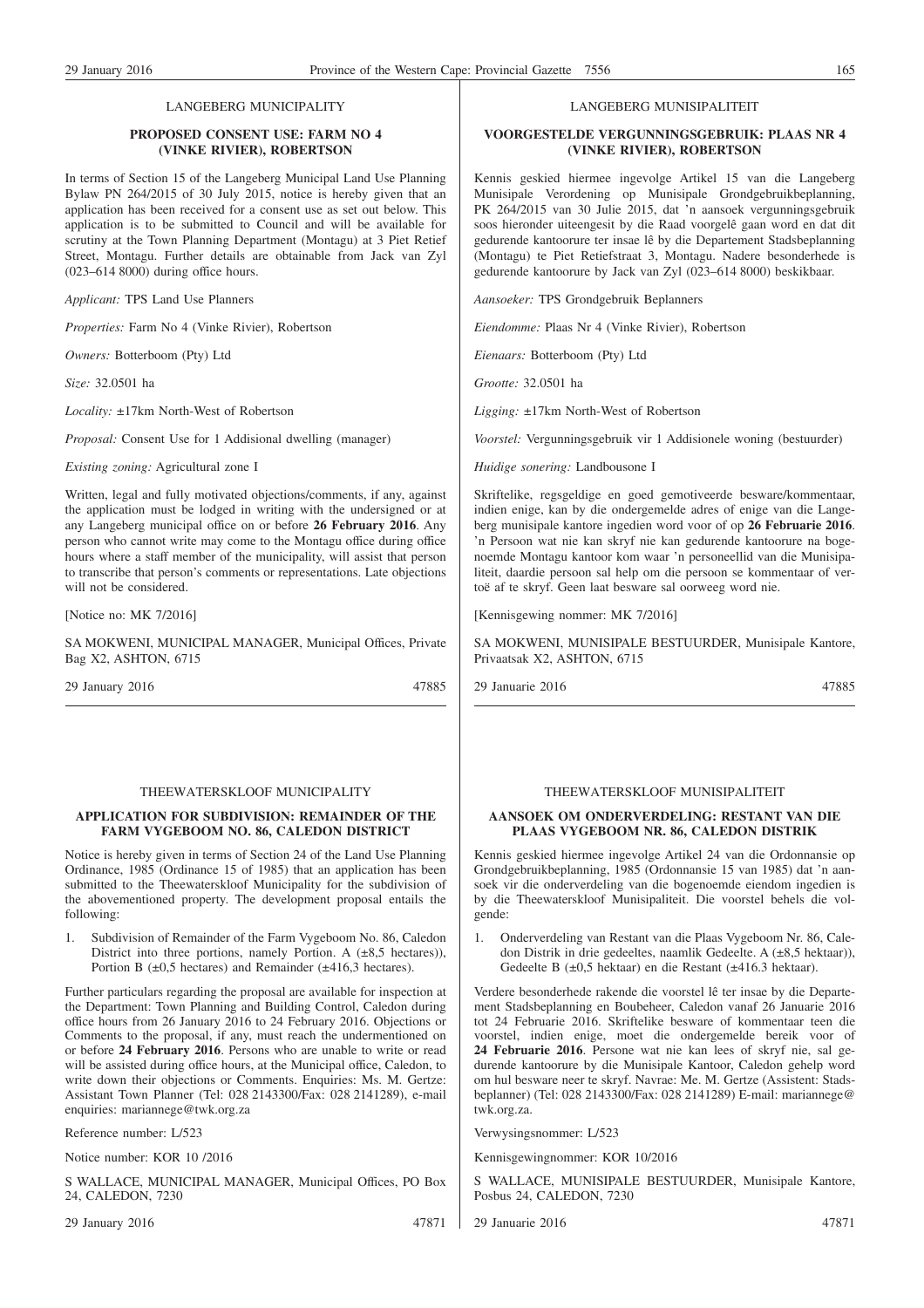#### **PROPOSED REZONING AND CONSENT USE OF THE FARM LES HAUTS DE MONTAGU NO 235, MONTAGU**

In terms of Section 15 of the Langeberg Municipal Land Use Planning Bylaw PN 264/2015 of 30 July 2015, notice is hereby given that an application has been received for a rezoning and consent use as set out below. This application is to be submitted to Council and will be available for scrutiny at the Town Planning Department (Montagu) at 3 Piet Retief Street, Montagu. Further details are obtainable from Jack van Zyl (023–614 8000) during office hours.

*Applicant:* TPS Land Use Planners

*Properties:* Farm Les Hauts De Montagu, No 235, Montagu

*Owners:* Industrial Investment Corporation SA Property (Pty) Ltd

*Size:* 447.1152 ha

*Locality:* ±4.5km South East of Montagu

*Proposal:* Rezoning of portion of farm from Agricultural zone I to Residential Zone V (reconfiguration of existing guest accommodation) and consent to extend the kitchen and office space

*Existing zoning:* Agricultural zone I

Written, legal and fully motivated objections/comments, if any, against the application must be lodged in writing with the undersigned or at any Langeberg municipal office on or before **26 February 2016**. Any person who cannot write may come to the Montagu office during office hours where a staff member of the municipality, will assist that person to transcribe that person's comments or representations. Late objections will not be considered.

[Notice no: MK 6/2016]

SA MOKWENI, MUNICIPAL MANAGER, Municipal Offices, Private Bag X2, ASHTON, 6715

29 Januarie 2016 47886

#### LANGEBERG MUNICIPALITY

# **ROBERTSON OFFICE**

#### **MN NR. 10/2016**

#### **PROPOSED CONSENT USE OF ERF 3620, 46 LANGEBERG STREET, ROBERTSON**

#### **(Robertson Zoning Scheme Regulations)**

Notice is hereby given in terms of Section 15 of the Langeberg Municipal Land Use Planning Bylaw PN 264/2015 of 30 July 2015, that Council has received an application from DA Maart for a consent use for occupational practice to run a house shop on Erf 3620, Robertson.

The application will be open for inspection at the Robertson Office during normal office hours. Written legal and fully motivated objections/comments, if any, must be lodged with the Municipal Manager, Private Bag X2, Ashton, 6715, before or on **4 March 2016**. Further details are obtainable from Mr Jack van Zyl (023 614-8000) during office hours. Any person who cannot write may come to the office mentioned above, during office hours where a staff member of the municipality will assist that person to transcribe his/her comments or representations.

SA MOKWENI, MUNICIPAL MANAGER, Municipal Offices, Private Bag X2, ASHTON, 6715

29 January 2016 47887

#### LANGEBERG MUNISIPALITEIT

#### **VOORGESTELDE HERSONERING EN VERGUNNINGSGEBRUIK VAN DIE PLAAS LES HAUTS DE MONTAGU NR 235, MONTAGU**

Kennis geskied hiermee ingevolge Artikel 15 van die Langeberg Munisipale Verordening op Munisipale Grondgebruikbeplanning, PK 264/2015 van 30 Julie 2015, dat 'n aansoek om hersonering en vergunningsgebruik soos hieronder uiteengesit by die Raad voorgelê gaan word en dat dit gedurende kantoorure ter insae lê by die Departement Stadsbeplanning (Montagu) te Piet Retiefstraat 3, Montagu. Nadere besonderhede is gedurende kantoorure by Jack van Zyl (023–614 8000) beskikbaar.

*Aansoeker:* TPS Grondgebruik Beplanners

*Eiendomme:* Plaas Les Hauts De Montagu, Nr 235, Montagu

*Eienaars:* Industrial Investment Corporation SA Property (Pty) Ltd

*Grootte:* 447.1152 ha

*Ligging:* ±4.5km Suid-Oos van Montagu

*Voorstel:* Hersonering van gedeelte van die plaas vanaf Landbousone I na Residensiële sone V (herrangskikking van bestaande gaste akkommodasie) en vergunning vir uitbreiding van kombuis en kantore

*Huidige sonering:* Landbousone I

Skriftelike, regsgeldige en goed gemotiveerde besware/kommentaar, indien enige, kan by die ondergemelde adres of enige van die Langeberg munisipale kantore ingedien word voor of op **26 Februarie 2016**. 'n Persoon wat nie kan skryf nie kan gedurende kantoorure na bogenoemde Montagu kantoor kom waar 'n personeellid van die Munisipaliteit, daardie persoon sal help om die persoon se kommentaar of vertoë af te skryf. Geen laat besware sal oorweeg word nie.

[Kennisgewing nommer: MK 6/2016]

SA MOKWENI, MUNISIPALE BESTUURDER, Munisipale Kantore, Privaatsak X2, ASHTON, 6715

29 Januarie 2016 47886

#### LANGEBERG MUNISIPALITEIT

#### **ROBERTSON KANTOOR**

#### **MK NR. 10/2016**

**VOORGESTELDE VERGUNNINGSGEBRUIK VAN ERF 3620, LANGEBERGSTRAAT 46, ROBERTSON**

#### **(Robertson Sonering Skemaregulasies)**

Kennis geskied hiermee ingevolge Artikel 15 van die Langeberg Munisipale Verordening op Munisipale Grondgebruikbeplanning, PK 264/2015 van 30 Julie 2015, dat die Raad 'n aansoek van DA Maart ontvang het om vergunningsgebruik vir beroepsbeoefening ten einde 'n huiswinkel te bedryf op Erf 3620, Robertson.

Die aansoek lê ter insae gedurende kantoorure in die Robertson Kantoor en skriftelike regsgeldige en goed gemotiveerde besware/ kommentaar, indien enige moet nie later as **4 Maart 2016** skriftelik by die Munisipale Bestuurder, Privaatsak X2, Ashton, 6715, ingedien word nie. Navrae kan gerig word aan mnr Jack van Zyl by telefoonnommer 023 614-8000. 'n Persoon wat nie kan skryf nie kan gedurende kantoorure na bogenoemde kantoor kom waar 'n personeellid van die Munisipaliteit daardie persoon sal help om sy/haar kommentaar of vertoë af te skryf.

SA MOKWENI, MUNISIPALE BESTUURDER, Munisipale Kantore, Privaatsak X2, ASHTON, 6715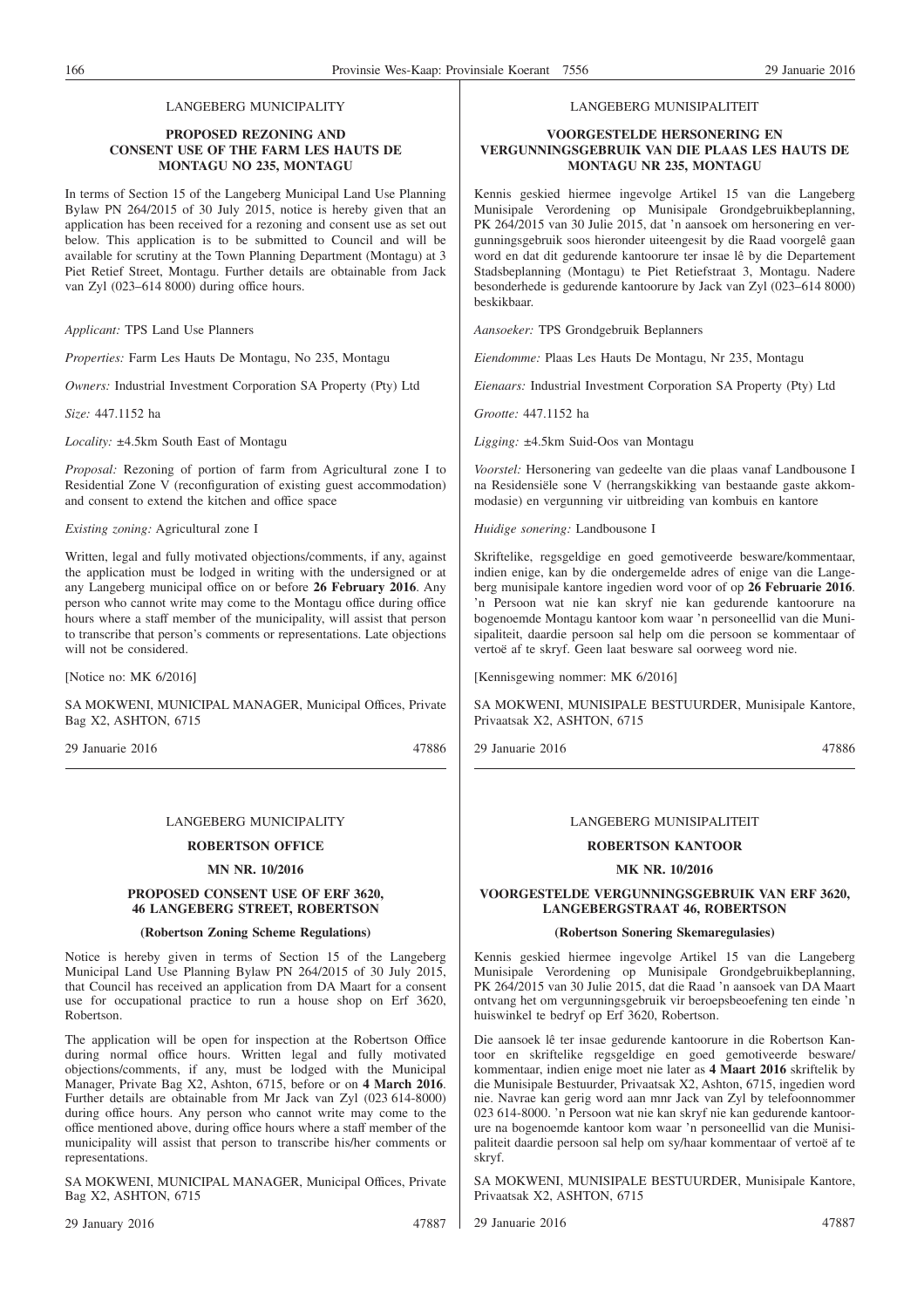#### OVERSTRAND MUNICIPALITY

#### **ERF 87, 52 CANTERBURY STREET, HERMANUS, OVERSTRAND MUNICIPAL AREA: REMOVAL OF RESTRICTIONS ACT, 1967 (ACT 84 OF 1967)**

Notice is hereby given in terms of Section 3(6) of the above Act that the under-mentioned application has been received and is open to inspection at the office of the Municipal Manager/Chief Executive Officer, Overstrand Municipality, and any enquiries may be directed to the **Senior Town Planner, Ms. H van der Stoep**, PO Box 20, Hermanus, 7200, Tel No. (028) 313–8900 and Fax No. (028) 313–2093. E-mail enquiries: Loretta Gillion (loretta@overstrand.gov.za).

The application is also open to inspection at the office of the Director: Integrated Environmental: Region B1, Provincial Government of the Western Cape, at Room 601, 1 Dorp Street, Cape Town, from 08:00–12:30 and 13:00–15:30 (Monday to Friday). Telephonic enquiries in this regard may be made at (021) 483 5830 and the Directorate's fax number is (021) 483 3098. Any objections, with full reasons therefor, should be lodged in writing at the office of the abovementioned Director: Integrated Environmental Management Private Bag X9086, Cape Town, 8000, on or before **Friday, 11 March 2016,** quoting the above Act and the objector's erf number. Any comments received after the aforementioned closing date may be disregarded.

Full details regarding the proposal are available for inspection at the Department: Town Planning (16 Paterson Street) during normal office hours. Any comment on the proposal should be submitted in writing to reach the undersigned by not later than **Friday, 11 March 2016.**

*Applicant:* Plan Active Town and Regional Planners

*Nature of Application:* Removal of restrictive title conditions applicable to Erf 87, 52 Canterbury Street, Hermanus, to enable the owner to construct an a dwelling on the property.

Municipal Notice No. 4/2016

MUNICIPAL MANAGER, OVERSTRAND MUNICIPALITY, PO Box 20, HERMANUS, 7200

29 January 2016 47889

#### OVERSTRAND MUNISIPALITEIT

#### **ERF 87, CANTERBURYSTRAAT 52, HERMANUS, OVERSTRAND MUNISIPALE AREA: WET OP OPHEFFING VAN BEPERKINGS, 1967 (WET 84 VAN 1967)**

Kragtens Artikel (3)6 van bostaande Wet word hiermee kennis gegee dat die onderstaande aansoek ontvang is en ter insae lê by die kantoor van die Munisipale Bestuurder/Hoof Uitvoerende Beampte, Overstrand Munisipaliteit en enige navrae kan gerig word aan die **Senior Stadsbeplanner, Me. H van der Stoep**, Posbus 20, Hermanus, 7200, (028) 313 8900 en by die faksnommer (028) 313 2093. Epos navrae: Loretta Gillion (loretta@overstrand.gov.za).

Die aansoek lê ook ter insae by die Kantoor van die Direkteur, Geïntegreerde Omgewingsbestuur: Streek B1, Provinsiale Regering van die Wes-Kaap, by Kamer 601, Dorpstraat 1, Kaapstad, vanaf 08:00–12:30 en 13:00–15:30 (Maandag tot Vrydag). Telefoniese navrae in hierdie verband kan gerig word aan (021) 483 5830 en die Direktoraat se faksnommer is (021) 483 3098. Enige besware, met die volledige redes daarvoor, moet skriftelik by die kantoor van die bogenoemde Direkteur: Geïntegreerde Omgewingsbestuur, Privaatsak X9086, Kaapstad, 8000, ingedien word op of voor **Vrydag, 11 Maart 2016** met vermelding van bogenoemde Wet en die beswaarmaker se erfnommer. Enige kommentaar wat na die voorgemelde sluitingsdatum ontvang word, mag moontlik nie in ag geneem word nie.

Volle besonderhede rakende die voorstel is beskikbaar vir inspeksie by die Departement: Stadsbeplanning (Patersonstraat 16) gedurende normale kantoorure. Enige kommentaar op die voorstel moet skriftelik ingedien word ten einde die skrywer te bereik nie later as **Vrydag, 11 Maart 2016** nie.

*Aansoeker:* Plan Active Stads en Streeks beplanners

*Aard van Aansoek:* Opheffing van beperkende Titelvoorwaardes van toepassing op Erf 87, Canterburystraat 52, Hermanus, ten einde die eienaar in staat te stel om 'n woning op die eiendom op te rig.

Munisipale Kennisgewing Nr. 4/2016

MUNISIPALE BESTUURDER, OVERSTRAND MUNISIPALITEIT, Posbus 20, HERMANUS, 7200

29 Januarie 2016 47889

#### UMASIPALA WASE-OVERSTRAND

#### **ISIZA 87, 52 CANTERBURY STREET, HERMANUS, UMMANDLA KAMASIPALA WASE-OVERSTRAND: UMTHETHO WOKUSUSA IZITHINTELO, 1967 (UMTHETHO 84 KA-1967)**

Apha kukhutshwa isaziso, ngokwemiqathango yecandelo 3(6) lalo Mthetho ukhankanywe ngentla apha, sokuba kuye kwafunyanwa esi sicelo singezantsi apha, nokuba kuvulelekile ukuba singeza kuphendlwa kwiOfisi yeManejala kaMasipala/iGosa loLawulo eliyiNtloko, uMasipala wase- Overstrand, kwaye nayiphi na imibuzo ingathunyelwa kuMyiliwe Dolophu, **uNkosikazi H van der Stoep**, PO Box 20, Hermanus, 7200, (KwinomboloYemfonomfonoEngu Engu: (028) 313–8900) (InomboloYefeksi (028) 313–2093). I-imeyile: Loretta Gillion (loretta@overstrand. gov.za).

Esisicelo kananjalo kukwavulelekile nokuba siye kuphendlwa kwiOfisi yoMlawuli: kuLawulo lokusiNgqongileyo Olumanyanisiweyo: uMmandla B1, kaRhulumente wePhondo leNtshona Koloni, kwiGumbi elingu-601, 1 Dorp Street, eKapa, ukususela ngentsimbi ye-08:00 ukuya kweye-12:30 nango-13:00 ukuya ku-15:30 (ngoMvulo ukuya kutsho ngoLwesihlanu). Imibuzo eyenziwa ngomnxeba ephathelele kulo mba ingenziwa ngokutsalela kwa-(021) 483–5830, kwaye ke inombolo yefekisi yeli Candelo loLawulo ngu-(021) 483–3098. Naziphi na izikhalazo, ekufuneka zihambe nezizathu ezipheleleyo kufuneka zingeniswe ngento ebhaliweyo kule ofisi ikhankanywe ngentla apha yoMlawuli kuLawulo lokusiNgqongileyo Olumanyanisiweyo, kwaPrivate Bag X9086, Cape Town, 8000, ngomhla we okanye phambi kwawo **Lwesihlanu umhla we-11 u-March 2016**, kuxelwe lo Mthetho ungentla apha kunye nenombolo yesiza salowo ukhalazayo. Naziphi na izimvo ezithe zafika emva kwalo mhla wokuvala ukhankanyiweyo zisenokungahoywa.

Iinkcukacha ezipheleleyo ngesi sindululo ziyafumaneka kwiSebe: Town Planning (16 Paterson Street) umntu angazifundela ngethuba lomsebenzi. Naziphi na izimvo onazo ungazibhala uzithumele kulo usayine apha ngezantsi zifike **ngoLwesihlanu umhla we-11 u-March 2016**.

*Umfaki Sicelo:* PlanActive Stads ne-Streeks beplanners

*Uhlobo Iwesicelo:* Ukususwa kwemiqanthango yezithintelo zolwakhiwo kwitayitile yesiza 87, 52 Cantebury Street, eHermanus, ukuze umininiso akhe indawo yokuhlala kumhlaba lowo.

InomboloYesazisokaMasipala 4/2016

UMASIPALA WASEOVERSTRAND, IMANEJALA YOMASIPALA WEOVERSTRAND, PO Box 20, HERMANUS, 7200

29 kweyoMqungu 2016 47889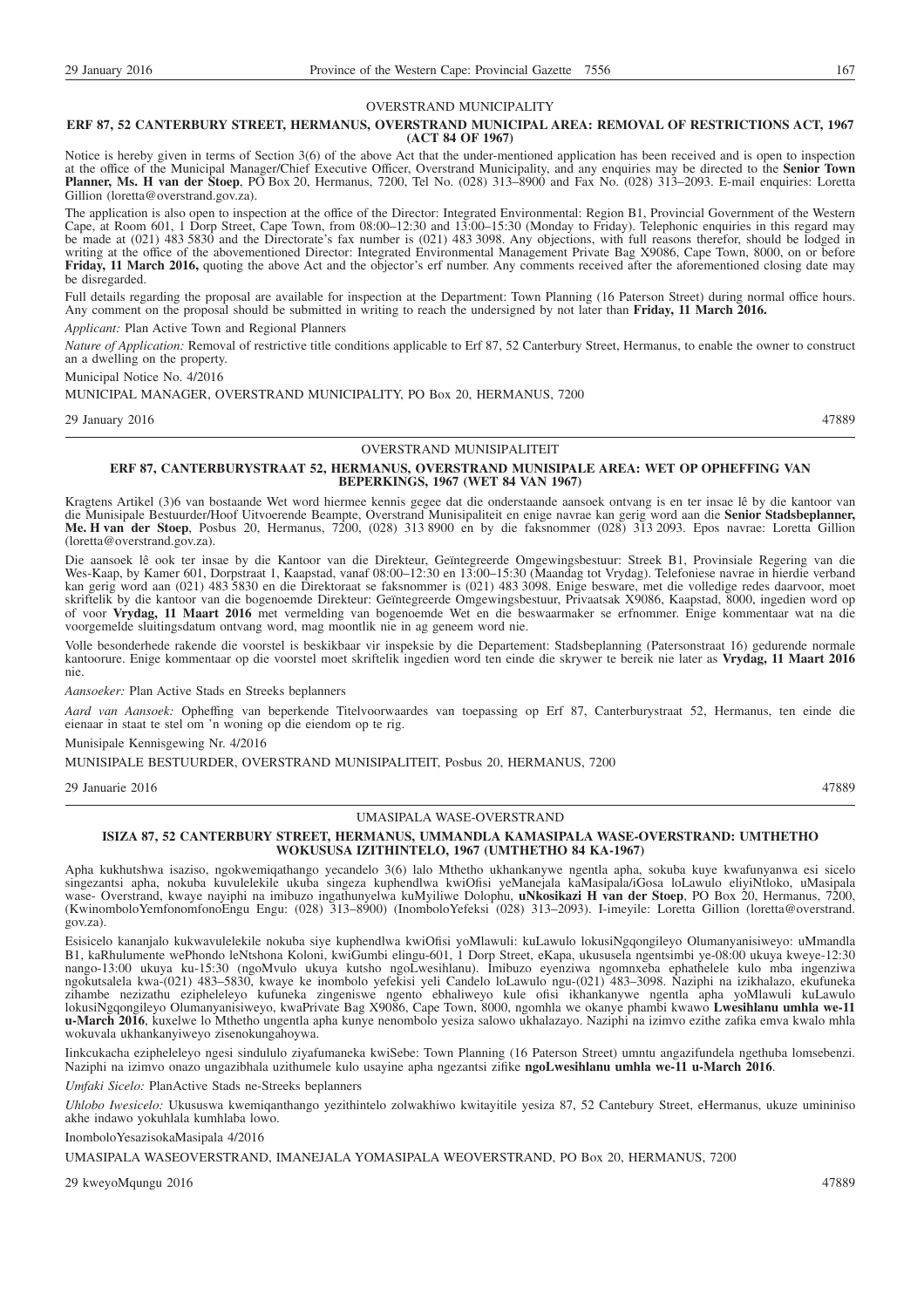#### **PUBLIC NOTICE CALLING FOR INSPECTION OF 1ST SUPPLEMENTARY VALUATION ROLL OF PROPERTIES AND LODGING OF OBJECTIONS MN NO 12/2016**

Notice is hereby given in terms of Section 49(1)(a)(i) read together with section 78 of the Local Government: Municipal Property Rates Act, 2004 (Act No. 6 of 2004), hereinafter referred to as the ''Act'', that the first supplementary valuation roll for the financial year 2015/ 2016 is open for public inspection at the municipal offices and libraries or at website www.langeberg.gov.za, from 3 February 2016 until 18 March 2016. An invitation is hereby made in terms of section  $49(1)$  (a)(ii) of the Act that any owner of property or other person who so desires should lodge an objection with the municipal manager in respect of any matter reflected in, or omitted from, the property supplementary valuation roll within the above period.

Attention is specifically drawn to the fact that in terms of section 50(2) of the Act, an objection must be in relation to a specific individual property and not against the supplementary valuation roll as such. The form for the lodging of an objection is obtainable at the municipal offices and libraries or website www.langeberg.gov.za. For administrative enquiries please contact Kobus Brand (023–614 8000),

*Address:* Private Bag X2, Ashton 6715. Enquiries regarding the method of valuation of specific properties can be directed to Siyakula Property Valuers at langeberggv@siyaprop.co.za.

*General Enquiries:*

Ashton: Ms. M Jacobs Bonnievale: Ms. C Joubert Montagu: Ms. W Wiese McGregor: Ms. G Munnik Robertson: Ms. L van Tonder

SA MOKWENI, MUNICIPAL MANAGER, Municipal Offices, Private Bag X2, ASHTON, 6715

29 January 2016 47890

# LANGEBERG MUNICIPALITY

#### **MN NO. 11/2016**

#### **PROPOSED AMENDMENT OF CONSENT USE CONDITIONS OF ERF 2905, MAIN ROAD, BONNIEVALE**

#### **Ordinance 15 of 1985 Land Use Planning**

Notice is hereby given in terms of Section 15 of the Langeberg Municipal Land Use Planning Bylaw PN 264/2015 of 30 July 2015, that Council has received an application from TPS Land Use Planners on behalf of PAG Kriel for the amendment of the consent use conditions with regards to the existing service trade on Erf 2905, Bonnievale.

The application will be open for inspection at the Bonnievale Office during normal office hours. Written legal and fully motivated objections/comments, if any, must be lodged with the undersigned before or on **4 March 2016**. Further details are obtainable from Mr Jack van Zyl (023 614-8000) during office hours. Any person who cannot write may come to the office mentioned above, during office hours where a staff member of the municipality will assist that person to transcribe his/her comments or representations.

SA MOKWENI, MUNICIPAL MANAGER, Municipal Offices, Private Bag X2, ASHTON, 6715

29 January 2016 47888

#### LANGEBERG MUNISIPALITEIT

#### **KENNISGEWING VIR DIE INSPEKSIE VAN 1STE AANVULLENDE WAARDASIEROL VAN EIENDOMME EN INDIEN VAN BESWARE MK NR 12/2016**

Kennis word hiermee gegee ingevolge Artikel 49(1)(a)(i) en saamgelees met Artikel 78 van die Plaaslike Regering: Munisipale Wet op Eiendomswaardering (Wet no. 6 van 2004), hierna verwys as die ''Wet'', dat die eerste aanvullende waardasierol vir die finansiële jaar 2015/2016 ter insae lê vir openbare inspeksie by die onderskeie Munisipale kantore en Biblioteke of by die webblad www.langeberg.gov.za, vanaf 3 Februarie 2016 tot 18 Maart 2016. 'n Uitnodiging word ook gerig ingevolge Artikel 49(1)(a)(ii) van die Wet dat enige eienaar van eiendom of enige ander persoon 'n beswaar kan indien by die munisipale bestuurder ten opsigte van enige aangeleentheid of uitsluitsel rakende die aanvullende eiendomswaardasierol binne bogenoemde tydperk.

Daar word spesifiek gewys dat in terme van Artikel 50(2) van die Wet dat 'n beswaar moet verwys na spesifieke eiendom en nie teen die aanvullende waardasierol nie. Die voorgeskrewe vorm om 'n beswaar vir die indiening van 'n beswaar is beskikbaar by die onderskeie munisipale kantore en Biblioteke of webblad www.langeberg.gov.za. Enige administratiewe navrae kan gerig word aan Kobus Brand  $(023-6148000)$ ,

*Adres:* Privaatsak X2, Ashton 6715. Navrae in verband met die metode van spesifieke eiendoms waardasie kan gerig word aan Siyakula Eiendoms Waardeerders by langeberggv@siyaprop.co.za.

*Algemene Navrae:*

Ashton: Me M Jacobs Bonnievale: Me C Joubert Montagu: Me W Wiese Mcgregor: Me G Munnik Robertson: Me L van Tonder

SA MOKWENI, MUNISIPALE BESTUURDER, Munisipale Kantore, Privaatsak X2, ASHTON, 6715

29 Januarie 2016 47890

# LANGEBERG MUNISIPALITEIT

#### **MK NR. 11/2016**

#### **VOORGESTELDE WYSIGING VAN VERGUNNINGSGEBRUIKVOORWAARDES VAN ERF 2905, HOOFWEG, BONNIEVALE**

#### **Ordonnansie 15 van 1985 Grondgebruikbeplanning**

Kennis geskied hiermee ingevolge Artikel 15 van die Langeberg Munisipale Verordening op Munisipale Grondgebruikbeplanning, PK 264/ 2015 van 30 Julie 2015, dat die Raad 'n aansoek van TPS Grondgebruik Beplanners namens PAG Kriel ontvang het vir die wysiging van die vergunningsgebruik voorwaardes ten opsigte van die bestaande diensbedryf op erf 2905, Bonnievale.

Die aansoek lê ter insae gedurende kantoorure in die Bonnievale Kantoor en skriftelike regsgeldige en goed gemotiveerde besware/kommentaar, indien enige, moet nie later as **4 Maart 2016** skriftelik by die ondergetekende ingedien word nie. Navrae kan gerig word aan mnr Jack van Zyl by telefoonnommer 023 614-8000. 'n Persoon wat nie kan skryf nie kan gedurende kantoorure na bogenoemde kantoor kom waar 'n personeellid van die Munisipaliteit daardie persoon sal help om sy/haar kommentaar of vertoë af te skryf.

SA MOKWENI, MUNISIPALE BESTUURDER, Munisipale Kantore, Privaatsak X2, ASHTON, 6715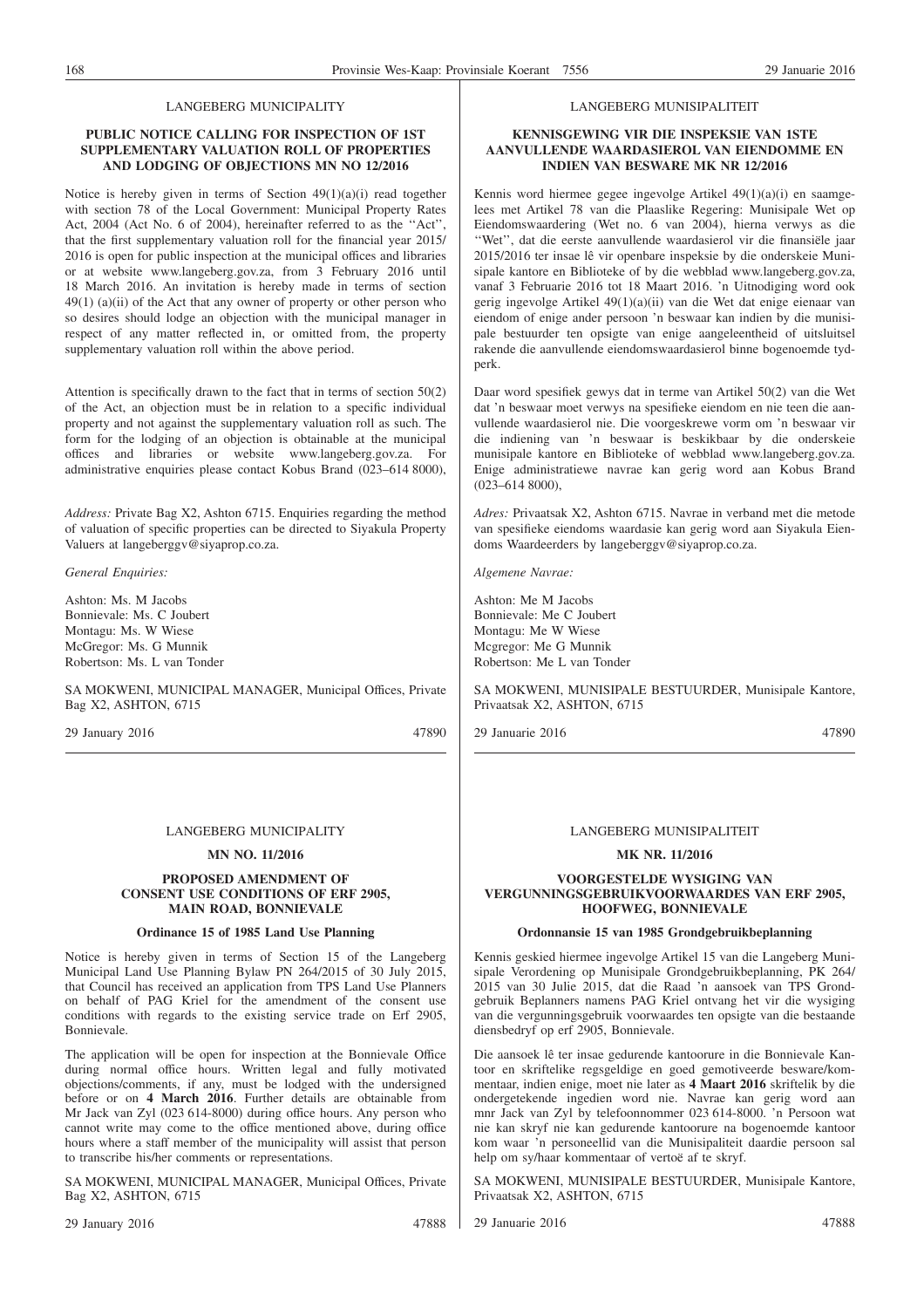# WESTERN CAPE GAMBLING AND RACING BOARD

#### **OFFICIAL NOTICE**

#### **RECEIPT OF AN APPLICATION FOR A BOOKMAKER PREMISES LICENCE**

In terms of the provisions of Section 32(2) of the Western Cape Gambling and Racing Act, 1996 (Act 4 of 1996), as amended, the Western Cape Gambling and Racing Board hereby gives notice that the following application for a bookmaker premises licence, as provided for in Sections 27(kA) and 55(A) of the Act, has been received.

|                   | Applicant for a new bookmaker | Guava IT (Pty) Ltd t/a Victory          |
|-------------------|-------------------------------|-----------------------------------------|
| premises licence: |                               | <b>Bet</b>                              |
|                   |                               | - A South African registered<br>company |
|                   | <b>Registration number:</b>   | 2009/015328/07                          |
| 1.                | Address of proposed new       | 336 Main Road, Paarl 7646               |
|                   | bookmaker premises:           |                                         |
|                   | Erf number:                   | 4538                                    |
| 2.                | Address of proposed new       | Shop 1, Bay Centre, Gordons Bay         |
|                   | bookmaker premises:           | 7140                                    |
|                   | Erf number:                   | 2780                                    |
| 3.                | Address of proposed new       | Ground Floor, 119 Loop Street,          |
|                   | bookmaker premises:           | Cape Town 8000                          |
|                   | Erf number:                   | 177343                                  |
| 4.                | Address of proposed new       | Shop 14, Winelands Centre, Cnr.         |
|                   | bookmaker premises:           | Old Paarl Road and Adam Tas             |
|                   |                               | Street, Klapmuts, Stellenbosch          |
|                   |                               | 7600                                    |
|                   | Erf number:                   | 2198                                    |

Section 33 of the Western Cape Gambling and Racing Act, 1996 (hereinafter ''the Act'') requires the Western Cape Gambling and Racing Board (hereinafter ''the Board'') to ask the public to submit comments and/or objections to gambling licence applications that are filed with the Board. The conduct of gambling operations is regulated in terms of both the Act and the National Gambling Act, 2004. This notice serves to notify members of the public that they may lodge objections and/or comments to the above application on or before the closing date at the undermentioned address and contacts. Since licensed gambling constitutes a legitimate business operation, moral objections for or against gambling will not be considered by the Board. An objection that merely states that one is opposed to gambling, without much substantiation, will not be viewed with much favour. You are hereby encouraged to read the Act and learn more about the Board's powers and the matters pursuant to which objections may be lodged. These are outlined in Sections 28, 30, 31 and 35 of the Act. Members of the public can obtain a copy of the objection guidelines, which are an explanatory guide through the legal framework governing the lodgement of objections and the Board's adjudication procedures. The objection guidelines are accessible from the Board's website at www.wcgrb.co.za and copies can also be made available on request. The Board will consider all comments and objections lodged on or before the closing date during the adjudication of the application.

In the case of written objections to an application, the grounds on which such objections are founded must be furnished. Where comment in respect of an application is furnished, full particulars and facts to substantiate such comment must be provided. The name, address and telephone number of the person submitting the objection or offering the comment must also be provided. Comments or objections must reach the Board by no later than **16:00** on **Friday, 19 February 2016**.

**Objections or comments must be forwarded to the Chief Executive Officer, Western Cape Gambling and Racing Board, P.O. Box 8175, Rogge Bay 8012 or handed to the Chief Executive Officer, Western Cape Gambling and Racing Board, Seafare House, 68 Orange Street, Gardens, Cape Town or faxed to the Chief Executive Officer on 021 422 2602, or emailed to objections.racingandbetting@ wcgrb.co.za**

# WES-KAAPSE RAAD OP DOBBELARY EN WEDRENNE

### **AMPTELIKE KENNISGEWING**

#### **ONTVANGS VAN 'N AANSOEK VIR 'N BOEKMAKERSPERSEELLISENSIE**

Ingevolge die bepalings van Artikel 32(2) van die Wes-Kaapse Wet op Dobbelary en Wedrenne, 1996 (Wet 4 van 1996), soos gewysig, gee die Wes-Kaapse Raad op Dobbelary en Wedrenne hiermee kennis dat die volgende aansoek vir 'n boekmakersperseellisensie, soos waarvoor voorsiening gemaak word in Artikels 27(kA) en 55(A) van die Wet, ontvang is.

|                            | Aansoeker vir nuwe      | Guava IT (Edms) Bpk h/a            |
|----------------------------|-------------------------|------------------------------------|
| boekmakersperseellisensie: |                         | Victory Bet                        |
|                            |                         | - 'n Suid-Afrikaans geregistreerde |
|                            | Registrasienommer:      | maatkappy<br>2009/015328/07        |
| 1.                         | Adres van voorgestelde  | Hoofweg 336, Paarl 7646            |
|                            | nuwe boekmakersperseel: |                                    |
|                            | Erfnommer:              | 4538                               |
| 2.                         | Adres van voorgestelde  | Winkel 1, Bay Sentrum,             |
|                            | nuwe boekmakersperseel: | Gordonsbaai 7140                   |
|                            | Erfnommer:              | 2780                               |
| 3.                         | Adres van voorgestelde  | Grondvloer, Loopstraat 119,        |
|                            | nuwe boekmakersperseel: | Kaapstad 8000                      |
|                            | Erfnommer:              | 177343                             |
| 4.                         | Adres van voorgestelde  | Winkel 14, Winelands Sentrum, h.v  |
|                            | nuwe boekmakersperseel: | Ou Paarlweg en Adam Tasstraat,     |
|                            |                         | Klapmuts, Stellenbosch             |
|                            |                         | 7600                               |
|                            | Erfnommer:              | 2198                               |
|                            |                         |                                    |

Artikel 33 van die Wes-Kaapse Wet op Dobbelary en Wedrenne, 1996 (hierna ''die Wet'' genoem) bepaal dat die Wes-Kaapse Raad op Dobbelary en Wedrenne (hierna ''die Raad'' genoem) die publiek moet vra om kommentaar te lewer op en/of besware aan te teken teen dobbellisensie-aansoeke wat by die Raad ingedien word. Dobbelwerksaamhede word kragtens die Wet sowel as die Nasionale Wet op Dobbelary, 2004 gereguleer. Hierdie kennisgewing dien om lede van die publiek in kennis te stel dat hulle voor die sluitingsdatum by ondergemelde adres en kontakte op bogenoemde aansoek beswaar kan aanteken teen en/of kommentaar kan lewer. Aangesien gelisensieerde dobbelary 'n wettige besigheidsbedryf uitmaak, word morele besware ten gunste van of teen dobbelary nie deur die Raad oorweeg nie. 'n Beswaar wat bloot meld dat iemand teen dobbelary gekant, is sonder veel stawing, sal nie gunstig oorweeg word nie. U word hiermee aangemoedig om die Wet te lees en meer inligting te verkry oor die Raad se magte en die aangeleenthede op grond waarvan besware ingedien kan word. Dit word in Artikel 28, 30, 31 en 35 van die Wet uitgestippel. Lede van die publiek kan 'n afskrif van die riglyne vir besware bekom, wat 'n gids is wat die werking van die regsraamwerk verduidelik wat die indiening van besware, publieke verhore en die Raad se beoordelingsprosedures reguleer. Die riglyne vir besware is verkrygbaar op die Raad se webwerf by www.wcgrb.co.za en afskrifte kan ook op versoek beskikbaar gestel word. Die Raad sal alle kommentaar en besware oorweeg wat op of voor die sluitingsdatum tydens die beoordeling van die aansoek ingedien word.

In die geval van skriftelike besware teen 'n aansoek moet die gronde waarop sodanige besware berus, verskaf word. Waar kommentaar ten opsigte van 'n aansoek gegee word, moet volle besonderhede en feite om sodanige kommentaar te staaf, verskaf word. Die persoon wat die beswaar of kommentaar indien se naam, adres en telefoonnommer moet ook verstrek word. Kommentaar of besware moet die Raad bereik teen nie later nie as **16:00** op **Vrydag, 19 Februarie 2016**.

**Besware of kommentaar moet gestuur word aan die Hoof-Uitvoerende Beampte, Wes-Kaapse Raad op Dobbelary en Wedrenne, Posbus 8175, Roggebaai 8012, of ingehandig word by die Hoof- Uitvoerende Beampte, Wes-Kaapse Raad op Dobbelary en Wedrenne, Seafare Huis, Oranjestraat 68, Tuine, Kaapstad 8001 of aan die Hoof-Uitvoerende Beampte gefaks word na 021 422 2602 of per e-pos na objections.racingandbetting@wcgrb.co.za gestuur word.**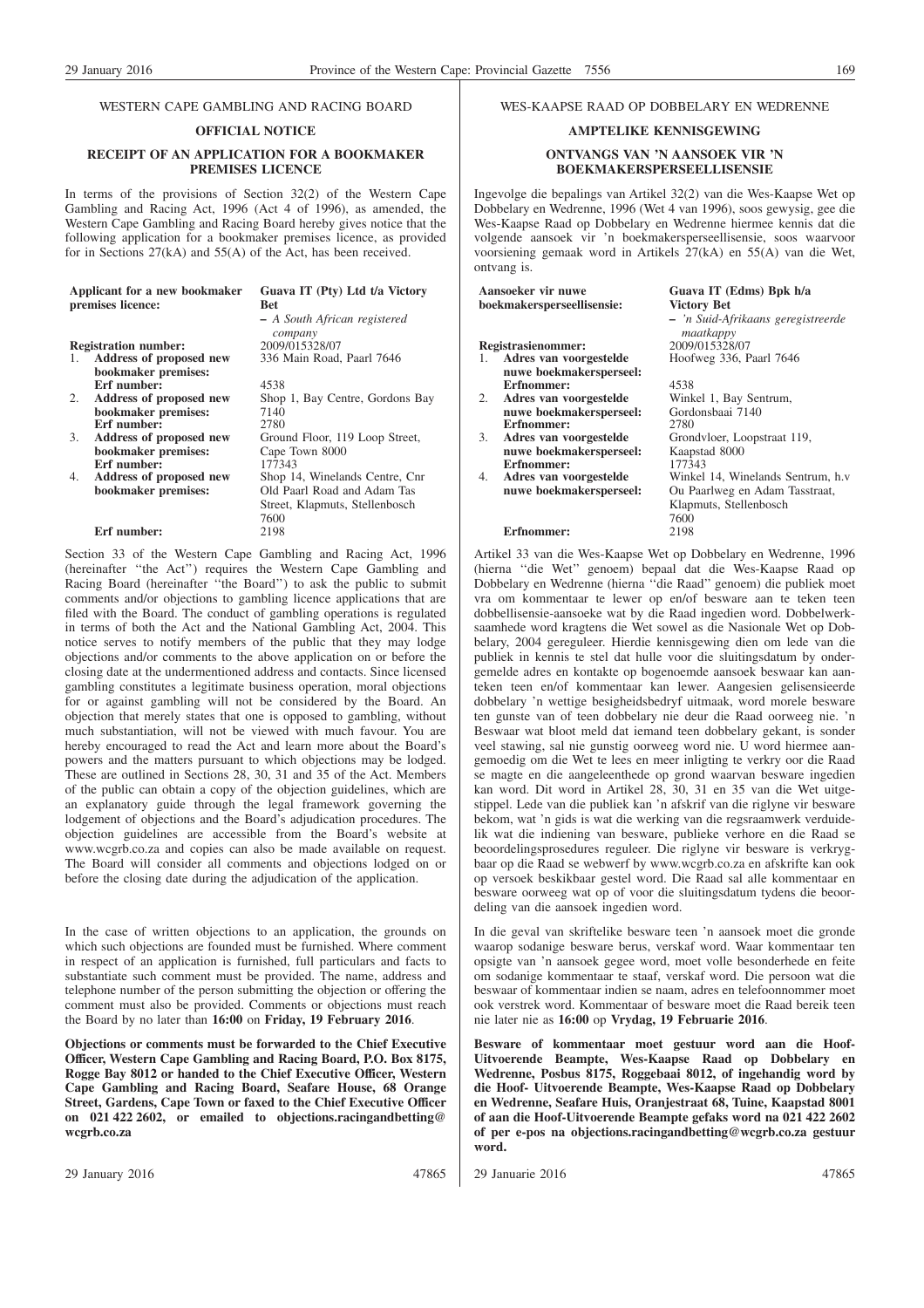# DECEASED LATE ESTATE

# **SPECIAL POWER OF ATTORNEY**

I, the undersigned,

# **BASIL JAMES ELLIOT**

**Id no. 450104 5106 088**

In my capacity as executor in the estate of the late **HAZEL NERINA ELLIOTT (Id no. 460206 0001 087)**

Do hereby nominate and appoint

#### **KIM ARMFIELD (Id no. 691019 0145 080) and/or JULIANNA INGA DUMINY (Id no. 601013 0232 088)**

With powers of substitution to be my lawful agent, to represent me as Executor and Administrator and to exercise all my powers as Executor and Administrator as I might or could do if personally present and acting in person without in any way detracting from the powers aforesaid, I hereby authorise the said agent to:

- 1. Collect monies, give and grant receipts and discharges and to compound any claims in the estate;
- 2. Prosecute, defend, abandon, compromise or take to appeal any legal proceedings brought by or against the said estate;
- 3. Open and operate any banking account in the name of the estate and to sign or endorse any negotiable instruments for and on behalf of the estate;
- 4. Invest and deal with any investments belonging to the said estate and to consent to the cancellation or release of any securities;
- 5. Sell movable and immovable property, shares and securities belonging to the said estate and for such price and upon such terms as the said agent may deem appropriate and to give transfer thereof to the purchaser(s);
- 6. Sign any estate accounts and all documents that may be necessary or required in connection with or arising from the administration of the estate;
- 7. Transfer from the estate any movable or immovable property to any person(s) entitled thereto by reason or purchase, bequest, legacy or otherwise howsoever and to sign all or any documents required to give effect to such transfer,

And generally do or cause to be done what I might have done if personally present and acting herein, hereby ratifying, allowing and confirming whatsoever my said agent shall lawfully do or cause to be done, by virtue of these presents.

#### **DATED AT BELLVILLE ON THIS 21st DAY OF NOVEMBER 2015.**

**As Witnesse 1.**

**2.**

**BASIL JAMES ELLIOTT**

29 January 2016 47866

#### WESTERN CAPE GOVERNMENT

#### **DEPARTMENT OF TRANSPORT AND PUBLIC WORKS**

#### **CHIEF DIRECTORATE: IMMOVABLE ASSET MANAGEMENT**

#### **NOTICE OF PROPOSED DISPOSAL**

Notice is hereby given in terms of the provisions of the Western Cape Land Administration Act, 1998 (Act 6 of 1998) (''the Act'') and its Regulations that the Chief Directorate: Immovable Asset Management, Department of Transport and Public Works on behalf of the Western Cape Provincial Government, proposes to dispose of Erven 227, 228 & 231 Kraaifontein, measuring 1743m<sup>2</sup> in extent and Unregistered Erf 8605 (Portion of Erf 7) Beaufort West, measuring 1,2840 ha in extent.

Interested parties are hereby called upon to submit any representations, in writing, which they wish to make regarding such proposed disposal in terms of Section 3(2) of the Act, to The Chief Director: Immovable Asset Management, 4th floor, 9 Dorp Street, Cape Town, 8001, or to Private Bag X9160, Cape Town, 8000, or by facsimile at 021 483-7652, not later than 21 (twenty one days) after the last date upon which this notice appears.

The descriptions of the Properties to be disposed are as follows:

| <b>ERF NO.'s</b>                                             | <b>ADMINISTRATIVE</b><br><b>DISTRICT</b> | <b>TITLE DEED</b><br><b>NUMBER</b> | <b>EXTENT</b>      | <b>CURRENT</b><br><b>ZONING</b> | <b>CURRENT USE OF</b><br><b>LAND</b> |
|--------------------------------------------------------------|------------------------------------------|------------------------------------|--------------------|---------------------------------|--------------------------------------|
| 227, 228 & 231<br>Kraaifontein                               | Cape Town                                | T39627/1979                        | 1743m <sup>2</sup> | Transport 1                     | Vacant Land                          |
| Unregistered Erf<br>8605 (Portion of<br>Erf 7) Beaufort West | <b>Beaufort West</b>                     | T28114/1971                        | .2840ha            | Authority Zone                  | Vacant Land                          |

Relevant information of the afore-mentioned Provincial State land and the proposed disposal is available for inspection at the office of the Chief Director: Immovable Asset Management, 4th floor, 9 Dorp Street, Cape Town.

The contact person is Ms Esmé Davis on telephone number 021 483-4453 or e-mail address: esme.davis@westerncape.gov.za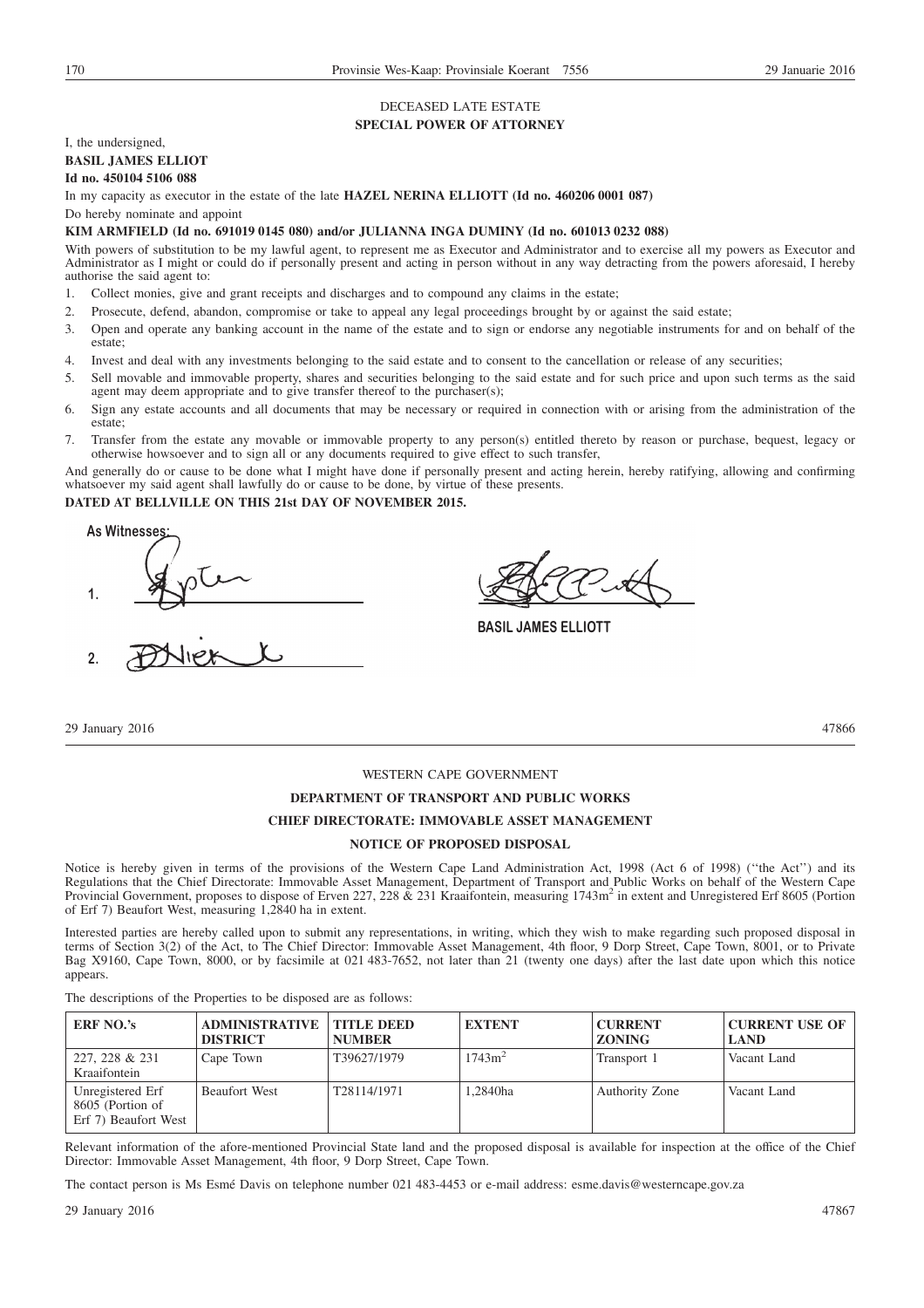#### WES-KAAPSE REGERING

### **DEPARTEMENT VAN VERVOER EN OPENBARE WERKE**

### **HOOFDIREKTORAAT: ONROERENDE BATEBESTUUR**

#### **KENNISGEWING VAN VOORGESTELDE VERVREEMDING**

Kennis geskied hiermee ingevolge die bepalings van die ''Western Cape Land Administration Act, 1998'' (Wet 6 van 1998)(''die Wet'') en die regulasies daarvan dat die Hoofdirektoraat: Onroerende Batebestuur, Departement van Vervoer en Openbare Werke namens die Wes-Kaapse Regering van voorneme is om Erwe 227, 228 en 231 Kraaifontein, in omvang van 1743m<sup>2</sup> en ongeregistreerde Erf 8605 (deel van Erf 7) Beaufort-Wes, in omvang van 1,2840ha, te vervreem.

Ingevolge artikel 3(2) van die Wet word belangstellende partye hiermee versoek om skriftelike voorleggings in te dien met betrekking tot die voorgestelde vervreemdings, aan die Hoofdirekteur: Onroerende Batebestuur, 4de Vloer, Dorpstraat 9, Kaapstad 8001, of by Privaatsak X9160, Kaapstad 8000, of deur faks aan 021 483 7652, nie later as 21 (een-en-twintig) dae na die laaste datum waarop hierdie kennisgewing verskyn nie.

Die beskrywing van die voorgestelde eiendomme wat vervreem word, is soos volg:

| <b>ERF NOMMERS</b>                                            | <b>ADMINISTRATIEWE</b><br><b>DISTRIK</b> | <b>GRONDBRIEF</b><br><b>NOMMER</b> | <b>OMVANG</b>      | <b>HUIDIGE SONERING</b> | <b>HUIDIGE GEBRUIK</b><br>VAN GROND |
|---------------------------------------------------------------|------------------------------------------|------------------------------------|--------------------|-------------------------|-------------------------------------|
| 227, 228 & 231<br>Kraaifontein                                | Kaapstad                                 | T39627/1979                        | 1743m <sup>2</sup> | Vervoer 1               | Vakante grond                       |
| Ongeregistreerde Erf<br>8605 (deel van Erf 7)<br>Beaufort-Wes | Beaufort-Wes                             | T28114/1971                        | 1.2840ha           | Owerheid-sone           | Vakante grond                       |

Relevante inligting aangaande die voorgenoemde Provinsiale Staatsgrond en die voorgestelde vervreemdings is beskikbaar vir inspeksie by die kantoor van die Hoofdirekteur: Onroerende Batebestuur, 4de Vloer, Dorpstraat 9, Kaapstad.

Die kontakpersoon is me. Esmé Davis wat gekontak kan word by telefoonnommer 021 483 4453 of e-pos: esme.davis@westerncape.gov.za.

29 Januarie 2016 47867

#### RHULUMENTE WENTSHONA KOLONI

#### **ISEBE LEZOTHUTHO NEMISEBENZI YOLUNTU**

#### **ICANDELO LOMLAWULO OYINTLOKO: ULAWULO LWEE-ASETHI EZINGENAKUFUDUSWA**

#### **ISAZISO SOKUNIKISA NGOMHLABA WEPHONDO**

Kukhutshwa isaziso ngokoMthetho iWestern Cape Land Administration Act, Nomb. 6 ka-1998 neMigaqo yawo sokuba iCandelo loMlawuli oyiNtloko woLawulo lwee-Asethi ezingenakuFuduswa kwiSebe lezoThutho neMisebenzi yoLuntu, egameni loRhulumente wePhondo leNtshona Koloni, ufuna ukunikisa ngeZiza 227, 228 & 231 eKraaifontein, esibukhulu bungange-1743m<sup>2</sup> kunye nesinye esingabhaliswanga iSiza 8605 (isahlulo seSiza 7) eBeaufort West esibukhulu buziihekthare ezi-1,2840

Abanomdla mabafake amaxabiso abanqwenela ukuba aqwalaselwe ngembalelwano ngokweCandelo 3(2) loMthetho kuMlawuli oyiNtloko: ULawulo lwee-Asethi ezingenakuFuduswa, uMgangatho 4, 9 Dorp Street, eKapa, 8001, okanye bawathumele kule dilesi yeposi ithi Private Bag X9160, Cape Town, 8000, okanye ngefeksi kule nombolo: 021 483-7652, zingaphelanga iintsuku ezingama-21 (iintsuku ezingamashumi amabini ananye) emva kokuba sikhutshiwe esi saziso.

Nazi ngezantsi iinkcukacha zale Propati kunikiswa ngazo:

|                                                                          | IINOMBOLO YESIZA   ISITHILI SOLAWULO   INOMBOLO | <b>YETAYITILE</b> | UBUKHULU           | <b>UMISELO-MHLABA</b><br><b>NGOKU</b> | <b>OSETYENZISELWA</b><br>KONA UMHLABA<br><b>OKWANGOKU</b> |
|--------------------------------------------------------------------------|-------------------------------------------------|-------------------|--------------------|---------------------------------------|-----------------------------------------------------------|
| 227, 228 & 231<br>Kraaifontein                                           | eKapa                                           | T39627/1979       | 1743m <sup>2</sup> | Ezothutho 1                           | Akukho nto kulo<br>mhlaba                                 |
| Isiza 8605<br>esingabhaliswanga<br>(isahlulo seSize 7)<br>eBeaufort West | eBeaufort West                                  | T28114/1971       | l.2840ha           | Izowuni<br>enguGunyaziwe              | Akukho nto kulo<br>mhlaba                                 |

Iinkcukacha ezizezinye eziphathelene nalo mhlaba wePhondo nokunikiswa kwawo zifumaneka kwi-Ofisi yoMlawuli oyiNtloko kuLawulo lwee-Asethi ezingenakuFuduswa, uMgangatho 4, 9 Dorp Street, eKapa.

Qhagamshelana noNksz Ms Esmé Davis kule nombolo yomnxeba 021 483-4453 okanye kule dilesi ye-imeyili: esme.davis@westerncape.gov.za

29 kweyoMqungu 2016 47867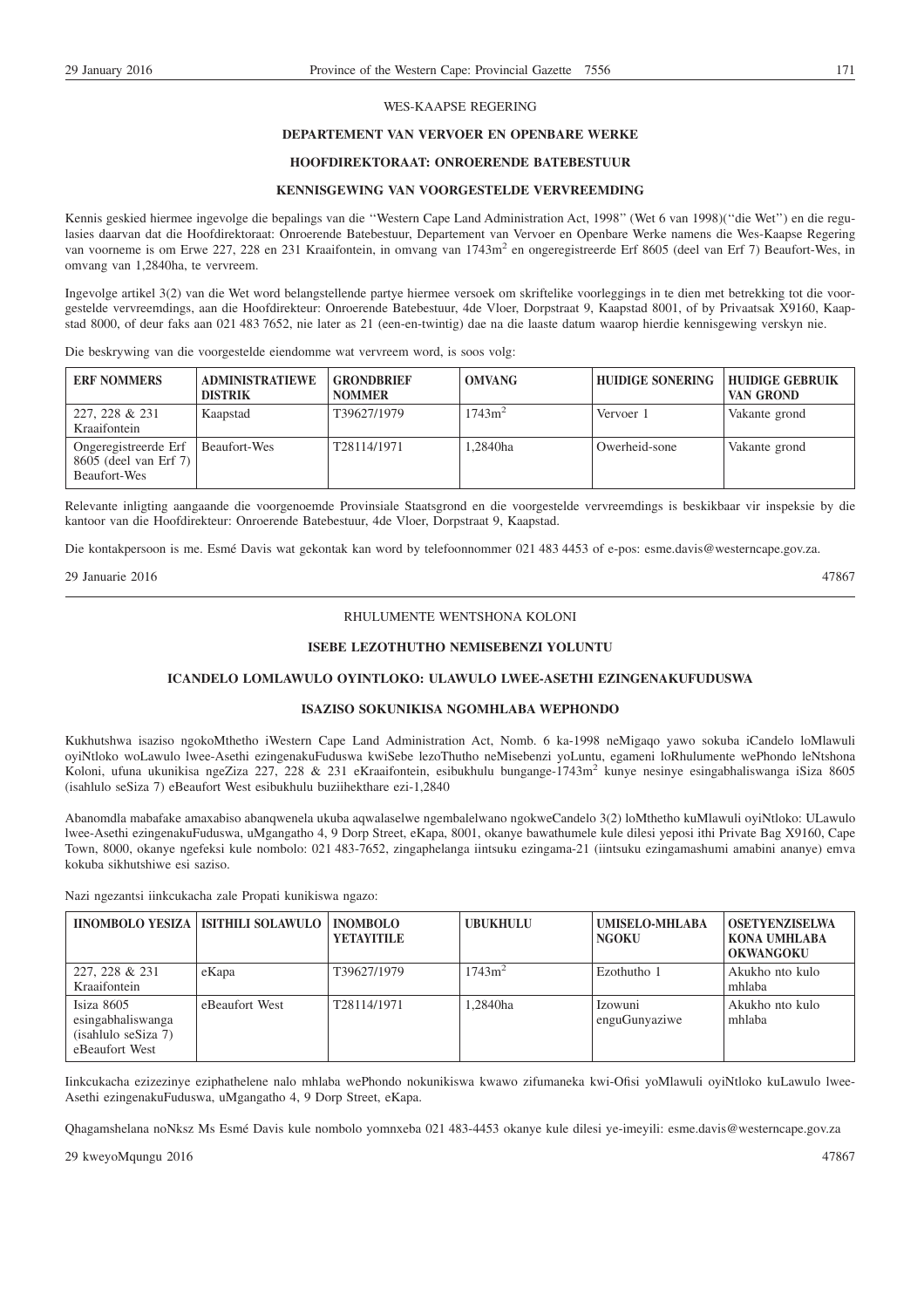#### **REMOVAL OF TITLE DEED RESTRICTIONS IN TERMS OF THE REMOVAL OF RESTRICTION AND SUBDIVISION**

#### • **Erf 743 Bantry Bay, 11 Ave St Leon** *(second placement)*

This notice is given in terms of Section 3(6) of the Removal of Restrictions Act, 1967 (Act 84 of 1967) and Section 15 of the Land Use Planning Ordinance No 15 of 1985, that the application mentioned below has been received and is open to inspection at the office of the District Manager at the Table Bay District Office, City of Cape Town (2nd Floor, Media City cnr Hertzog Boulevard & Heerengracht Cape Town) and at the office of the Head of Department, Department of Environmental Affairs & Development Planning, Development Management, Provincial Government of the Western Cape (6th Floor, Utilitas Building, 1 Dorp Street, Cape Town), from 08:00–12:30 and 13:00–15:30 weekdays.

*Application number:* Case ID 70241809

*Applicant/Owner's details:* Tommy Brümmer Town Planner

#### *Description and physical address:* 11 Avenue St Leon

*Purpose of the application:* Removal of restrictive title deed conditions applicable to Erf 743, 11 St Leon Avenue, Bantry Bay, to enable the owner to subdivide the property into two (2) portions (Portion A approx.  $649m<sup>2</sup>$  and a remainder of approx.  $1014m<sup>2</sup>$ ) for single residential purposes. The application includes a proposed subdivision in terms of Section 25 of the Land Use Planning Ordinance No 15 of 1985. Enquiries may be directed to Ms Juliet Leslie, tel 021 400 6450, fax 021 419 4694, (PO Box 4529, Cape Town, 8000) on weekdays from 08:00–14:30.

*Closing date for an objection, comment or representation:* Any objection, comment or representation, with reasons therefor, may be lodged in writing at the office of the abovementioned District Manager (or by using the following email comments\_objections.tablebay@capetown.gov.za) to be received before or on **29 February 2016**. A copy of the objection must also be lodged at the office of the abovementioned Head of Department, Provincial Administration of the Western Cape. Further details to accompany any objection, comment or representation:

- (1) The application number and the following details of the person who is submitting the objection, comment or representation: full name, interest in the application, address, contact details and the method by which they may be notified.
- (2) The reason for the objection, comment or representation, including at least—a) the effect that the application will have on a person or the area; b) any aspect of the application that is considered to be inconsistent with policy, and how.

*General:* No late comment or objection will be considered unless the City Manager has agreed in writing. An objection, comment or representation which does not meet the requirements above may be disregarded. Any person who cannot write may come to the district office mentioned above during office hours where he or she will be assisted with transcribing any comment or objection and the reasons therefor.

#### ACHMAT EBRAHIM, CITY MANAGER

29 January 2016 47875

#### STAD KAAPSTAD (TAFELBAAI-DISTRIK)

#### **OPHEFFING VAN TITELAKTEBEPERKINGS INGEVOLGE DIE WET OP DIE OPHEFFING VAN BEPERKINGS EN ONDERVERDELING**

# • **Erf 743 Bantrybaai, St. Leon-laan 11** *(tweede plasing)*

Kennisgewing geskied hiermee ingevolge artikel 3(6) van die Wet op die Opheffing van Beperkings, 1967 (Wet 84 van 1967), en artikel 15 van die Ordonnansie op Grondgebruikbeplanning, no. 15 van 1985, dat onderstaande aansoek ontvang is en ter insae beskikbaar is by die kantoor van die distriksbestuurder, Tafelbaaidistrik, Stad Kaapstad (2de verdieping, Media City, h.v. Hertzog-boulevard en Heerengracht, Kaapstad) en by die kantoor van die departementshoof, departement van omgewingsake en ontwikkelingsbeplanning, ontwikkelingsbestuur, provinsiale regering van die Wes-Kaap (6de verdieping, Utilitas-gebou, Dorspstraat 1, Kaapstad), van 08:00 tot 12:30 en 13:00 tot 15:30 op weeksdae.

# *Aansoeknommer:* 70241809

#### *Aansoeker/eienaar:* Tommy Brümmer Stadsbeplanner

#### *Beskrywing en fisiese adres:* St. Leon-laan 11

*Aard van aansoek:* Die opheffing van beperkende titelaktevoorwaardes wat op erf 743, St. Leon-laan 11, Bantrybaai, van toepassing is, ten einde die eienaar in staat te stel om die eiendom vir residensiële doeleindes in twee (2) gedeeltes te onderverdeel (gedeelte A sowat 649m<sup>2</sup> en 'n restant van sowat 1 014m<sup>2</sup>). Die aansoek sluit die voorgestelde onderverdeling in ingevolge artikel 25 van die Ordonnansie op Grondgebruikbeplanning, no. 15 van 1985. Navrae kan gerig word aan me. Juliet Leslie, tel. 021 400 6450 en faksno. 021 419 4694 (Posbus 4529, Kaapstad 8000), weeksdae van 08:00 tot 14:30.

*Sluitingsdatum vir besware, kommentaar of vertoë:* Enige besware, kommentaar of vertoë, met redes daarvoor, moet voor of op **29 Februarie 2016** skriftelik aan die kantoor van bogenoemde distriksbestuurder gerig word, of per e-pos na comments\_objections.tablebay@capetown.gov.za gestuur word. 'n Afskrif van die beswaar moet ook gerig word aan die kantoor van bogenoemde departementshoof, provinsiale administrasie van die Wes-Kaap. Nadere besonderhede wat enige besware, kommentaar of vertoë moet vergesel:

- (1) Die aansoeknommer en die volgende besonderhede van die persoon wat die besware, kommentaar of vertoë voorlê: volle naam, belang by die aansoek, adres, kontakbesonderhede en die metode waarvolgens hulle in kennis gestel kan word.
- (2) Die rede vir die besware, kommentaar of vertoë, met inbegrip van ten minste—a) die uitwerking wat die aansoek op 'n persoon of die gebied sal hê; en b) enige aspek van die aansoek wat strydig met beleid beskou word, en hoe.

*Algemeen:* Geen laat kommentaar of besware sal oorweeg word tensy die stadsbestuurder skriftelik toestemming gegee het nie. Besware, kommentaar of vertoë wat nie aan bogenoemde vereistes voldoen nie, kan dalk buite rekening gelaat word. Enige persone wat nie kan skryf nie, kan gedurende kantoorure na bogenoemde distrikskantoor kom, waar die kantoor sal help om enige kommentaar of besware en die redes daarvoor neer te skryf.

#### ACHMAT EBRAHIM, STADSBESTUURDER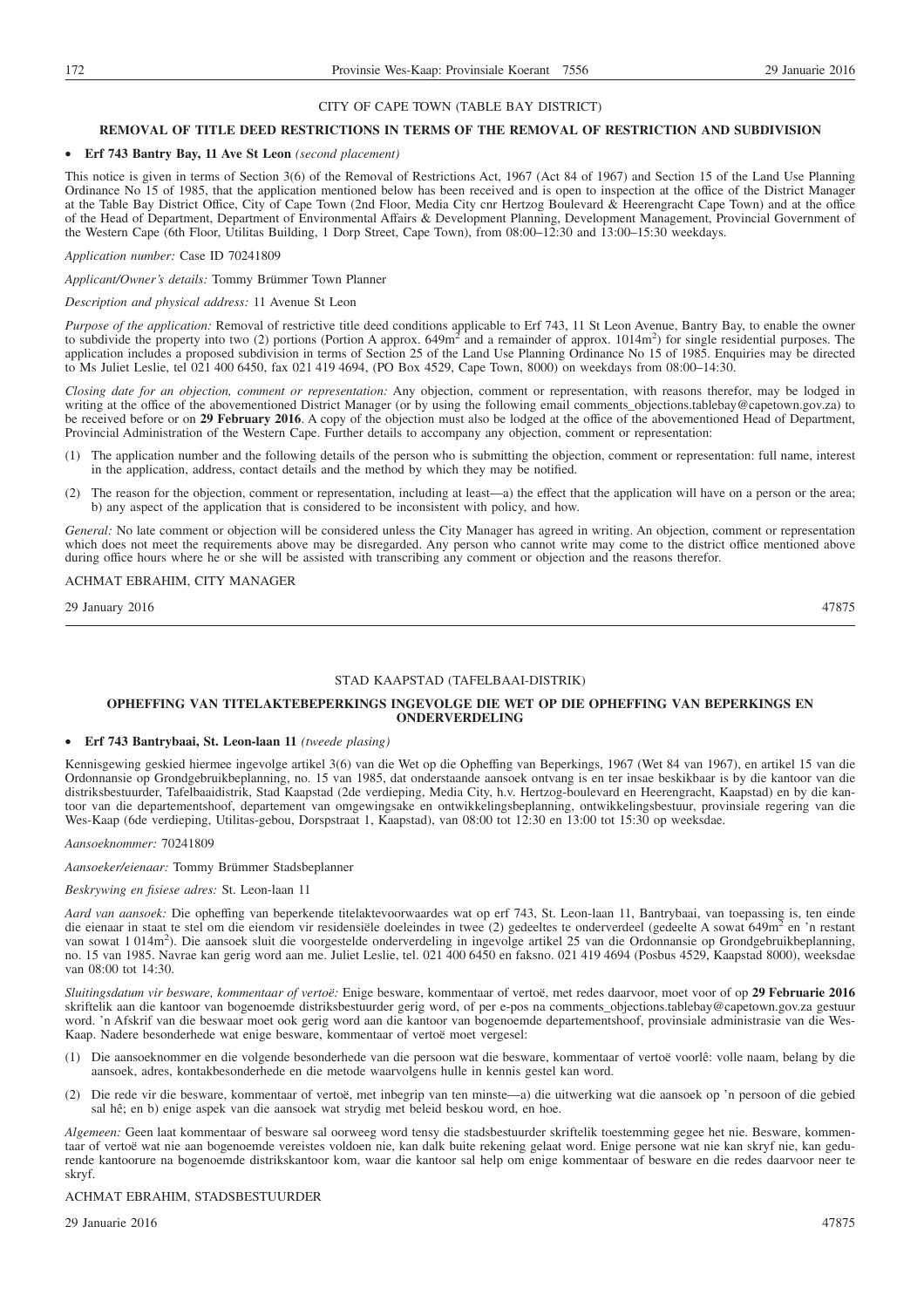#### **UKUSUSWA KWEMIQATHANGO ETHINTELAYO YENCWADI YETAYITILE NGOKUPHATHELENE NOKUSUSWA KWEZITHINTELO NOKWAHLULA-HLULWA KOMHLABA**

#### • **Isiza 743 eBantry Bay, 11 Ave St Leon** *(sikhutshwa okwesibini)*

Esi saziso sikhutshwa ngokwemigaqo yeCandelo le-3(6) loMthetho wokuSuswa kweZithintelo, 1967 (uMthetho wama-84 ka-1967) neCandelo le-15 loMmiselo wokuCwangciswa kokuSetyenziswa koMhlaba Nomb. 15 ka-1985, sokuba esi sicelo sikhankanywe ngezantsi sifunyenwe kwaye sivulelekile ukuba sihlolwe kwi-ofisi yoMphathi weSithili kwi-Ofisi yeSithili eTable Bay, iSixeko saseKapa (uMgangatho we-2, eMedia City kwikona ye-Hertzog Boulevard ne-Heerengracht, eKapa) nakwi-ofisi yeNtloko yeSebe, iSebe leMicimbi yokuSingqongileyo noCwangciso loPhuhliso, uLawulo loPhuhliso, uRhulumente wePhondo leNtshona Koloni (uMgangatho we-6, kwiSakhiwo iUtilitas, 1 Dorp Street, eKapa), ukususela ngentsimbi ye-08:00–12:30 nangentsimbi yoku-13:00–15:30 phakathi evekini.

#### *Inombolo yesicelo:* Case ID 70241809

*Iinkcukacha zomfaki-sicelo/zomnini-propati:* Tommy Brümmer Town Planner

#### *Inkcazelo nedilesi yendawo:* 11 Avenue St Leon

*Injongo yesicelo:* Ukususwa kwemiqathango ethintelayo yencwadi yetayitile emiselwe kwiSiza 743, 11 St Leon Avenue, eBantry Bay, kulungiselelwa ukuba umnini ohlule le propati ibe ziinxalenye ezimbini (2) (iNxalenye A emalunga nama-649m<sup>2</sup> nentsalela emalunga ne-1014m<sup>2</sup>) kusenzelwa iinjongo zendawo yokuhlala enesiza esinye. Esi sicelo siquka ukwahlula-hlulwa ngokwemigaqo yeCandelo lama-25 loMmiselo wokuCwangciswa kokuSetyenziswa koMhlaba Nomb 15 ka-1985. Imibuzo mayijoliswe kuNksz Juliet Leslie, umnxeba: 021 400 6450, ifeksi: 021 419 4694, (PO Box 4529, Cape Town, 8000) phakathi evekini ukususela ngentsimbi ye-08:00–14:30.

*Umhla wokuvalwa kokungeniswa kwenkcaso, izimvo okanye unikezelo-nkcaza:* Nayiphi inkcaso, izimvo okanye unikezelo-nkcaza, ezinezizathu ezivakalayo ke ngoko, zingangeniswa ngokubhaliweyo kwi-ofisi yoMphathi weSithili ekhankanywe ngentla (okanye ngokusebenzisa le imeyile ilandelayo: comments\_objections.tablebay@capetown.gov.za) ukuze ifunyanwe phambi okanye ngomhla wama-**29 Februwari 2016**. Ikopi yenkcaso nayo mayingeniswe kwi-ofisi yeNtloko yeSebe ekhankanywe ngentla, uLawulo lwePhondo leNtshona Koloni. Ezinye iinkcukacha emazipheleke inkcaso, izimvo okanye unikezelo-nkcaza:

- (1) Inombolo yesicelo nezi nkcukacha zilandelayo zomntu lowo ungeniswa inkcaso, izimvo okanye unikezelo-nkcaza: igama elipheleleyo, umdla kwisicelo, idilesi, iinkcukacha zoqhagamshelwano nendlela abanokwaziswa ngayo.
- (2) Isizathu senkcaso, izimvo okanye unikezelo-nkcaza, kuqukwa ubuncinane—a) impembelelo esinokuba nayo esi sicelo kumntu okanye kwindawo leyo; b) nayiphi na inkalo yesicelo eqwalaselwa njengengangqinelaniyo nomgaqo-nkqubo, nokuba ayingqinelani njani.

*Ulwazi Jikelele:* Akukho zimvo okanye nkcaso ifike kade iya kuqwalaselwa ngaphandle kokuba uMphathi weSixeko uvumile ngokubhaliweyo. Nayiphi na inkcaso, izimvo okanye unikezelo-nkcaza engahlangabezani neemfuno ezikhankanywe ngentla zingangananzwa. Nabani na ongakwaziyo ukubhala uvumelekile ukuba eze kwi-ofisi yesithili ekhankanywe ngentla ngamaxesha omsebenzi nalapho eya kuncediswa ekukhupheleni naziphi izimvo okanye inkcaso yakhe nezizathu zazo ke ngoko.

ACHMAT EBRAHIM, CITY MANAGER

29 kweyoMqungu 2016 47875

# BEAUFORT WEST MUNICIPALITY

#### **1ST SUPPLEMENTARY VALUATION ROLL 2015/2016—FOR THE FINANCIAL YEAR 2015/2016**

#### **Notice No. 6/2016**

#### **Notice calling for the inspection of the 1st Supplementary Valuation Roll of all properties situated in the Beaufort Wes Municipal Area.**

#### **Date of Valuation: 1 July 2012: Commencement date: 1 July 2013**

Notice is hereby given, in terms of the provisions of Section 49 (1)(a)(i) read with sec.78(2) of the Local Government: Municipal Property Rates Act, 2004 (Act 6 of 2004 ), herein after called the ''Act'', that the Supplementary Valuation Roll is available open for public inspection at the various offices of the municipality, libraries and website from **29 January 2016 to 29 February 2016.** Notice is also given in terms of the provisions of Section  $49(1)(a)(i)$  read with sec 78(2) of the act, that any owner of immovable property or any other person may lodge an objection with the Municipal Manager regarding any matter refered to or omission in connection with the Supplementary Valuation Rolls within the above mentioned period. Your attention is specifically drawn to the provisions of Section 50(2) of the Act that any objection must refer to a particular property and not to the Valuation Roll in general. The prescribed form for the lodging of objections is available at the various municipal offices, libraries and website. Enquiries may be directed to Mrs. C. van Molligan: 023 414 8137 or Mr. A.C. Makendlana: 023 414 8032.

J BOOYSEN, MUNICIPAL MANAGER, Municipal Offices, 112 Donkin Street, BEAUFORT WEST, 6970

#### 29 January 2016 47897

#### BEAUFORT-WES MUNISIPALITEIT

#### **1STE AANVULLENDE WAARDASIELYS 2015/2016—VIR DIE FINANSIËLE JAAR 2015/2016**

#### **Kennisgewing Nr. 6/2016**

**Kennisgewing vir die inspeksie van 1 ste Aanvullende Waardasielys van eiendomme geleë in die Beaufort Wes Munisipale gebied.**

#### **Datum van Waardasie: 1 Julie 2012: Datum van inwerkingtreding: 1 Julie 2013**

Kennis geskied hiermee kragtens die bepalings van artikel 49 (1)(a)(i) saamgelees met art 78(2) van die Plaaslike Regering: Munisipale Wet op Eiendomsbelasting, 2004 (Wet 6 van 2004), hierna verwys as die ''Wet'', dat die Aanvullende Waardasielys ter insae lê vir openbare inspeksie by die onderskeie munisipale kantore, biblioteke en webwerf vanaf **29 Januarie 2016 tot 29 Februarie 2016**. Geliewe kennis te neem ingevolge die bepalings van Artikel 49(1)(a)(i) saamgelees met art. 78(2) van die wet dat enige eienaar van vaste eiendom of enige ander persoon 'n beswaar kan indien by die Munisipale Bestuurder ten opsigte van enige aangeleentheid of uitsluitsel rakende die Aanvullende Waardasielys binne bovermelde tydperk. Daar word spesifiek verwys na die bepalings van artikel 50(2) van die Wet wat bepaal dat 'n beswaar na spesifieke eiendom moet verwys en nie teen die waardasielys per sé nie. Die voorgeskrewe vorm vir die indiening van 'n beswaar is beskikbaar by die onderskeie munisipale kantore. Enige navrae kan gerig word aan Me. C. Molligan: 023 414-8147 of Mnr. A.C. Makendlana: 023 414 8032.

J BOOYSEN, MUNISIPALE BESTUURDER, Munisipale Kantore, Donkinstraat 112, BEAUFORT-WES, 6970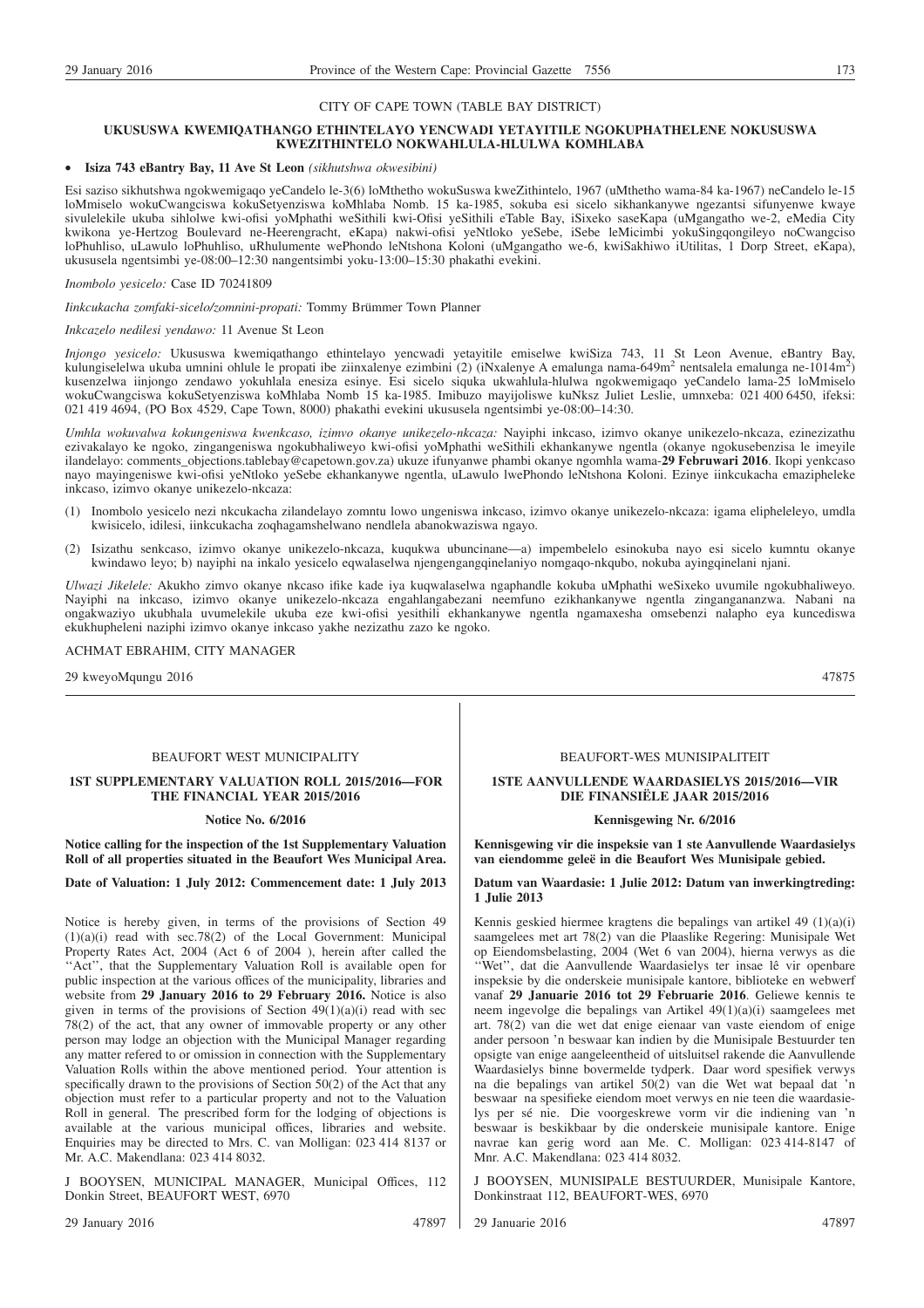#### **REMOVAL OF RESTRICTIONS, SUBDIVISION AND DEPARTURE(S)**

#### • **Erf 886 Camps Bay** *(second placement)*

Notice is hereby given in terms of Section 3(6) of the Removal of Restrictions Act, Act 84/1967, Sections 24 and 15 of the Land Use Planning Ordinance No. 15 of 1985 and Section 2.2.1 of the City of Cape Town Zoning Scheme Regulations that the undermentioned application has been received and is open to inspection at the office of the District Manager: Table Bay District at 2nd Floor, Media City cnr Hertzog Boulevard & Heerengracht Cape Town. The application is also open to inspection at the office of the Director: Integrated Environmental Management, Department of Environmental Affairs & Development Planning, Provincial Government of the Western Cape at the Utilitas Building, 1 Dorp Street, Cape Town week days from 08:00–12:30 and 13:00–15:30. Any enquiries may be directed to Ms Joy San Giorgio, Planning & Building Development Management, PO Box 4529 Cape Town 8000 or 2nd Floor, Media City cnr Hertzog Boulevard & Heerengracht Cape Town, tel 021 400 6453 or fax 021 419 4694, weekdays during 08:00–14:30. Telephonic enquiries may also be directed to Ms H Hayward at 021 483 4634 and the Directorate's fax 021 483 3098. Any objections, with full reasons, may be lodged in writing at the office of the abovementioned District Manager: Table Bay District at 2nd Floor, Media City cnr Hertzog Boulevard & Heerengracht Cape Town, and may be directed to Ms Joy San Giorgio, Planning & Building Development Management, PO Box 4529 Cape Town 8000 or 2nd Floor, Media City cnr Hertzog Boulevard & Heerengracht Cape Town, or email your comments/objections to: comments\_objections.tablebay@capetown.gov.za, tel 021 400 6453 or fax 021 419 4694. A copy of the objections must also be lodged in writing at the office of the abovementioned Director: Integrated Environmental Management, Department of Environmental Affairs & Development Planning at Private Bag X9086, Cape Town, 8000 on or before **29 February 2016**, quoting the above Act and the objector's erf number. Any objections received after aforementioned closing date may be disregarded.

*Applicant:* Tommy Brümmer Town Planners

*Application number:* 70250287

*Address:* 34 Medburn Road

#### *Nature of application:*

Removal and amendment of restrictive title deed conditions applicable to the property to enable the owner to subdivide the property into two (2) portions (Portion 1  $\pm 965$ m<sup>2</sup> and Portion 2  $\pm 544$ m<sup>2</sup>) for residential purposes. The "one dwelling only", "no subdivision" and "building line restrictions'' will be amended. Portion 1 will be developed with two units (a dwelling house and second dwelling) and Portion 2 with one unit (a dwelling house).

In addition to the proposed subdivision of the property into two portions it is also proposed to obtain the following Council approval and departures:

Council's approval in terms of Section 8.1.4(g) read with Section 6.2.3 of the City of Cape Town Zoning Scheme, to permit a second dwelling on Portion 1 of Erf 886 which is zoned General Residential Subzone GR2.

Departures required for each portion from Section 5.1.2 of the City of Cape Town Zoning Scheme to encroach on the building line setbacks:

Portion 1, departures from Section 5.1.2(d), to permit the:

- garage and pedestrian bridge to be 0 m in lieu of 5,0 m from Medburn Road
- second dwelling to be  $1,57$  m in lieu of  $3,0$  m form the north common boundary
- garage and main dwelling extensions to be 0,95 m in lieu of 3,0 m from the south common boundary and

Portion 1, departure from Section 5.1.2(e)(i), to permit:

• main dwelling windows and doors to be 0,95 m in lieu of 1,5 m from the south common boundary and

Portion 2, departure from Section 5.1.2(d) to permit the:

• Portion of the dwelling beyond 12,0 m from the streets to be 1,57 m in lieu of 3,0 m from the north common boundary

ACHMAT EBRAHIM, CITY MANAGER

29 January 2016 47876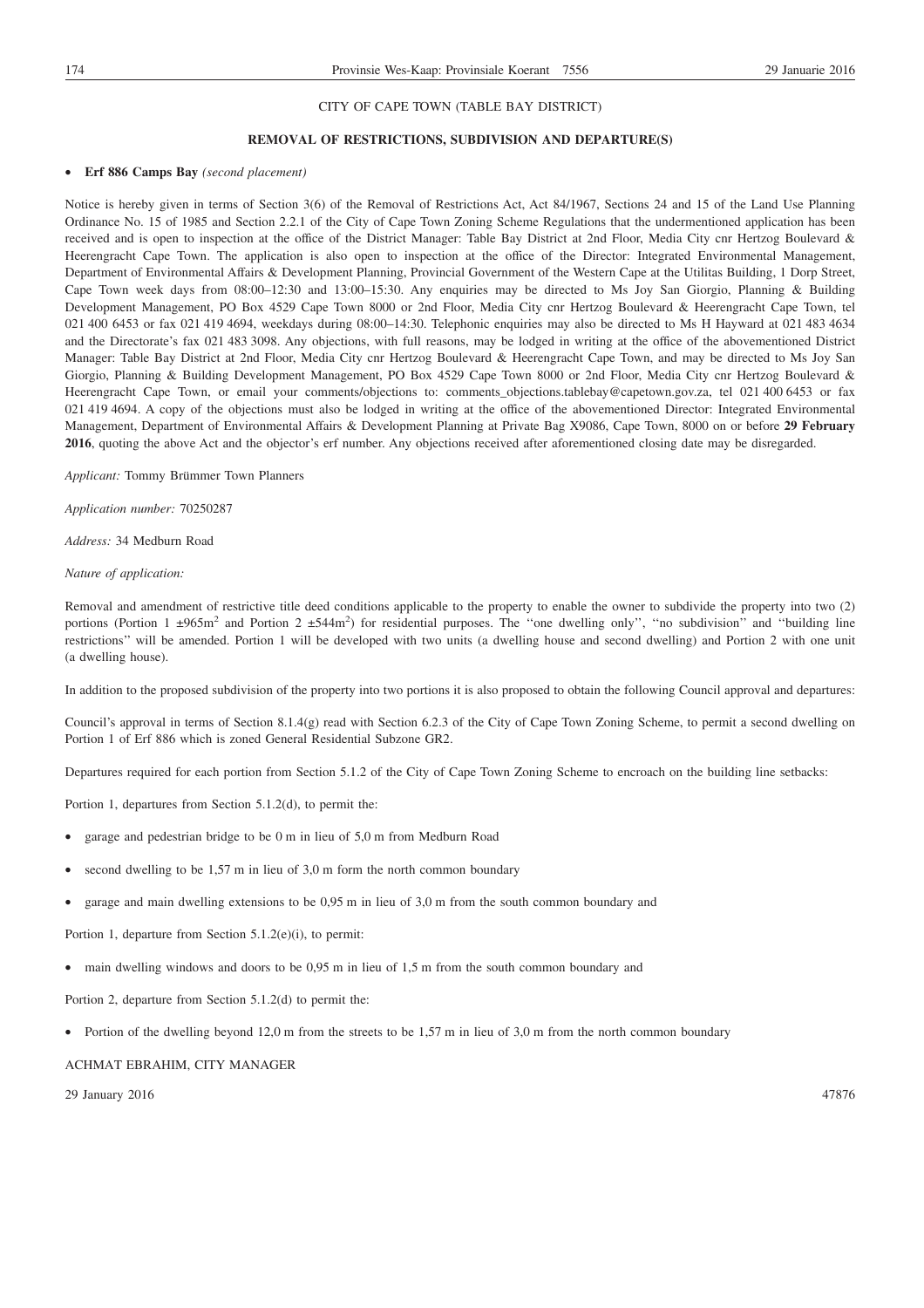#### STAD KAAPSTAD (TAFELBAAI-DISTRIK)

#### **OPHEFFING VAN BEPERKINGS, ONDERVERDELING EN AFWYKING(S)**

#### • **Erf 886 Kampsbaai** *(tweede plasing)*

Kennisgewing geskied hiermee ingevolge artikel 3(6) van die Wet op die Opheffing van Beperkings, 1967 (Wet 84 van 1967), artikels 24 en 15 van die Ordonnansie op Grondgebruikbeplanning, no. 15 van 1985 en artikel 2.2.1 van die Stad Kaapstad se soneringskemaregulasies dat onderstaande aansoek ontvang is en ter insae beskikbaar is by die kantoor van die distriksbestuurder, Tafelbaaidistrik, 2de verdieping, Media City, h.v. Hertzogboulevard en Heerengracht, Kaapstad. Die aansoek is ook ter insae beskikbaar by die kantoor van die Direkteur: Geïntegreerde Omgewingsbestuur, Departement van Omgewingsake en Ontwikkelingsbeplanning, Provinsiale Regering van die Wes-Kaap, Utilitas-gebou, Dorpstraat 1, Kaapstad, op weeksdae van 08:00 tot 12:00 en 13:00 tot 15:30. Enige navrae kan gerig word aan me. Joy San Giorgio, beplanning en bouontwikkelingsbestuur, Posbus 4529, Kaapstad 8000, of 2de verdieping, Media City, h.v. Hertzog-boulevard en Heerengracht, Kaapstad, tel. 021 400 6453 of faksno. 021 419 4694, weeksdae van 08:00 tot 14:30. Telefoniese navrae kan ook aan me. H Hayward, tel. 021 483 4634 gerig word en die direktoraat se faksno. is 021 483 3098. Enige besware, met volledige redes daarvoor, moet voor of op **29 Februarie 2016** skriftelik gestuur word aan die distriksbestuurder, Tafelbaaidistrik, 2de verdieping, Media City, h.v. Hertzog-boulevard en Heerengracht, Kaapstad en kan gerig word aan me. Joy San Giorgio, beplanning en bouontwikkelingsbestuur, Posbus 4529, Kaapstad 8000, of 2de verdieping, Media City, h.v. Hertzog-boulevard en Heerengracht, Kaapstad, e-posadres comments\_objections.tablebay@capetown.gov.za, tel. 021 400 6453 of faksno. 021 419 4694. 'n Afskrif van die besware moet ook voor of op **29 Februarie 2016** skriftelik gerig word aan bogenoemde Direkteur: Geïntegreerde Omgewingsbestuur, Departement van Omgewingsake en Ontwikkelingsbeplanning, Privaat Sak X9086, Kaapstad 8000, met vermelding van bogenoemde Wet en die beswaarmaker se erfnommer. Enige besware wat na voormelde sluitingsdatum ontvang word, kan dalk buite rekening gelaat word.

*Aansoeker:* Tommy Brümmer Stadsbeplanners

*Aansoeknommer:* 70250287

*Adres:* Medburnweg 34

#### *Aard van aansoek:*

Die opheffing en wysiging van beperkende titelaktevoorwaardes wat op die eiendom van toepassing is ten einde die eienaar in staat te stel om die eiendom vir residensiële doeleindes in twee (2) gedeeltes te onderverdeel (Gedeelte 1 ±965m<sup>2</sup> en gedeelte 2 ±544m<sup>2</sup>). Die beperkings 'slegs een woning', 'geen onderverdeling nie' en 'boulynbeperkings' sal gewysig word. Gedeelte 1 sal met twee eenhede ontwikkel word ('n woonhuis en tweede woning) en gedeelte 2 met een eenheid ('n woonhuis).

Benewens die voorgestelde onderverdeling van die eiendom in twee gedeeltes, word daar ook beoog om die volgende Raadstoestemming en afwykings te verkry:

Raadsgoedkeuring ingevolge artikel 8.1.4(g) gelees met artikel 6.2.3 van die Stad Kaapstad se soneringskema om 'n tweede woning toe te laat op Erf 886 wat algemeen residensieel, subsone GR2, gesoneer is.

Afwykings van artikel 5.1.2 van die Stad Kaapstad se soneringskema om die boulynterugsettings te oorskry:

Gedeelte 1, afwykings van artikel 5.1.2(d), om toe te laat dat:

- die motorhuis en voetgangerbrug 0 m in plaas van 5 m van Medburnweg is;
- die tweede woning 1,57 m in plaas van 3,0 m van die noordelike gemeenskaplike grens is;
- die motorhuis en hoofwoningaanbouings 0,95 m in plaas van 3,0 m van die suidelike gemeenskaplike grens is.

Gedeelte 1, afwyking van artikel 5.1.2(e)(i) om toe te laat dat:

• die hoofwoning se vensters en deure 0,95 m in plaas van 1,5 m van die suidelike gemeenskaplike grens is.

Gedeelte 2, afwyking van artikel 5.1.2(d) om toe te laat dat:

• die gedeelte van die woning wat verder as 12,0 m van die strate is, 1,57 m in plaas van 3,0 m van die noordelike gemeenskaplike grens is.

#### ACHMAT EBRAHIM, STADSBESTUURDER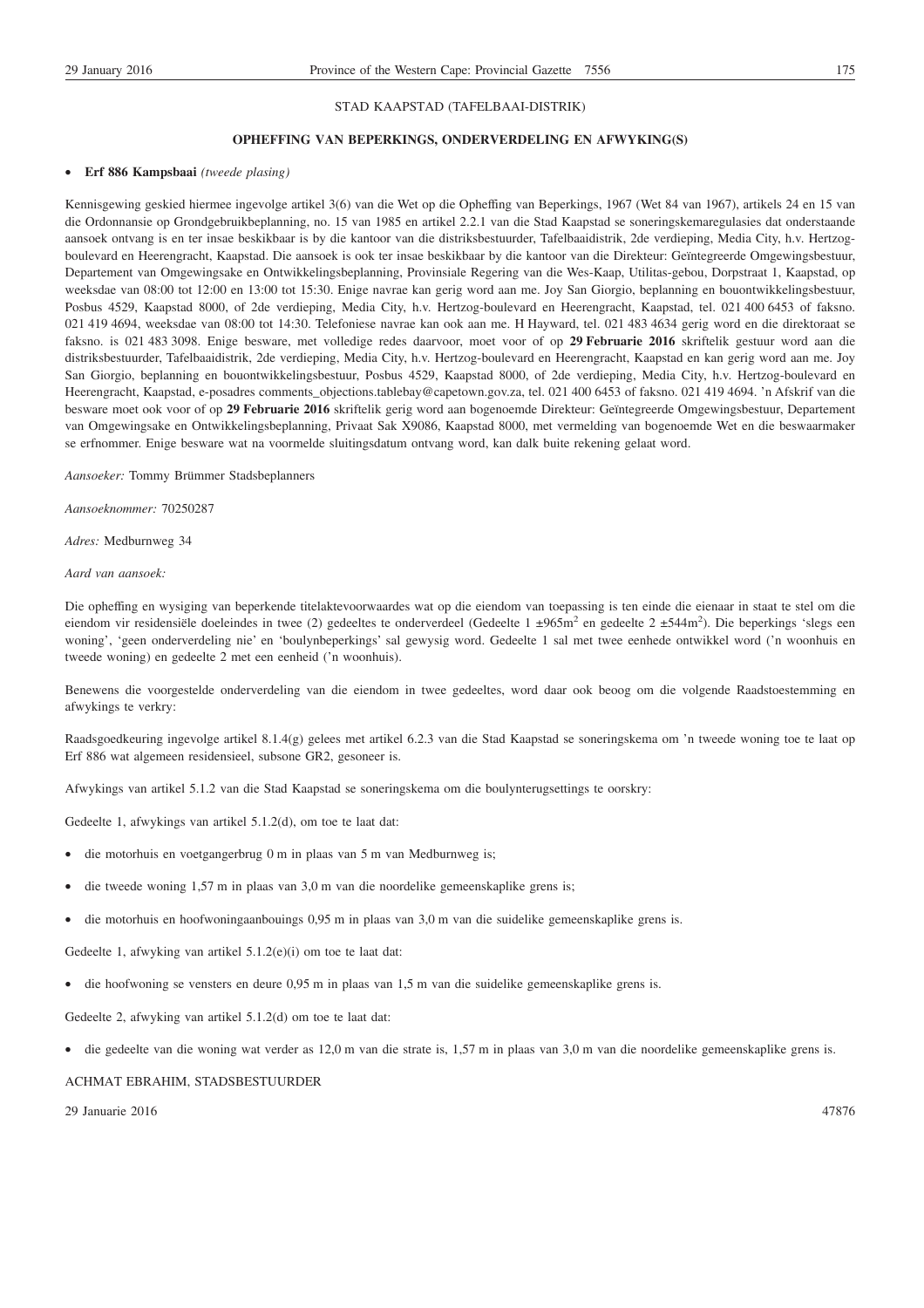#### **UKUSUSWA KWEZITHINTELO, UKWAHLULA-HLULWA NOKUTYESHELA IMIQATHANGO YOSETYENZISO-MHLABA**

#### • **Isiza 886 eCamps Bay** *(sikhutshwa okwesibini)*

Kukhutshwa isaziso ngokwemigaqo yeCandelo le-3 (6) loMthetho wokuSuswa kweZithintelo, uMthetho wama-84/1967, iCandelo lama-24 nele-15 oMmiselo wokuCwangciswa kokuSetyenziswa koMhlaba Nomb. 15 ka-1985 neCandelo le-2.2.1 eMiqathango yeNkqubo yokuCandwa koMhlaba yeSixeko saseKapa sokuba esi sicelo sikhankanywe ngzantsi sifunyenwe kwaye sivulelekile ukuba siphengululwe kwi-ofisi yoMphathi weSithili: kwiSithili sase-Table Bay kuMgangatho we-2, eMedia City, kwikona ye-Hertzog Boulevard ne-Heerengracht eKapa. Esi sicelo sikwavulelekile ukuba sihlolwe kwi-ofisi yoMphathi: uLawulo oluHlangeneyo kokuSingqongileyo, iSebe leMicimbi yokuSingqongileyo noCwangciso loPhuhliso, uRhulumente wePhondo leNtshona Koloni kwiSakhiwo iUtilitas, 1 Dorp Street, Cape Town phakathi evekini ukususela ngentsimbi ye-08:00–12:30 nangentsimbi yoku-13:00–15:30. Nayiphi imibuzo mayijoliswe kuNksz Joy San Giorgio, uLawulo loCwangciso noPhuhliso lweZakhiwo, PO Box 4529 Cape Town 8000 okanye kuMgangatho we-2, eMedia City kwikona ye-Hertzog Boulevard ne-Heerengracht eKapa, umnxeba: 021 400 6453 okanye ngefeksi kwa-021 419 4694, phakathi evekini ukususela ngentsimbi ye-08:00–14:30. Imibuzo ngomnxeba nayo mayijoliswe kuNksz H Hayward kwa-021 483 4634 kwaye inombolo yefeksi yeCandelo loLawulo ngu-021 483 3098. Nayiphi inkcaso, enezizathu ezivakalayo, mayingeniswe ngokubhaliweyo kwi-ofisi yoMphathi weSithili ekhankanywe ngentla: kwiSithili sase-Table Bay kuMgangatho we-2, eMedia City kwikona ye-Hertzog Boulevard ne-Heerengracht eKapa, kwaye ingathunyelwa nakuNksz Joy San Giorgio, wecandelo loCwangciso noLawulo kuPhuhliso lweZakhiwo, PO Box 4529 Cape Town 8000 okanye kuMgangatho we-2, eMedia City kwikona ye-Hertzog Boulevard ne-Heerengracht eKapa, okanye uthumele izimvo/inkcaso yakho nge-imeyile ku: comments\_objections.tablebay@capetown.gov.za, umnxeba: 021 400 6453 okanye ngefeksi kwa-021 419 4694. Ikopi yezichaso nayo mayingeniswe ngokubhaliweyo kwi-ofisi yoMlawuli okhankanywe ngentla: uLawulo oluHlangeneyon kokuSingqongileyo, iSebe leMicimbi yokuSingqongileyo noCwangciso kuPhuhliso kwa-Private Bag X9086, Cape Town, 8000 ngomhla okanye phambi kowama-**29 Februwari 2016**, ucaphula lo Mthetho ungentla nenombolo yesiza yomchasi. Naziphi izichaso ezifunyenwe emva kwalo mhla ukhankanywe ngentla wokuvala zingangananzwa.

*Umfaki-sicelo:* Tommy Brümmer Town Planners

*Inombolo yesicelo:* 70250287

#### *Idilesi:* 34 Medburn Road

*Uhlobo lwesicelo:* Ukususwa nokulungiswa kwemiqathango ethintelayo yencwadi yetayitile emiselwe kule propati kulungiselelwa ukuba umnini ohlula-hlule le propati ibe ziinxalenye ezimbini (2) (iNxalenye yoku-1  $\pm 965$ m<sup>2</sup> neNxalenye ye-2  $\pm 544$ m<sup>2</sup>) kusenzelwa iinjongo zendawo yokuhlala. Imiqathango ethi ''indawo enye yokuhlala'', ''kungabikho kwahlula-hlulwa'' kunye ''nezithintelo zemida yesakhiwo'' iza kulungiswa. Inxalenye yoku-1 iza kuphuhliswa ngeeyunithi ezimbini (indlu yokuhlala nendawo yesibini yokuhlala) ze iNxalenye ye-2 ibe neyunithi enye (indlu yokuhlala).

Ngaphezulu kokwahlula-hlulwa okuphakanyisiweyo kwale propati ibe ziinxalenye ezimbini kukwaphakanyiswe ukuba kufunyanwe esi siphakamiso nokutyeshela imiqathango yosetyenziso-mhlaba ilandelayo kwiBhunga:

Isiphumezo seBhunga ngokwemigaqo yeCandelo 8.1.4(g) elifundwa neCandelo 6.2.3 leNkqubo yokuCandwa koMhlaba yesixeko saseKapa, kulungiselelwa ukwakhiwa kwendawo yokuhlala yesibini kwiNxalenye yoku-1 kwiSiza 886 nesicandwe njengeZowunana yeNdawo yokuHlala Jikekele GR2.

Kucelwa ukutyeshela imiqathango yosetyenziso-mhlaba kwinxalenye nganye ngokweCandelo 5.1.2 leNkqubo yokuCandwa koMhlaba yeSixeko saseKapa kulungiselelwa ukungenelela kumda wesakhiwo:

Inxalenye yoku-1, ukutyeshela imiqathango yosetyenziso-mhlaba ngokwemigaqo yeCandelo 5.1.2(d), ukuvumela ukuba

- igaraji nebhulorho yabahambi ngeenyawo ibe yi-0 m endaweni ye-5,0 m ukusuka eMedburn Road
- indlu yokuhlala yesibini ibe yi-1,57 m endaweni ye-3,0 m ukusuka kumda ongasentla ekwabelwana ngawo
- ukwandiswa kwegaraji nendlu enkulu kube yi-0,95 m endaweni ye-3,0 m ukusuka kumda ongasezantsi ekwabelwana ngawo kwaye

Inxalenye yoku-1, ukutyeshela imiqathango yeCandelo 5.1.2(e)(i), kulungiselelwa

• ukuba iifestile neengcango zendlu enkulu yokuhlala zibe yi-0,95 m endaweni ye-1,5 m ukusuka kumda ongasezantsi ekwabelwana ngawo kwaye

Inxalenye ye-2, ukutyeshela imiqathango yeCandelo 5.1.2(d) kulungiselelwa ukuba

• Inxalenye yendlu yokuhlala ngaphaya kwe-12,0 m ukususka ezitalatweni ibe yi-1,57 m endaweni ye-3,0 m ukusuka kumda ongasentla ekwabelwana ngawo.

#### ACHMAT EBRAHIM, CITY MANAGER

29 kweyoMqungu 2016 47876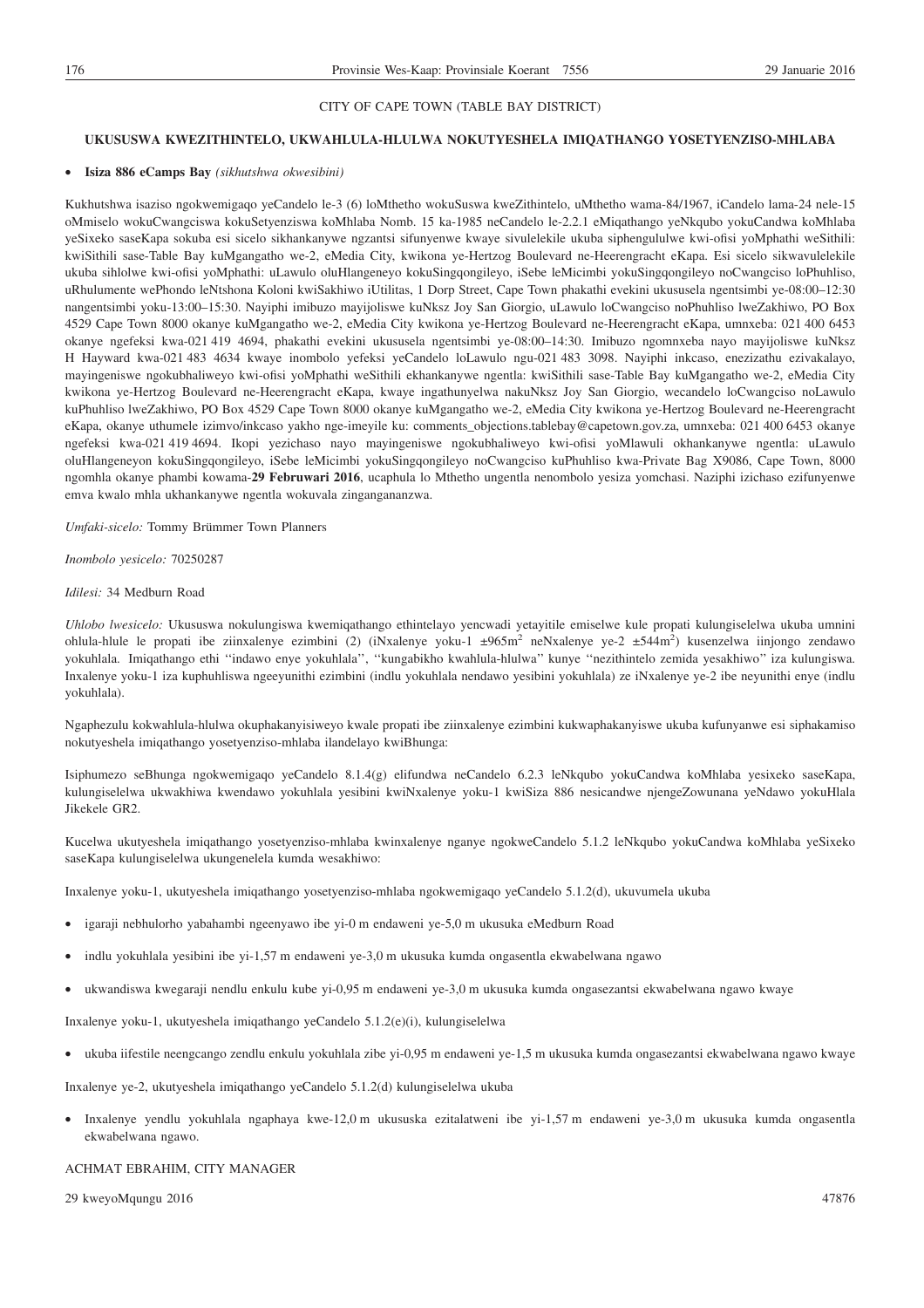# **DEPARTURE, CONSENT AND CONSOLIDATION OF LAND**

# • **Erven 16397 & 15886 Salt River**

**Registered letters were sent to surrounding neighbours, no notice was placed to Media hence the requirement of this notice**

This notice is given in terms of Section 81 of the City of Cape Town Municipal Planning By-Law, 2015, that the application mentioned below has been received and is open to inspection at the office of the District Manager at the Table Bay District Office, City of Cape Town, 2nd Floor, Media City cnr Hertzog Boulevard & Heerengracht Cape Town.

*Application number:* Case ID 70259104

*Applicant/Owner's details:* Tommy Brümmer CC

*Description and physical address:* 2 Durham Road (cnr Hofmer Street)

*Purpose of the application:* Council's Consent — Item 63(b):

• To permit a motor repair garage

Item 138(b):

• To permit 17 parking bays in lieu of 68 parking bays required.

Approval required in terms of Item 42 of the Municipal Planning By-Law

• To consolidate two erven (Erf 16397 & 15886).

*Enquiries:* Enquiries may be directed to Asanda Solombela, Media City Building, 2nd Floor, cnr Adderley Street and Hertzog Boulevard Cape Town, 8001, asanda.solombela@capetown.gov.za, tel 021 400 6609, fax 021 419 4694, on weekdays from 08:00–14:30.

*Closing date for an objection, comment or representation:* Any objection, comment or representation, with reasons therefor, may be lodged in writing at the office of the abovementioned District Manager or by using the following e-mail address: comments\_objections. tablebay@capetown.gov.za to be received before or on **1 March 2016**.

*Further details to accompany any objection, comment or representation:*

- (1) The application number and the following details of the person who is submitting the objection, comment or representation: full name, interest in the application, address, contact details and the method by which they may be notified.
- (2) The reason for the objection, comment or representation, including at least—
	- (a) the effect that the application will have on a person or the area;
	- (b) any aspect of the application that is considered to be inconsistent with policy, and how.

*General:* No late comment or objection will be considered unless the City Manager has agreed in writing. An objection, comment or representation which does not meet the requirements above may be disregarded. Any person who cannot write may come to the district office mentioned above during office hours where he or she will be assisted with transcribing any comment or objection and the reasons therefor.

#### ACHMAT EBRAHIM, CITY MANAGER

29 January 2016 47877

#### STAD KAAPSTAD (TAFELBAAI-DISTRIK)

#### **AFWYKING, VERGUNNING EN KONSOLIDERING VAN GROND**

#### • **Erwe 16397 en 15886 Soutrivier**

**Geregistreerde briewe is aan omliggende bure gestuur, maar geen kennisgewing is in die media geplaas nie. Daarom word hierdie kennisgewing vereis.**

Kennisgewing geskied hiermee ingevolge artikel 81 van Stad Kaapstad se Verordening op Munisipale Beplanning, 2015, dat die ondergenoemde aansoek ontvang is en ter insae lê by die kantoor van die distriksbestuurder: Tafelbaaidistrik, 2de verdieping, Media City, h.v. Hertzog-boulevard en Heerengracht, Kaapstad.

#### *Aansoeknommer:* 70259104

*Aansoeker/eienaar se besonderhede:* Tommy Brümmer BK.

*Beskrywing en fisiese adres:* Durhamweg 2 (h.v. Hofmerstraat)

*Doel van die aansoek:* Raadsvergunning – Punt 63(b):

• Om motorwerkwinkel toe te laat

Punt 138(b):

• Om 17 parkeerplekke in plaas van die verlangde 68 parkeerplekke toe te laat

Goedkeuring verlang ingevolge artikel 42 van die Verordening op Munisipale Beplanning

• Om twee erwe (Erf 16397 en 15886) te konsolideer.

*Navrae:* Navrae kan op weeksdae tussen 08:00 en 14:30 gerig word aan Asanda Solombela, 2de verdieping, Media City-gebou, h.v. Adderleystraat en Hertzog-boulevard, Kaapstad 8001, tel. 021 400 6609, faksnr. 021 419 4694 of e-pos asanda.solombela@capetown.gov.za.

*Sluitingsdatum vir besware, kommentaar of vertoë:* Enige besware, kommentaar of vertoë, met redes daarvoor, kan voor of op **1 Maart 2016** skriftelik gerig word aan die kantoor van bogenoemde distriksbestuurder of aan die volgende e-posadres: comments\_ objections.tablebay@capetown.gov.za.

*Enige beswaar, kommentaar of vertoë moet van die volgende vergesel wees:*

- (1) Die aansoeknommer en die volgende besonderhede van die persoon deur wie die beswaar, kommentaar of vertoog ingedien word: volle naam, belang by die aansoek, adres, kontakbesonderhede en voorkeurmetode vir toekomstige kennisgewing.
- (2) Die rede vir die beswaar, kommentaar of vertoog, wat minstens die volgende moet dek—
	- (a) die impak wat die aansoek op persoon of die gebied gaan hê;
	- (b) enige aspek van die aansoek wat as strydig met beleid beskou word, en in watter opsig.

*Algemeen:* Kommentaar of besware wat laat ontvang word, sal geensins oorweeg word nie tensy die stadsbestuurder skriftelik daartoe ingestem het. Besware, kommentaar of vertoë wat nie aan bogenoemde vereistes voldoen nie, kan buite rekening gelaat word. Persone wat hulp nodig het om te skryf, kan die bovermelde distrikskantoor gedurende kantoorure besoek waar hulle bygestaan sal word om enige kommentaar of besware, tesame met die redes daarvoor, op skrif te stel.

#### ACHMAT EBRAHIM, STADSBESTUURDER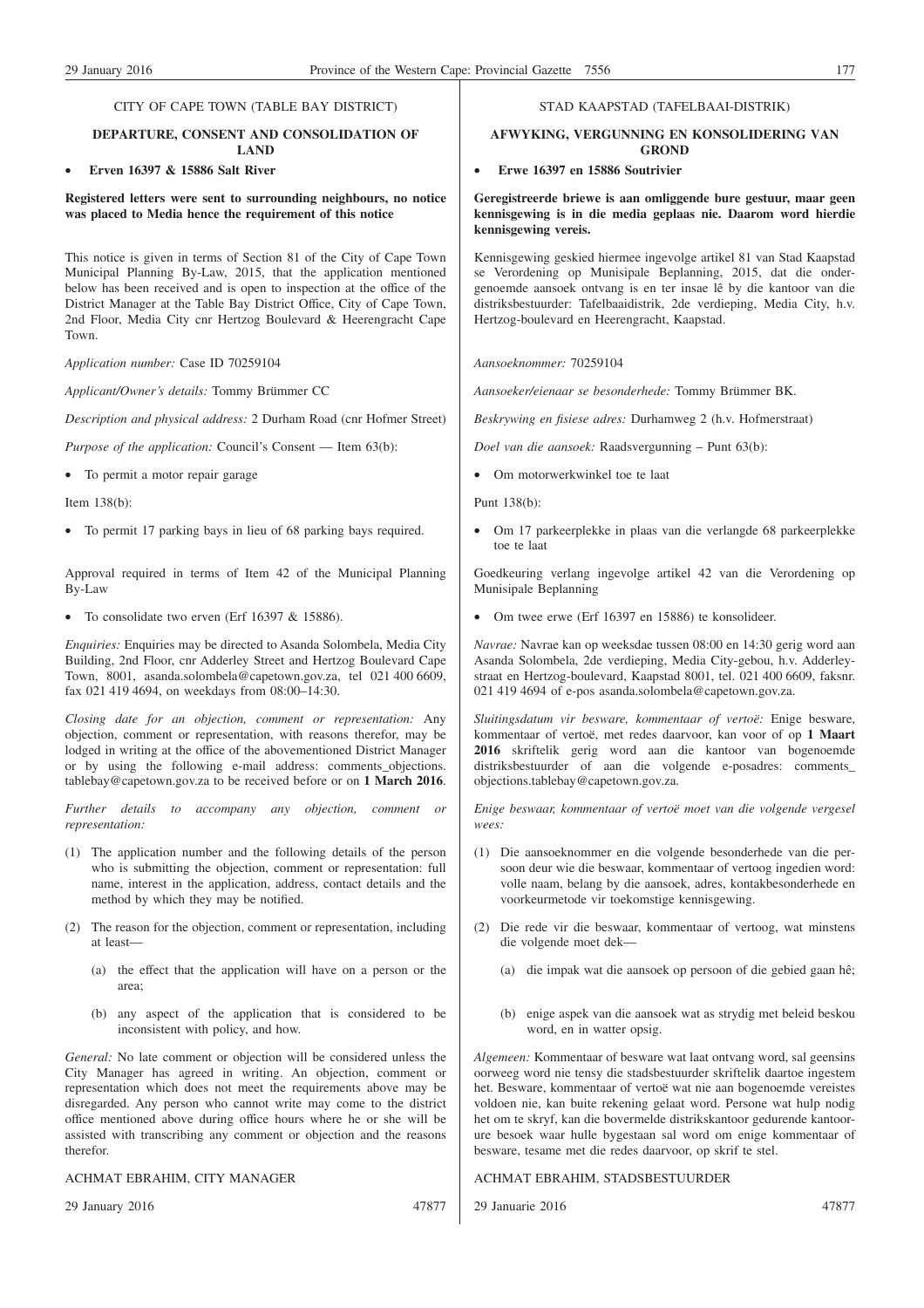#### **AMENDMENT, SUSPENSION OR DELETION OF A RESTRICTIVE CONDITION**

# • **Erf 1169 Camps Bay**

Notice is hereby given in terms of section 81 of the City of Cape Town Municipal Planning By-Law, 2015 that the application mentioned below has been received and is open to inspection at the office of the District manager at Media City Building, 2nd Floor, cnr Adderley Street and Hertzog Boulevard Cape Town, 8001

#### *Application number:* 70255587

#### *Applicant:* Andrew Pratt Town Planning

*Description and physical address:* Media City Building, 2nd Floor, cnr Adderley Street and Hertzog Boulevard Cape Town, 8001

*Purpose of the application:* Removal of title deed conditions (Conditions  $1(b)$ ,  $1(c)$ ,  $1(d)$ ,  $1(e)$  and  $1(f)$  applicable to Erf 1169 Camps Bay to enable to allow block of flats on the property. The restrictions refer to a ''built upon'' area, setback departures and one dwelling on-site that is allowed on the property concerned on Erf 1169.

*Enquiries:* Enquiries may be directed to Asanda Solombela, Media City Building, 2nd Floor, cnr Adderley Street and Hertzog Boulevard Cape Town, 8001, asanda.solombela@capetown.gov.za, 021 400 6609 and 021 419 4694 on weekdays from 08:00–14:30.

*Closing date for an objection, comment or representation:* Any objection, comment or representation, with reasons therefor, may be lodged in writing at the office of the abovementioned District Manager or by using the following e-mail address: comments\_objections. tablebay@capetown.gov.za to be received before or on **1 March 2016**.

*Further details to accompany any objection, comment or representation:*

- (1) The application number and the following details of the person who is submitting the objection, comment or representation: full name, interest in the application, address, contact details and the method by which they may be notified.
- (2) The reason for the objection, comment or representation, including at least—a) the effect that the application will have on a person or the area; b) any aspect of the application that is considered to be inconsistent with policy, and how.

*General:* No late comment or objection will be considered unless the City Manager has agreed in writing. An objection, comment or representation which does not meet the requirements above may be disregarded. Any person who cannot write may come to the district office mentioned above during office hours where he or she will be assisted with transcribing any comment or objection and the reasons therefor.

#### ACHMAT EBRAHIM, CITY MANAGER

29 January 2016 47878

# SWELLENDAM MUNICIPALITY **APPLICATION FOR REZONING, CONSENT USE AND**

# **DEPARTURE ON ERF 1109, (Church Street), SWELLENDAM**

Notice is hereby given in terms of the Land Use Planning Ordinance, 1985 (Ordinance no. 15 of 1985) that Council has received an application from Umsiza Planning on behalf of Charles de Kock Trust for the following application:

- Rezoning from Residential I to Business Zone in terms of Section 17 of the Land Use Planning Ordinance, 1985 (Ordinance no. 15 of 1985);
- Consent Use to operate an entertainment business;
- Departure in terms of Section 15 of the Land Use Planning Ordinance, 1985 (Ordinance no. 15 of 1985) for the relaxation of building lines and the provision of parking elsewhere (Church Square—18 parking bays).

Further particulars regarding the proposal are available for inspection at the Municipal office, Swellendam during office hours. Objections to the proposal, if any, must reach the under mentioned on or before **29 February 2016**. Persons who are unable to read and write will be assisted during office hours, at the Municipal office, Swellendam, to write down their objections.

# Notice: S11/2016

AFRICA, MUNICIPAL MANAGER, Municipal Offices, SWELLENDAM

29 January 2016 47895

# STAD KAAPSTAD (TAFELBAAI-DISTRIK)

#### **WYSIGING, OPSKORTING OF SKRAPPING VAN BEPERKENDE VOORWAARDE**

#### • **Erf 1169 Kampsbaai**

Kennisgewing geskied hiermee ingevolge artikel 81 van die Stad Kaapstad se Verordening op Munisipale Beplanning, 2015, dat die ondergenoemde aansoek ontvang is en ter insae lê by die kantoor van die distriksbestuurder: 2de verdieping, Media City-gebou, h.v. Adderleystraat en Hertzog-boulevard, Kaapstad 8001.

# *Aansoeknommer:* 70255587

*Aansoeker:* Andrew Pratt Stadsbeplanners

*Beskrywing en fisiese adres:* Media City-gebou, 2de verdieping, h.v. Adderleystraat en Hertzog-boulevard, Kaapstad 8001.

*Doel van die aansoek:* Opheffing van titelaktevoorwaardes (voorwaardes 1*(b)*, 1*(c)*, 1*(d)*, 1*(e)* en 1*(f)*) van toepassing op Erf 1169, Kampsbaai, om die oprigting van woonstelblok op die eiendom toe te laat. Die beperkings het betrekking op die area wat bebou kan word, afwykings ten opsigte van terugsetting en dat slegs een woonhuis op die perseel, naamlik erf 1169, toegelaat word.

*Navrae:* Navrae kan op weeksdae tussen 08:00 en 14:30 gerig word aan Asanda Solombela, 2de verdieping, Media City-gebou, h.v. Adderleystraat en Hertzog-boulevard, Kaapstad 8001 of aan tel. 021 400 6609, faksnr. 021 419 4694 of e-pos asanda.solombela@capetown.gov.za.

*Sluitingsdatum vir besware, kommentaar of vertoë:* Enige besware, kommentaar of vertoë, met redes daarvoor, kan voor of op **1 Maart 2016** skriftelik gerig word aan die kantoor van bogenoemde distriksbestuurder of aan die volgende e-posadres: comments objections.tablebay@capetown.gov.za.

*Enige beswaar, kommentaar of vertoë moet van die volgende vergesel wees:*

- (1) Die aansoeknommer en die volgende besonderhede van die persoon deur wie die beswaar, kommentaar of vertoog ingedien word: volle naam, belang by die aansoek, adres, kontakbesonderhede en voorkeurmetode vir toekomstige kennisgewing.
- (2) Die rede vir die beswaar, kommentaar of vertoog, wat minstens die volgende moet dek—a) die impak wat die aansoek op persoon of die gebied gaan hê; b) enige aspek van die aansoek wat as strydig met beleid beskou word, en in watter opsig.

*Algemeen:* Kommentaar of besware wat laat ontvang word, sal geensins oorweeg word nie tensy die stadsbestuurder skriftelik daartoe ingestem het. Besware, kommentaar of vertoë wat nie aan bogenoemde vereistes voldoen nie, kan buite rekening gelaat word. Persone wat hulp nodig het om te skryf, kan die bovermelde distrikskantoor gedurende kantoorure besoek waar hulle bygestaan sal word om enige kommentaar of besware, tesame met die redes daarvoor, op skrif te stel.

ACHMAT EBRAHIM, STADSBESTUURDER

29 Januarie 2016 47878

#### SWELLENDAM MUNISIPALITEIT **AANSOEK OM HERSONERING, VERGUNNING EN AFWYKING OP ERF 1109, (Kerkstraat) SWELLENDAM**

Kennis geskied hiermee in terme van die Ordonnansie op Grondgebruikbeplanning, 1985 (Ordonnansie nr 15 van 1985) dat die Raad 'n aansoek ontvang het van Umsiza Planning namens Charles de Kock Trust vir die volgende aansoeke:

- Hersonering vanaf Residensieel I na Sakesone, ingevolge Artikel 17 van die Ordonnansie op Grondgebruikbeplanning, 1985 (Ordonnansie nr 15 van 1985);
- Vergunning om vermaaklikheidsplek te bedryf;
- Afwyking ingevolge Artikel 15 van die Ordonnansie op Grondgebruikbeplanning, 1985 (Ordonnansie nr.15 van 1985) vir die verslapping van boulyne en die voorsiening van parkering elders (Kerk Plein—18 parkeerplekke).

Verdere besonderhede van die voorstel lê gedurende kantoorure by die Swellendam Munisipale kantoor, ter insae. Skriftelike besware teen die voorstel, indien enige, moet die ondergemelde bereik voor of op **29 Februarie 2016**. Persone wat nie kan lees en skryf nie, sal gedurende kantoorure by die Munisipale kantoor, Swellendam gehelp word om hul besware neer te skryf.

# Kennisgewing: S11/2016

CM AFRICA, MUNISIPALE BESTUURDER, Munisipale Kantore, SWELLENDAM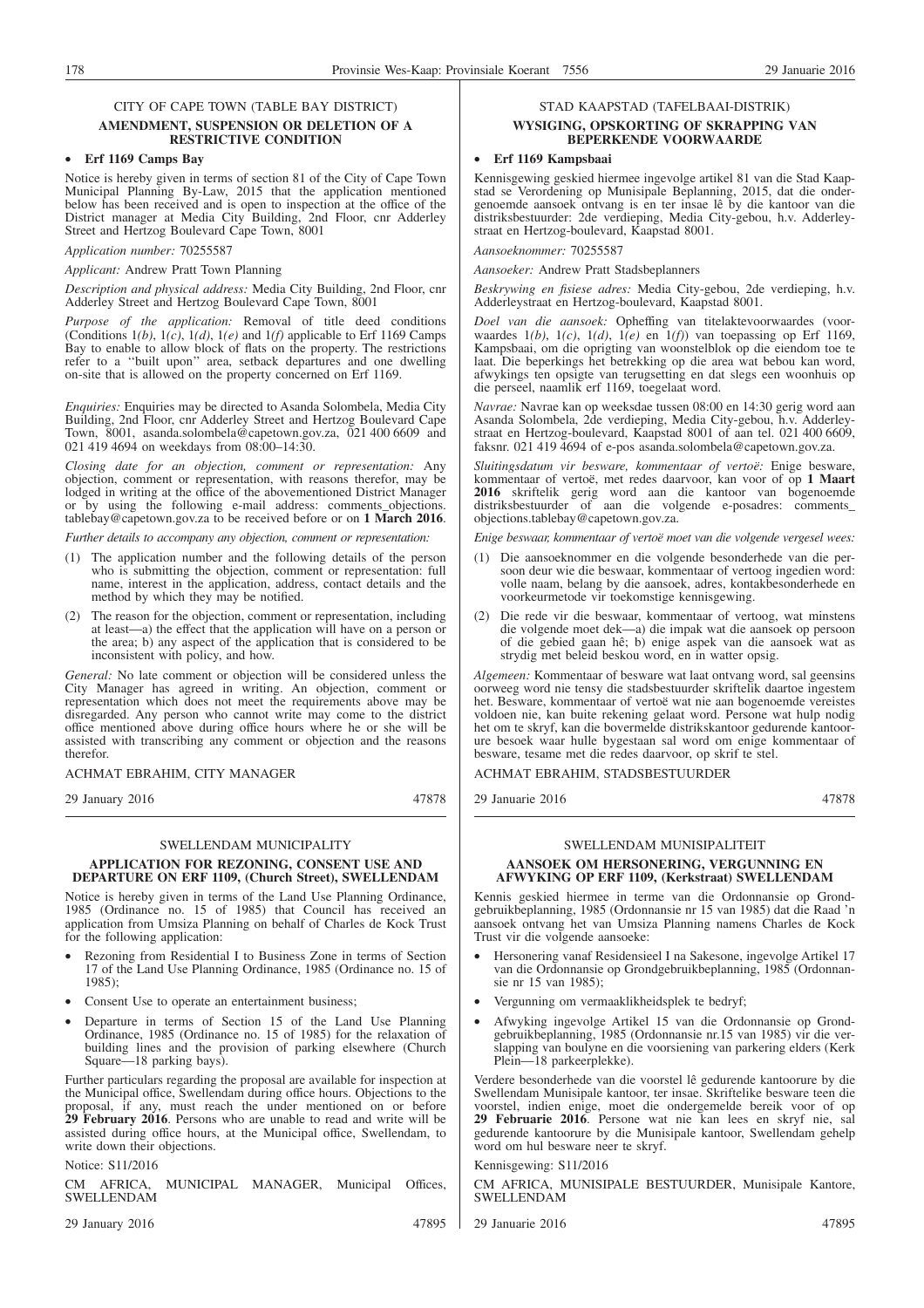#### OVERSTRAND MUNICIPALITY

#### **REMAINDER PORTION 23 (STRANDS KLOOF) OF THE FARM UYLEN KRAAL NO. 695, DIVISION CALEDON: APPLICATION FOR CONSENT USE (TOURIST FACILITY): ATLAS TOWN PLANNING ON BEHALF OF LH & IH FOURIE**

Notice is hereby given in terms of the provisions of Section 2.2 of the Overstrand Zoning Scheme Regulations that an application for consent use has been received from Atlas Town Planning on behalf of the owners of the above mentioned property in order to establish a tourist facility (multipurpose function venue) on the property.

Detail regarding the proposal is available for inspection at the Gansbaai Library (Main Road, Gansbaai) and the Department: Town Planning (16 Paterson Street, Hermanus) during normal office hours. Enquiries regarding the matter should be directed to the Senior Town Planner, Mr SW van der Merwe (Tel: 028 313-8900/Fax: 028 313-2093). E-mail enquiries: Alida Calitz (alida@overstrand.gov.za).

Any comments on the proposal should be submitted in writing to reach the undersigned by not later than **Friday, 4 March 2016**. A person who cannot read or write but wishes to comment on the proposal may visit the Directorate: Infrastructure and Planning (16 Paterson Street, Hermanus) where a member of staff would assist them to formalize their comment.

Municipal Notice No. 16/2016

Municipal Manager, Overstrand Municipality, P.O. Box 20, HERMANUS, 7200

29 January 2016 47893

#### OVERSTRAND MUNISIPALITEIT

#### **RESTANT GEDEELTE 23 (STRANDS KLOOF) VAN DIE PLAAS UYLEN KRAAL NR. 695, AFDELING CALEDON: AANSOEK OM VERGUNNINGSGEBRUIK (TOERISTEFASILITEIT): ATLAS STADSBEPLANNING NAMENS LH & IH FOURIE**

Kennis geskied hiermee ingevolge Gedeelte 2.2 van die Overstrand Soneringskemaregulasies dat 'n aansoek om vergunningsgebruik ontvang is vanaf Atlas Town Planning namens die eienaars van bogenoemde eiendom ten einde 'n toeristefasiliteit (veeldoelige funksielokaal) op die eiendom te vestig.

Besonderhede aangaande die voorstel lê ter insae by die Gansbaai Biblioteek (Hoofweg, Gansbaai) en die Departement: Stadsbeplanning (Patersonstraat 16, Hermanus) gedurende normale kantoorure. Navrae kan gerig word aan die Senior Stadsbeplanner, Mnr. SW van der Merwe, (Tel: 028 313-8900/Faks: 028 313-2093). Epos navrae: Alida Calitz (alida@overstrand.gov.za).

Enige kommentaar aangaande die voorstel moet op skrif gestel word ten einde die ondergetekende te bereik teen nie later nie as **Vrydag, 4 Maart 2016**. Persone wat wil kommentaar lewer maar nie kan lees of skryf nie mag die Direktoraat: Infrastruktuur en Beplanning (Patersonstraat 16) besoek waar hul deur 'n amptenaar bygestaan sal word ten einde hul kommentaar te formaliseer.

Munisipale Kennisgewing Nr. 16/2016

Munisipale Bestuurder, Overstrand Munisipaliteit, Posbus 20, HERMANUS, 7200

29 Januarie 2016 47893

# UMASIPALA WASE OVERSTRAND

#### **INTSALELA YENXALENYE 23 (E-STRANDS KLOOF) KWIPLASI I-UYLEN KRAAL NO. 695, ICANDELO LASE-CALEDON: ISICELO SEMVUME YOKUSEBENZISA NJENGESIBONELELO SEZOKHENKETHO: KU-ATLAS TOWN PLANNING**

Kwenziwa isaziso ngokwezibonelelo zeCandelo 2.2 lemiGaqo yeSikim saseOverstrand sokuCanda umhlaba sokuba kufunyenwe isicelo semvume yokusebenzisa umhlaba esivela ku-Atlas Town Planning egameni labanini balo mhlaba uchazwe apha ngentla ukulungiselela ukuqala isibonelelo sezokhenketho (indawo esetyenziselwa iinjongo ezininzi) kulo mhlaba.

Iinkcukacha ezimalunga nesindululo zikhona ukuba zingahlolwa, zifumaneka kwiThala leeNcwadi laseGansbaai (eMain Road, eGansbaai) neSebe loCwangciso lweeDolophu (16 Paterson Street, eHermanus) ngexesha lomsebenzi. Ngemibuzo emalunga nalo mba ingabhekiswa ngqo kuMphathi onguMcwangcisi-dolophu, uMnu SW van der Merwe (kule nombolo yomnxeba: 028 313-8900/kule feksi: 028 313-2093). Imibuzo nge-imeyile ithunyelwa kuAlida Calitz (alida@overstrand.gov.za).

Yonke imibuzo yesi sindululo kufanele ukuba ibhalwe ingeniswe ukuze ifike kulowo iya kuye ngaphambi koLwesihlanu, **wama- 4 eMarch 2016**. Umntu ongakwaziyo ukufunda nokubhala kodwa ethanda ukuhlomla kwesi sindululo angatyelela iCandelo leZiseko ezingundoqo noCwangciso kule dilesi (16 Paterson Street, eHermanus) apho umsebenzi obekelwe oko eya kunceda ekubhaleni oko afuna ukuhlomla ngako.

Isaziso sikaMasipala esiNombolo. 16/2016

IManejala yoMasipala weOverstrand, P.O. Box 20, HERMANUS, 7200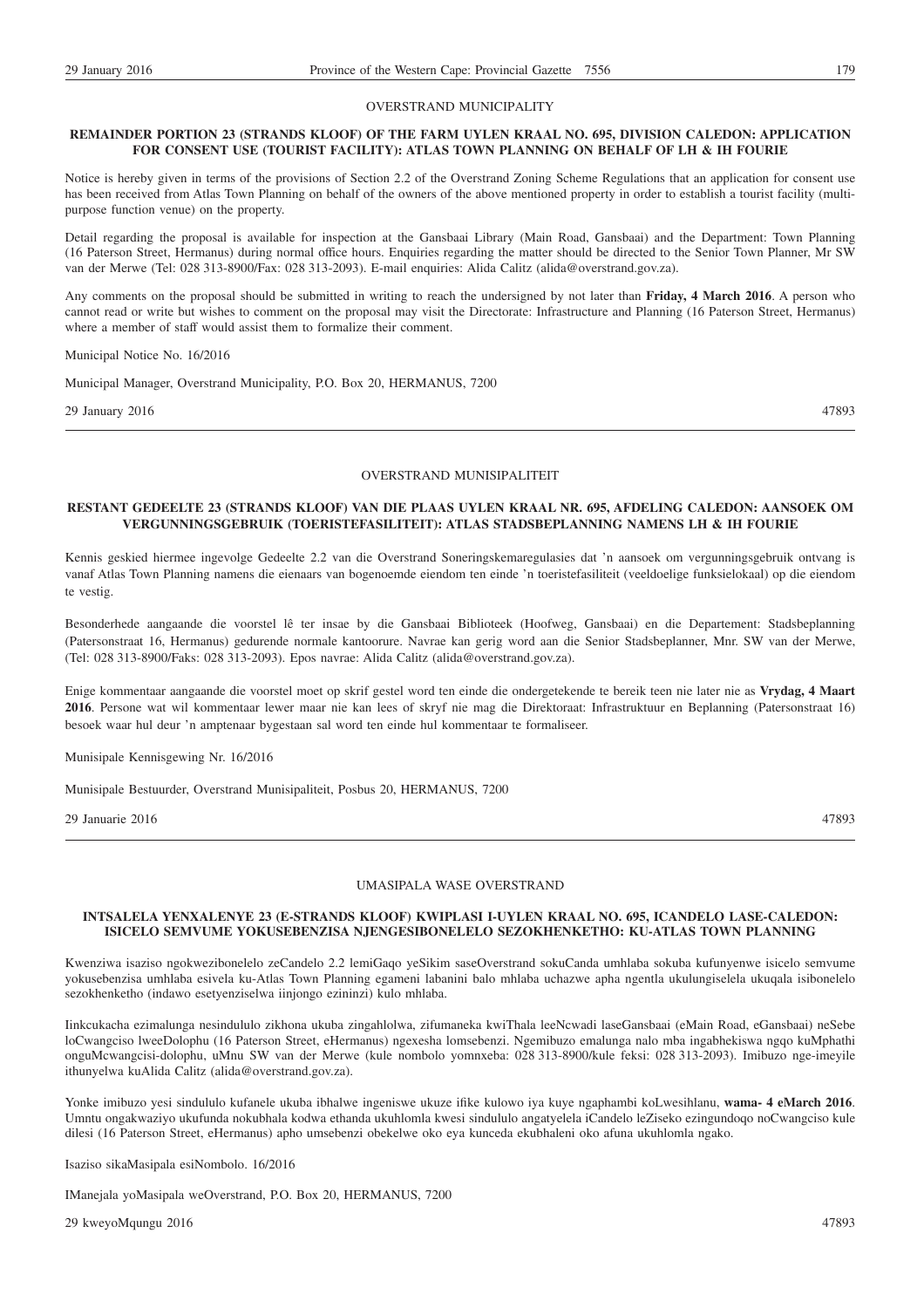#### OVERSTRAND MUNICIPALITY

#### **PORTION 184 OF THE FARM BAARDSCHEERDERS BOSCH NO. 213, OVERSTRAND MUNICIPAL AREA: PROPOSED REZONING AND SUBDIVISION: AC & HJ SWART**

Notice is hereby given in terms of Sections 17 & 24 of the Land Use Planning Ordinance, 1985 (Ordinance 15 of 1985) that an application has been received for the rezoning of Portion 184 of the Farm Baardscheerders Bosch No. 213 from Agricultural Zone 1 (Agriculture) to Rural Zone 1 (Agricultural Small Holding) and the subsequent subdivision of the property into three equal portions approximately 4062m2 .

Detail regarding the proposal is available for inspection at the Gansbaai Library (Main Road, Gansbaai) and the Department: Town Planning (16 Paterson Street, Hermanus) during normal office hours. Enquiries regarding the matter should be directed to the Town Planner, Mr. S van der Merwe (Tel: 028 313-8900/Fax: 028 313-2093). E-mail enquiries: Alida Calitz (alida@overstrand.gov.za).

Any comments on the proposal should be submitted in writing to reach the undersigned by not later than **Friday, 4 March 2016**. A person who cannot read or write but wishes to comment on the proposal may visit the Directorate: Infrastructure and Planning where a member of staff would assist them to formalize their comment.

MN 17/2016

C. Groenewald, Municipal Manager, c/o PO Box 20, Hermanus, 7220

29 January 2016 47894

#### OVERSTRAND MUNISIPALITEIT

### **GEDEELTE 184 VAN DIE PLAAS BAARDSCHEERDERS BOSCH NR. 213, OVERSTRAND MUNISIPALE AREA: VOORGESTELDE HERSONERING EN ONDERVERDELING: AC & HJ SWART**

Kennis geskied hiermee ingevolge Artikels 17 & 24 van die Ordonnansie op Grondgebruikbeplanning, 1985 (Ordonnansie 15 van 1985) dat 'n aansoek ontvang is vir die hersonering van Gedeelte 184 van die Plaas Baardscheerders Bosch Nr 213, vanaf Landbousone 1 (Landbou) na Landelikesone 1 (Landbou Kleinhoewes) en die gevolglike onderverdeling van die eiendom in drie gelyke gedeeltes ongeveer 4062m<sup>2</sup> groot.

Besonderhede aangaande die voorstel lê ter insae by die Gansbaai Biblioteek (Hoofweg, Gansbaai) en die Departement Stadsbeplanning (Patersonstraat 16, Hermanus) gedurende normale kantoorure. Navrae kan gerig word aan die Stadsbeplanner, Mnr. S van der Merwe, (Tel: 028 313-8900/ Faks: 028 313-2093). Epos navrae: Alida Calitz (alida@overstrand.gov.za).

Enige kommentaar aangaande die voorstel moet op skrif gestel word ten einde die ondergetekende te bereik teen nie later nie as **Vrydag, 4 Maart 2016**. Persone wat wil kommentaar lewer maar nie kan lees of skryf nie mag die Direktoraat: Infrastruktuur en Beplanning besoek waar hul deur 'n amptenaar bygestaan sal word ten einde hul kommentaar te formaliseer.

MK 17/2016

C. Groenewald, Munisipale Bestuurder, p/a Posbus 20, Hermanus, 7220

29 Januarie 2016 47894

#### UMASIPALA WASE HERMANUS

#### **INXALENYE 184 YEPLASI I I-BAARDSCHEERDERS BOSCH NO. 213, KUMMANDLA KAMASIPALA WE-OVERSTRAND: UKUCANDWA KWAKHONA OKUCETYWAYO NOKUCUKUCEZWA: AC & HJ SWART**

Esi sisaziso esikhutshwa ngokwaMacandelo 17 & 24 eSihlokomiso soYilo lokuSetyenziswa koMhlaba sowe-1985 (Isihlokomiso 15 sowe-1985) sokuba kufunyenwe isicelo sokucanda kwakhona iNxalenye 184 yePlasi iBaardscheerders Bosch No. 213 ukusuka kwiZoni yeZolimo 1 (eZolimo) ibe yiZoni yaseMaphandleni 1 (umhlaba wezolimo omncinci) emva koko ucandwe kathathu lo mhlaba ube malunga nama-4062m<sup>2</sup>.

Iinkcukacha ezinabileyo malunga nesi siphakamiso ziyafumaneka ukuba zingahlolwa kwiSebe: loCwangciso lweDolophu (kwiSitalato esingu nombolo 16 esibizwa i-Paterson) kune nakwithlala lencwadi eliseGansbaai (Main Road, Gansbaai) ngeeYure eziqhelekileyo zeOfisi. Imibuzo malunga nalomba mayijoliswe kuMcwangcisi Dolophu, uMnu. S van der Merwe, kwezinombolo zomnxeba (028 313-8900 okanye ngeFeksi kwezinombolo 028 313-2093). Imibizo ngeMeyile: Alida Calitz (alida@overstrand.gov.za)

Naziphi na izimvo kwesi siphakamiso mazi nikezelwe zibhaliwe phantsi ephepheni zize zifike kulo utyikitywe ngezantsi phambi komhla wangolweSihlanu, umhla sixhenxe u-Agasti ka 2016 (**Friday, e4 March 2016**.) Umntu ongakwaziyo ukubhala nokufunda kodwa enqwenela ukuvakalisa uluvo lwakhe kwesi siphakamiso angandwendwela iNtsumpa yeSebe: LwezoCwangciso neziSekelo zoLwakhiwo, apho ilungu lwabasebenzi luyakumnceda ukubhala ngokufanelekileyo uluvo lwakhe.

MN 17/2016

C Groenewald, Municipal Manager, c/o PO Box 20, Hermanus, 7220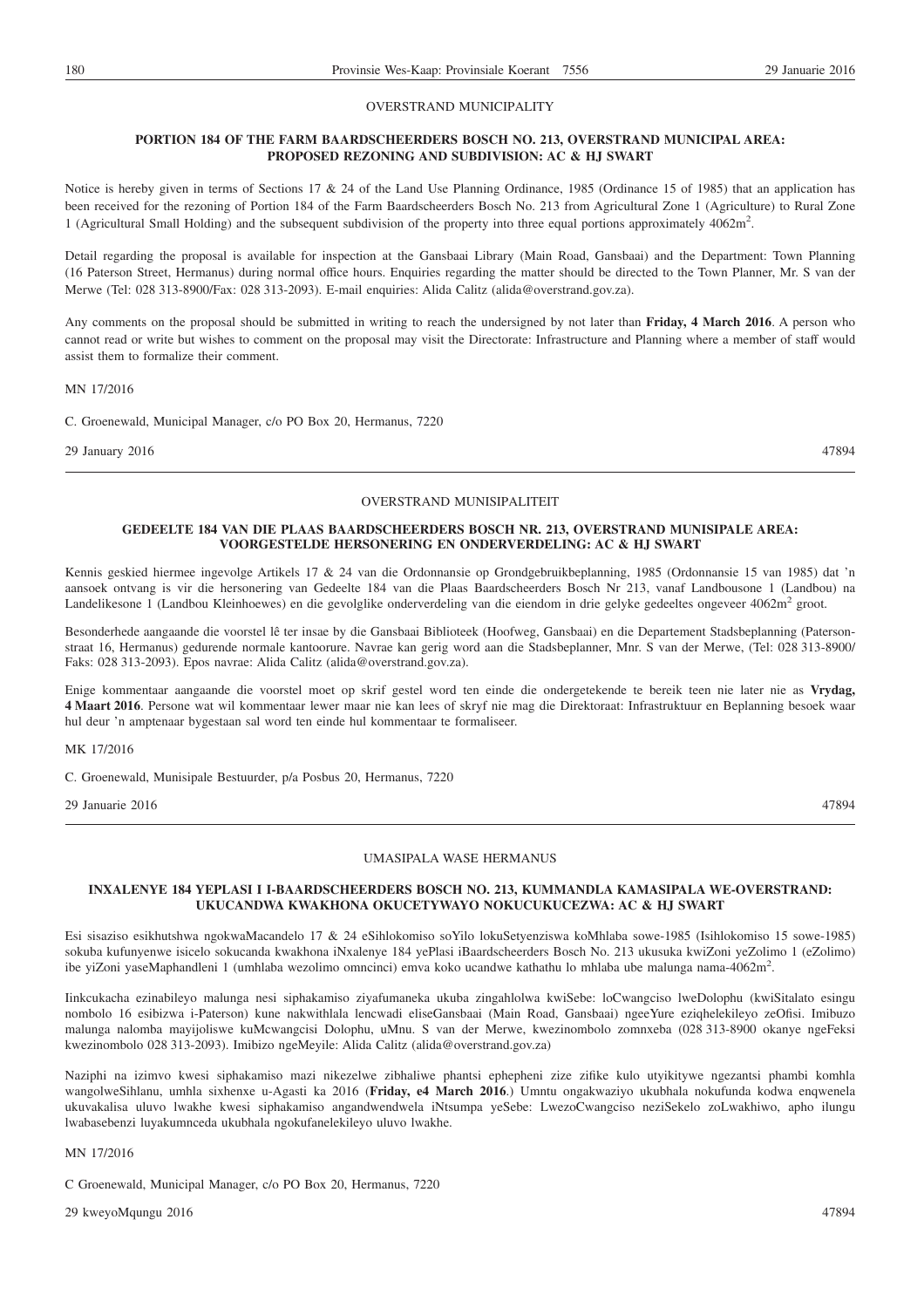#### SWELLENDAM MUNICIPALITY

#### **APPLICATION FOR CLOSURE, REZONING, SUBDIVISION AND ALIENATION: PORTION OF KLOOF STREET, SWELLENDAM**

Notice is hereby given that the Council intends, in terms of the Land Use Planning Ordinance, 1985 (Ordinance no. 15 of 1985) as well as in terms of Section 137(1) of Ordinance 20 of 1974 to close, subdivide and rezone a portion of Kloof Street, Swellendam.

Notice is further hereby given in terms of the stipulations of the Swellendam Municipal Policy on the Management, Administration and Alienation of Property, 2014 and the Asset Transfer Regulations, 2008, read with the stipulations of Section 14 of the Local Government: Municipal Management Act 2003 (Act 56 0f 2003), as amended, that the relevant portion of Kloof Street is not needed for the minimum level of Municipal services and that the Municipal Council of Swellendam intends to alienate the relevant portion of Kloof Street at a fair market related value to Jonathan David and Rosy Williams.

Further particulars regarding the proposal are available for inspection at the Municipal office, Swellendam during office hours. Objections to the proposal, if any, must reach the under mentioned on or before **29 February 2016**. Persons who are unable to read and write will be assisted during office hours, at the Municipal office, Swellendam, to write down their objections.

Notice: S9/2016

CM AFRICA, MUNICIPAL MANAGER, Municipal Offices, SWELLENDAM

29 January 2016 47880

#### GEORGE MUNICIPALITY

#### **NOTICE NR 010/2016**

#### **AMENDMENT OF SITE DEVELOPMENT PLAN AND CONSENT USE: HOOGEKRAAL 238/20. DIVISION GEORGE**

As an abutting property owner, you are hereby notified in terms of Section 45 of the George Municipality: Land Use Planning By-Law (2015) that the Council has received an application for:

- 1. Consent Use in terms of Section  $(15)(2)(0)$  of the mentioned By-Law for a third additional dwelling unit on Portion 20 of the Farm Hoogekraal 238, George;
- Amendment in terms of Section  $15(2)(h)$  of the mentioned By-Law of the approved Site Development Plan to provide for the third additional dwelling unit.
- A sketch reflecting the location of the property is attached.

The above proposal will be available for inspection at the Council's office, Civic Centre, 5th Floor, York Street, George during normal office hours, Mondays to Fridays.

Motivated objections, if any, must be lodged in writing with the abovementioned office by not later than **Monday, 29 February 2016. Please note that no objections by e-mail will be accepted.**

It should be noted that any objections will be referred to the applicant for comment.

T BOTHA, MUNICIPAL MANAGER, Civic Centre, York Street, GEORGE, 6530.

29 January 2016 47896

#### SWELLENDAM MUNISIPALITEIT

#### **AANSOEK OM SLUITING, HERSONERING, ONDERVERDELING EN VERVREEMDING: GEDEELTE VAN KLOOFSTRAAT, SWELLENDAM**

Kennis geskied hiermee dat die Raad van voornemens is om, in terme van die Ordonnansie op Grondgebruikbeplanning, 1985 (Ordonnansie nr. 15 van 1985) asook ingevolge Artikel 137(1) van Ordonnansie 20 van 1974, 'n gedeelte van Kloofstraat, Swellendam permanent te sluit, onderverdeel en te hersoneer.

Kennis geskied verder ingevolge die voorskrifte van die Swellendam Munisipaliteit se Beleid ten opsigte van die Bestuur, Administrasie en Vervreemding van Onroerende Eiendom, 2014 en die bepalings van Bate Oordrag Regulasies, 2008, saamgelees met die bepalings van Artikel 14 van die Wet op Plaaslike Regering: Wet op Munisipale Finansiële Bestuur, 2003 (Wet Nr 56 van 2003) soos gewysig, dat die bogemelde gedeelte van Kloofstraat nie benodig vir die lewering van 'n minimum vlak van Munisipale dienste nie en dat die Raad van voorneme is om die betrokke gedeelte van Kloofstraat te verkoop aan die aangrensende eienaars Jonathan David en Rosy Williams teen 'n redelike markverwante prys.

Verdere besonderhede van die voorstel lê gedurende kantoorure by die Swellendam Munisipale kantoor, ter insae. Skriftelike besware teen die voorstel, indien enige, moet die ondergemelde bereik voor of op **29 Februarie 2016**. Persone wat nie kan lees en skryf nie, sal gedurende kantoorure by die Munisipale kantoor, Swellendam gehelp word om hul besware neer te skryf.

Kennisgewing: S9/2016

CM AFRICA, MUNISIPALE BESTUURDER, Munisipale Kantore, SWELLENDAM

29 Januarie 2016 47880

#### GEORGE MUNISIPALITEIT

#### **KENNISGEWING NR 010/2016**

#### **WYSIGING VAN TERREINONTWIKKELINGSPLAN EN VERGUNNINGSGEBRUIK: HOOGEKRAAL 238/20. AFDELING GEORGE**

As aangrensende grondeienaar, word u hiermee in terme van Artikel 45 van die George Munisipaliteit: Verordening op Grondgebruiksbeplanning (2015) in kennis gestel dat die Raad 'n aansoek ontvang het vir:

- 1. Vergunningsgebruik ingevolge Artikel (15)(2)(o) van die genoemde Verordening vir 'n derde addisionele wooneenheid op gedeelte 20 van die Plaas Hoogekraal 238, George;
- 2. Wysiging ingevolge Artikel 15(2)(h) van die genoemde Verordening van die goedgekeurde Terreinontwikkelings plan om vir die derde addisionele wooneenheid voorsiening te maak.

'n Sketsplan waarop die ligging van die eiendom aangedui word, word aangeheg.

Bogenoemde voorstel sal gedurende gewone kantoorure, Maandag tot Vrydag, ter insae beskikbaar wees by die Raad se kantoor, Burgersentrum, 5de Vloer, Yorkstraat, George.

Gemotiveerde besware, indien enige, moet skriftelik by die bogenoemde kantoor ingedien word, nie later nie as **Maandag, 29 Februarie 2016. Let asseblief daarop dat geen e-pos besware aanvaar sal word nie.**

Geliewe daarop te let dat enige besware na die aansoeker verwys sal word vir kommentaar.

T BOTHA, MUNISIPALE BESTUURDER, Burgersentrum, Yorkstraat, GEORGE, 6530.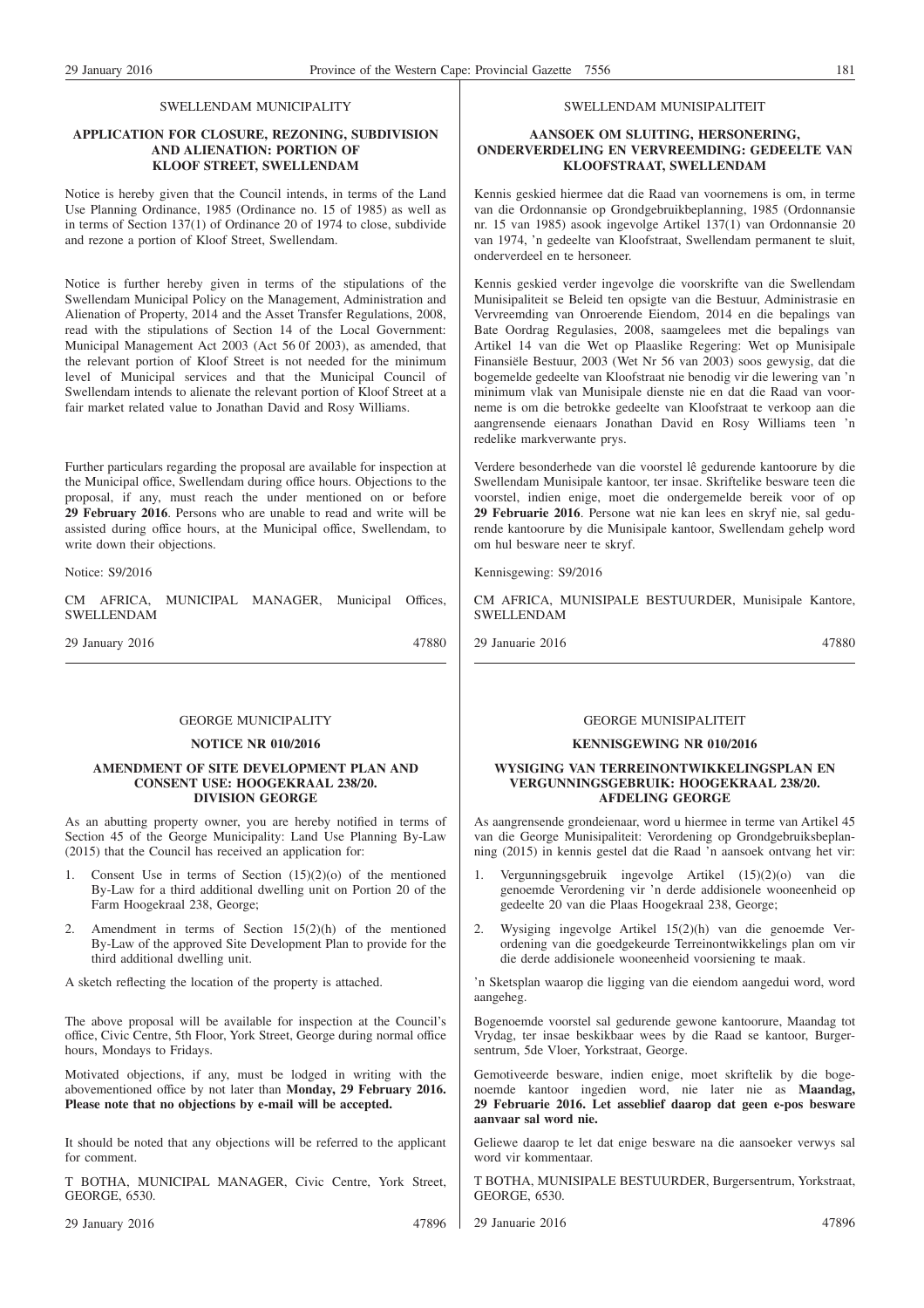#### OVERSTRAND MUNICIPALITY

#### **ERF 268, 1 QUEEN VICTORIA STREET, STANFORD, OVERSTRAND MUNICIPAL AREA: PROPOSED REZONING: INTERACTIVE TOWN & REGIONAL PLANNERS ON BEHALF OF LOCAL EVENTS SEVENTEEN CC**

Notice is hereby given in terms of Section 17 of the Land Use Planning Ordinance, 1985 (Ordinance 15 of 1985) that an application has been received for the rezoning of Erf 268 Stanford from Industrial Zone 1 (General Industry) to Business Zone 2 (General Business) in order to conduct a business from the property.

Detail regarding the proposal is available for inspection at the Stanford Library and the Department: Town Planning (16 Paterson Street, Hermanus) during normal office hours. Enquiries regarding the matter should be directed to the Town Planner, Mr. P Roux (Tel: 028 313-8900/Fax: 028 313-2093). E-mail enquiries: Alida Calitz (alida@overstrand.gov.za).

Any comments on the proposal should be submitted in writing to reach the undersigned by not later than **Friday, 4 March 2016**. A person who cannot read or write but wishes to comment on the proposal may visit the Directorate: Infrastructure and Planning where a member of staff would assist them to formalize their comment.

MN 20/2016

C Groenewald, Municipal Manager, c/o PO Box 20, Hermanus, 7200

29 January 2016 47892

#### OVERSTRAND MUNISIPALITEIT

#### **ERF 268, QUEEN VICTORIASTRAAT 1, STANFORD, OVERSTRAND MUNISIPALE AREA: VOORGESTELDE HERSONERING: INTERACTIVE TOWN & REGIONAL PLANNERS NAMENS LOCAL EVENTS SEVENTEEN CC**

Kennis geskied hiermee ingevolge Artikel 17 van die Ordonnansie op Grondgebruikbeplanning, 1985 (Ordonnansie 15 van 1985) dat 'n aansoek ontvang is vir die hersonering van Erf 268, Stanford vanaf Industriëlesone 1 (Algemene Industrie) na Sakesone 2 (Algemene Besigheid) ten einde 'n besigheid vanaf die eiendom te bedryf.

Besonderhede aangaande die voorstel lê ter insae by die Stanford Biblioteek en die Departement Stadsbeplanning (Patersonstraat 16, Hermanus) gedurende normale kantoorure. Navrae kan gerig word aan die Stadsbeplanner, Mnr. P Roux, (Tel: 028 313-8900/Faks: 028 313-2093). Epos navrae: Alida Calitz (alida@overstrand.gov.za).

Enige kommentaar aangaande die voorstel moet op skrif gestel word ten einde die ondergetekende te bereik teen nie later nie as **Vrydag, 4 Maart 2016**. Persone wat wil kommentaar lewer maar nie kan lees of skryf nie mag die Direktoraat: Infrastruktuur en Beplanning besoek waar hul deur 'n amptenaar bygestaan sal word ten einde hul kommentaar te formaliseer.

MK 20/2016

C Groenewald, Munisipale Bestuurder, p/a Posbus 20, Hermanus, 7200

29 Januarie 2016 47892

#### UMASIPALA WASE HERMANUS

#### **ISIZA 268, 1 QUEEN VICTORIA STREET, E-STANFORD, KUMMANDLA KAMASIPALA WE-OVERSTRAND: UKUCANDWA NGOKUTSHA OKUCETYWAYO: INTERACTIVE TOWN & REGIONAL PLANNERS egameni LOCAL EVENTS SEVENTEEN CC**

Apha kwenziwa isaziso ngokweCandelo 17 leSihlokomiso soYilo lokuSetyenziswa koMhlaba sowe-1985 (Isihlokomiso 15 sowe-1985) sokuba kufunyenwe isicelo sokucanda kwakhona iSiza 268 eStanford ukusuka kwi-Industrial Zone 1 (Ushishino jikelele) sibe yi-Business Zone 2 (Ushishino jikelele) ukulungiselela ukuqhuba ishishini kulo mhlaba.

Iinkcukacha ezinabileyo malunga nesi siphakamiso ziyafumaneka ukuba zingahlolwa kwiSebe: loCwangciso lweDolophu (kwiSitalato esingu nombolo 16 esibizwa i-Paterson) kune nakwithlala lencwadi eliseStanford ngeeYure eziqhelekileyo zeOfisi. Imibuzo malunga nalomba mayijoliswe kuMcwangcisi Dolophu, uMnu. P Roux, kwezinombolo zomnxeba (028 313-8900 okanye ngeFeksi kwezinombolo 028 313-2093). Imibizo ngeMeyile: Alida Calitz (alida@overstrand.gov.za)

Naziphi na izimvo kwesi siphakamiso mazi nikezelwe zibhaliwe phantsi ephepheni zize zifike kulo utyikitywe ngezantsi phambi komhla wangolweSihlanu, umhla **wama- 4 eMarch 2016** (**Friday, 4 March 2016**.) Umntu ongakwaziyo ukubhala nokufunda kodwa enqwenela ukuvakalisa uluvo lwakhe kwesi siphakamiso angandwendwela iNtsumpa yeSebe: LwezoCwangciso neziSekelo zoLwakhiwo, apho ilungu lwabasebenzi luyakumnceda ukubhala ngokufanelekileyo uluvo lwakhe.

MN 20/2016

C Groenewald, Municipal Manager, c/o PO Box 20, Hermanus, 7200

29 kweyoMqungu 2016 47892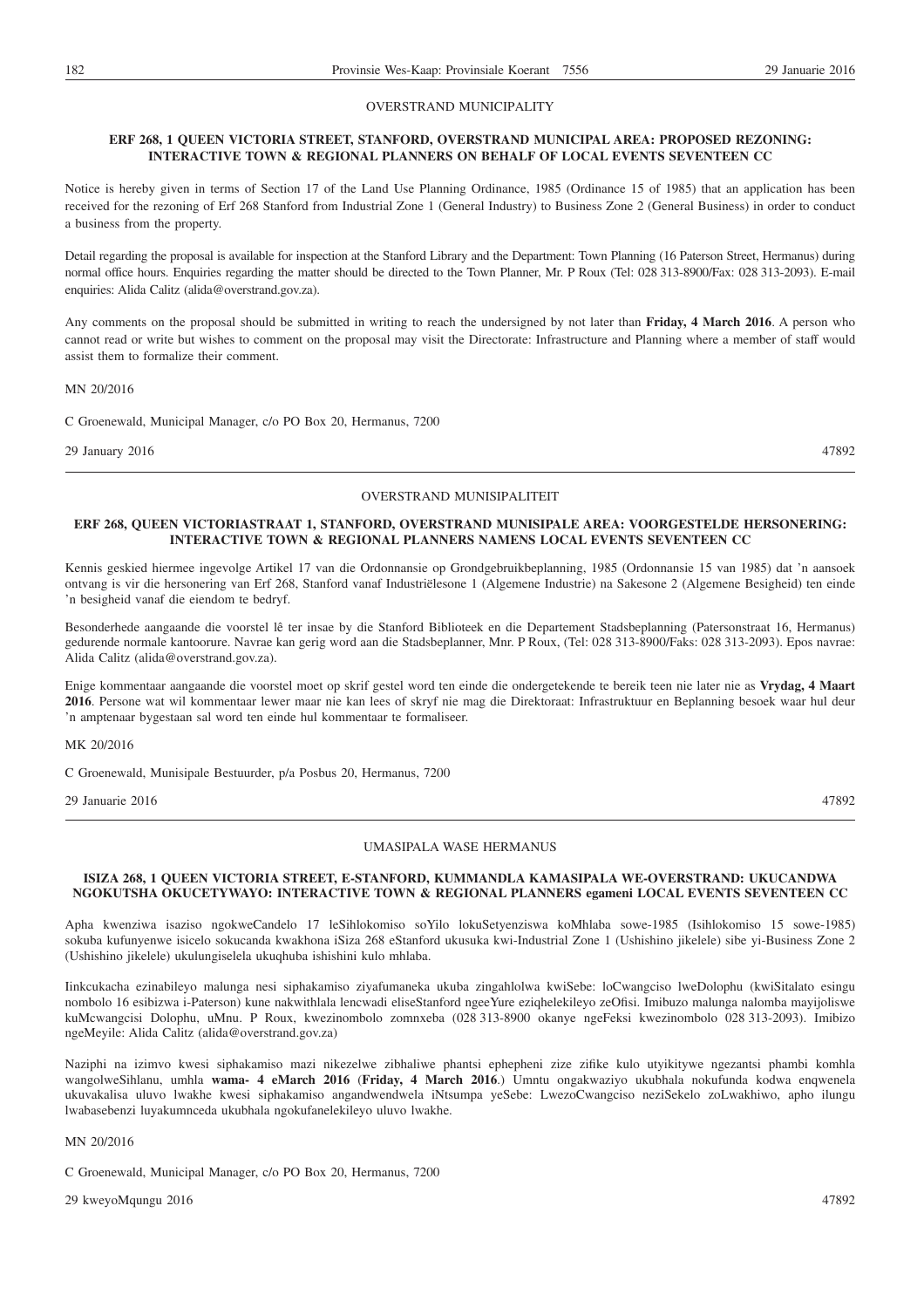| The "Provincial Gazette" of the<br><b>Western Cape</b>                                                                                                                                                                                    | Die "Provinsiale Koerant" van die<br><b>Wes-Kaap</b>                                                                                                                                                                                                                   |
|-------------------------------------------------------------------------------------------------------------------------------------------------------------------------------------------------------------------------------------------|------------------------------------------------------------------------------------------------------------------------------------------------------------------------------------------------------------------------------------------------------------------------|
| appears every Friday, or if that day is a public holiday,<br>on the last preceding working day.                                                                                                                                           | verskyn elke Vrydag of, as die dag 'n openbare<br>vakansiedag is, op die laaste vorige werkdag.                                                                                                                                                                        |
| <b>Subscription Rates</b>                                                                                                                                                                                                                 | Tarief van Intekengelde                                                                                                                                                                                                                                                |
| R276,00 per annum, throughout the Republic of South<br>Africa.                                                                                                                                                                            | R276,00 per jaar, in die Republiek van<br>Suid-Afrika.                                                                                                                                                                                                                 |
| R276,00 + postage per annum, Foreign Countries.                                                                                                                                                                                           | R276,00 + posgeld per jaar, Buiteland.                                                                                                                                                                                                                                 |
| Selling price per copy over the counter R16,30                                                                                                                                                                                            | Prys per eksemplaar oor die toonbank is R16,30                                                                                                                                                                                                                         |
| Selling price per copy through post R23,00                                                                                                                                                                                                | Prys per eksemplaar per pos is R23,00                                                                                                                                                                                                                                  |
| Subscriptions are payable in advance.                                                                                                                                                                                                     | Intekengeld moet vooruitbetaal word.                                                                                                                                                                                                                                   |
| Single copies are obtainable at 16th Floor,<br>Atterbury House, 9 Riebeek Street, Cape Town 8001.                                                                                                                                         | Individuele eksemplare is verkrygbaar by 16de Vloer,<br>Atterbury House, Riebeekstraat 9, Kaapstad 8001.                                                                                                                                                               |
|                                                                                                                                                                                                                                           |                                                                                                                                                                                                                                                                        |
| <b>Advertisement Tariff</b>                                                                                                                                                                                                               | <b>Advertensietarief</b>                                                                                                                                                                                                                                               |
| First insertion, R39,00 per cm, double column.                                                                                                                                                                                            | Eerste plasing, R39,00 per cm, dubbelkolom.                                                                                                                                                                                                                            |
| Fractions of cm are reckoned as a cm.                                                                                                                                                                                                     | Gedeeltes van 'n cm word as een cm beskou.                                                                                                                                                                                                                             |
|                                                                                                                                                                                                                                           |                                                                                                                                                                                                                                                                        |
| Notices must reach the Director-General not later than<br>10:00 on the last working day but one before the issue<br>of the Gazette.                                                                                                       | Kennisgewings moet die Direkteur-generaal voor<br>10:00 op die voorlaaste werksdag voor die uitgawe<br>van die Koerant bereik.                                                                                                                                         |
| Whilst every effort will be made to ensure that notices<br>are published as submitted and on the date desired,<br>the Administration does not accept responsibility for<br>errors, omissions, late publications or failure to<br>publish. | Hoewel alle pogings aangewend sal word om te sorg<br>dat kennisgewings soos ingedien en op die vereiste<br>datum gepubliseer word, aanvaar die Administrasie<br>nie verantwoordelikheid vir foute, weglatings, laat<br>publikasies of versuim om dit te publiseer nie. |
| All correspondence must be addressed to the<br>Director-General, PO Box 659, Cape Town 8000, and<br>cheques, bank drafts, postal orders and money orders<br>must be made payable to the Department of the<br>Premier.                     | Alle briefwisseling moet aan die Direkteur-generaal,<br>Posbus 659, Kaapstad 8000, gerig word en tjeks,<br>bankwissels, posorders en poswissels moet aan die<br>Departement van die Premier betaalbaar gemaak<br>word.                                                 |